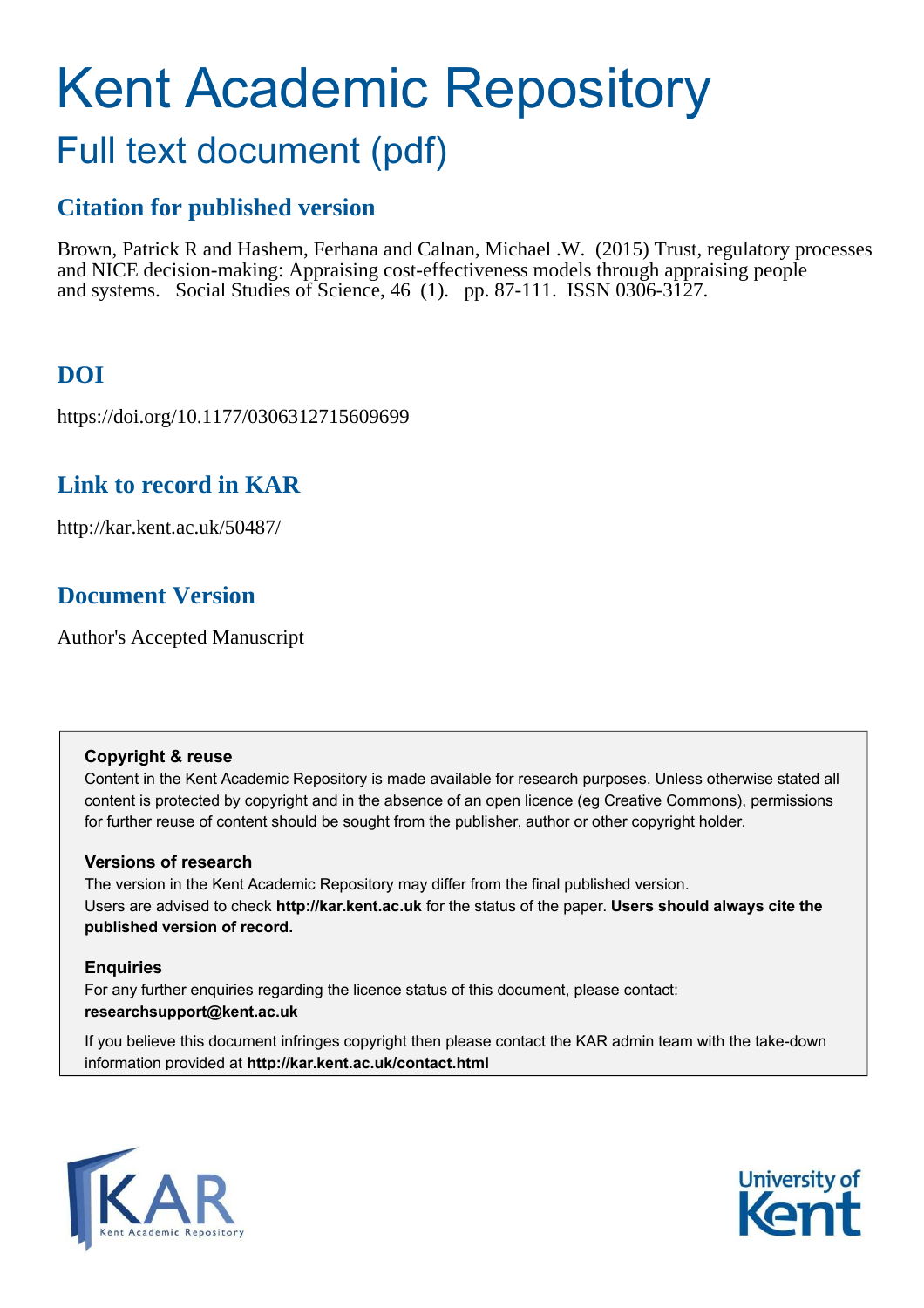## **Trust, regulatory processes and NICE decision-making: Appraising cost-effectiveness models through appraising people and systems**

This article will be published in *Social Studies of Science* **2016 vol. 46(1): pp. 87-111. First published in this journal online on Oct 21, 2015.** 

#### **Patrick Brown**

**Department of Sociology and Centre for Social Science and Global Health, University of Amsterdam, The Netherlands** 

#### **Ferhana Hashem Centre for Health Services Studies, University of Kent, United Kingdom**

#### **Michael Calnan**

**School of Sociology, Social Policy and Social Research, University of Kent, United Kingdom**

#### **Abstract**

This article presents an ethnographic study of regulatory decision-making regarding the cost-effectiveness of expensive medicines at the National Institute for Health and Care Excellence (NICE) in England. We explored trust as one important mechanism by which problems of complexity and uncertainty were resolved. Existing studies note the salience of trust for regulatory decisions, by which the appraisal of people becomes a proxy for appraising technologies themselves. Although such (dis)trust in manufacturers was one important influence, we describe a more intricate web of (dis)trust relations also involving various expert advisors, fellow committee members and committee Chairs. Within these complex chains of relations we found examples of both more blind-acquiescent and more critical-investigative forms of trust as well as*,* at times, pronounced distrust. Difficulties in overcoming uncertainty through other means obliged trust in some contexts, though not in others. (Dis)trust was constructed through inferences involving abstract systems alongside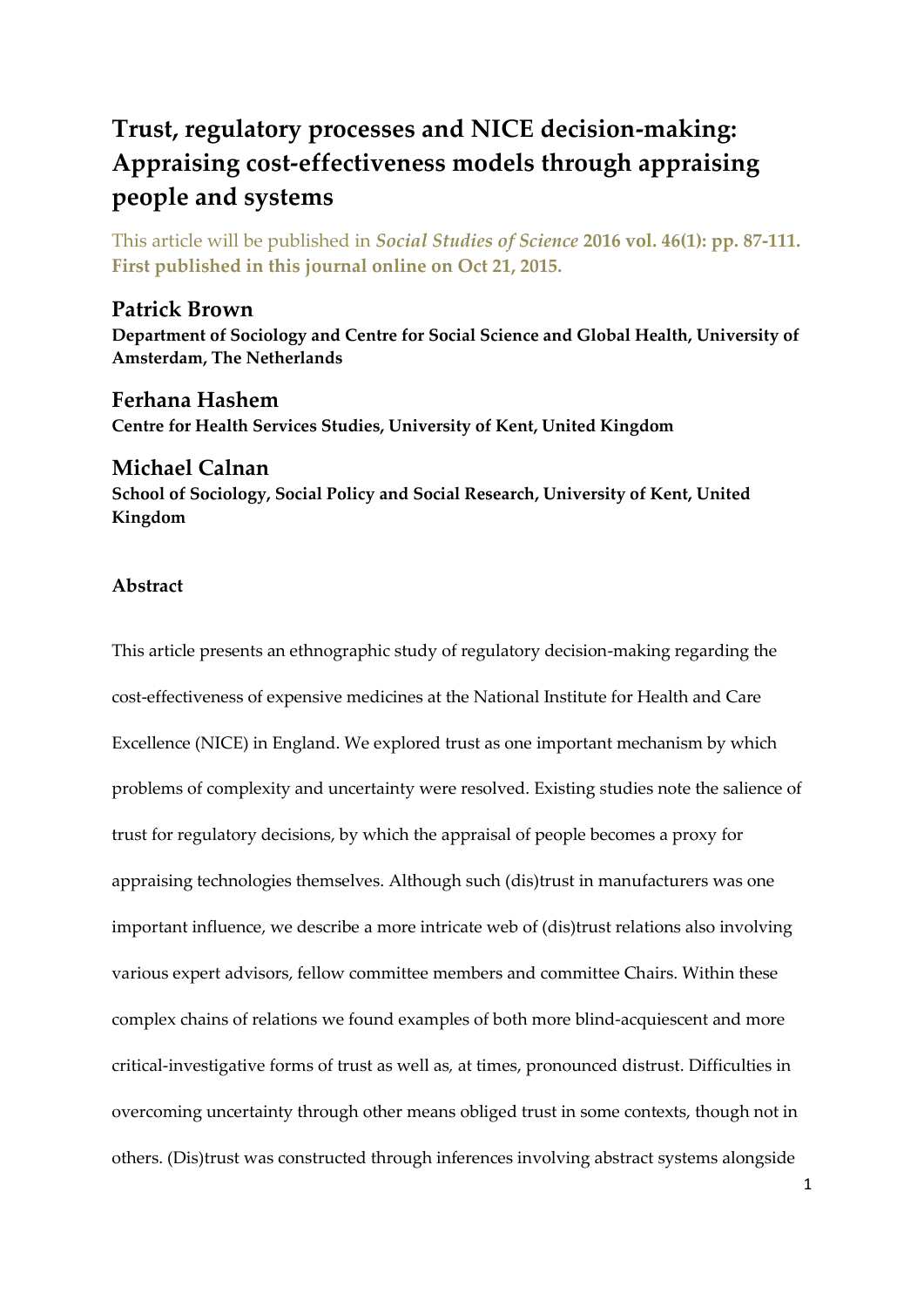actors' oral and written presentations-of-self. Systemic features and 'forced options' to trust indicate potential insidious processes of regulatory capture.

#### **Keywords**

health technology assessment, NICE, pharmaceuticals, regulation, trust, uncertainty

#### **Corresponding author:**

Patrick Brown, Department of Sociology, University of Amsterdam, Nieuwe Achtergracht 166, 1018 WV, Amsterdam, The Netherlands Email: [p.r.brown@uva.nl](mailto:p.r.brown@uva.nl) 

#### **Introduction: Developing understandings of trust in regulatory decision-making**

Trust is often described as integral to the social processes of scientific research (Shapin, 1995; Collins, 2001), as it is for decision-making within the regulation of technologies (Bodewitz et al., 1987; Downer, 2010). Hedgecoe (2012: 663) has recently harnessed ethnographic methods in opening up the 'black box' of regulatory decision-making, emphasizing the importance of local situational-relational knowledge, presentation-of-self and the interpreting of such 'facework' (Giddens, 1990: 85) when analyzing how decision-making processes and outcomes 'happen' 'on the ground' (Light and Hughes, 2001: 559). In this article we seek to build on this and other recent work (e.g. Abraham, 2008; Downer, 2010; Stark, 2013), to explore how regulatory decisions are embedded within relations of trust and distrust. To earlier work we add empirical and theoretical refinements via an ethnographic study into the regulation of the cost-effectiveness of new and expensive medicines, as carried out in England by the National Institute for Health and Care Excellence (NICE).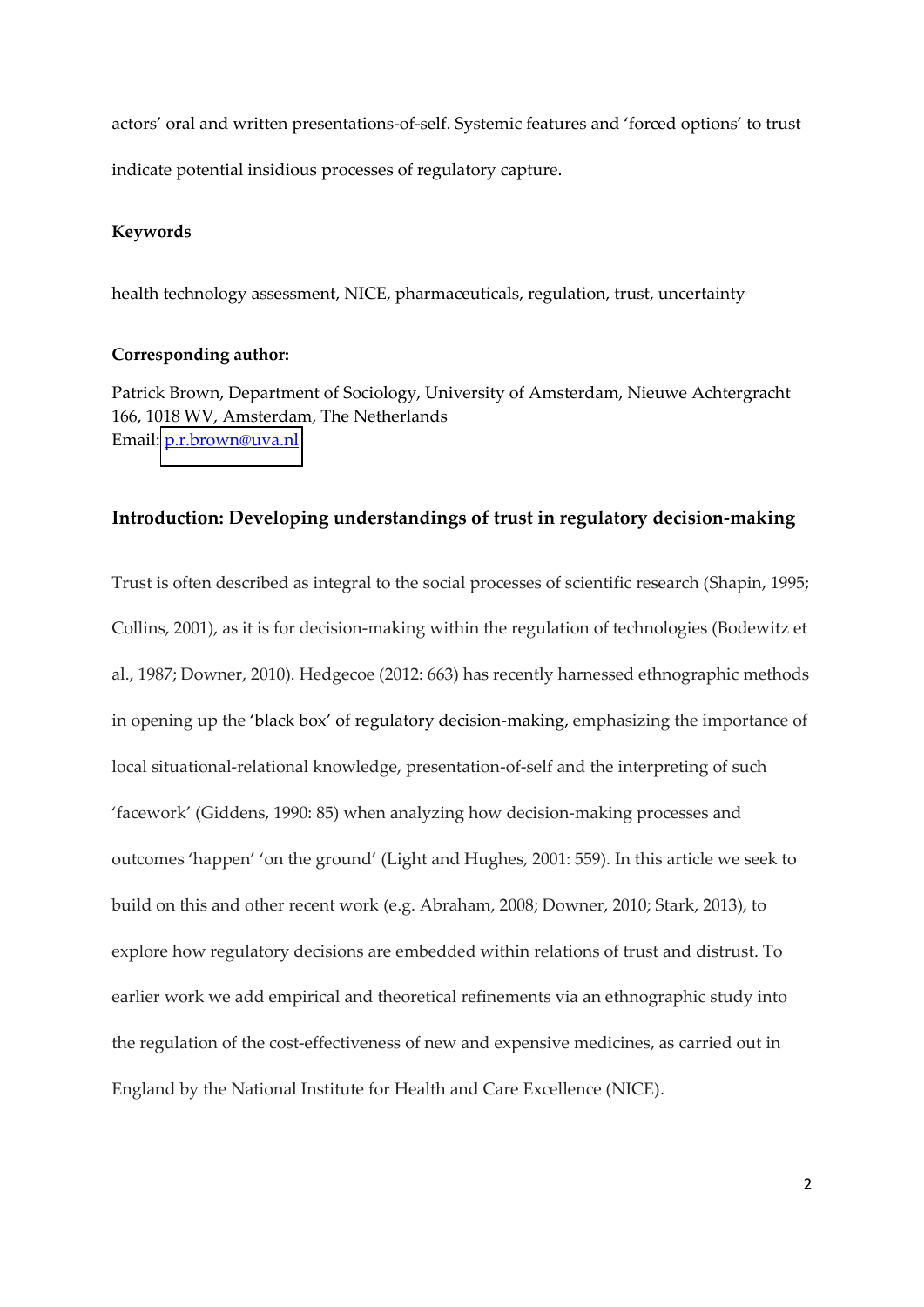Earlier studies have afforded valuable insights into the difficulties of regulatory decisionmaking, given uncertainties arising from experimental data as well as the complexity of reconciling 'heterogeneous data' across several systems of expertise, within a decision structure contorted by power dynamics involving multiple stakeholders (Bodewitz et al., 1987; Black, 2008). More recent insights, drawing upon documentary and/or interview data, highlight trust as indispensable in guiding 'negotiated' (Abraham, 2008: 415) and 'tacit' judgements (Downer, 2010) that become fundamental where regulation is as much 'art' as 'science' (Bodewitz et al., 1987: 247). Hedgecoe's (2012) study of local research ethics committees in England, collecting observational and interview data, provides insights into how relations with applicants give decision-makers a 'feel' (p.671) for the proposals they are scrutinizing. Hedgecoe (2012:676), alongside Stark (2013), accordingly emphasizes the symbolic nature of such trust and the weight of interpreted interactions (Collins and Evans, 2007) in shaping regulatory decisions towards different outcomes.

These recent studies focus on trust in the 'regulatees', such as the manufacturers of aviation (Downer, 2010) or pharmaceutical (Abraham, 2008) technologies and various professionalexperts who are more or less closely bound to them or, in Hedgecoe's (2012) and Stark's (2013) cases, researchers applying for ethical clearance for clinical studies. There is much less emphasis upon trust in fellow decision-makers and decision-support within the regulatory organization. Given that the data scrutinized and analyses considered are increasingly technical and produced across multiple disciplines and abstract systems (e.g. Downer, 2010), many regulatory committees are themselves becoming more multidisciplinary, with no one individual being expert, or even fully proficient, in all the pertinent considerations which inform decisions. Accordingly, trust in other experts (Abraham, 2008) and regulator-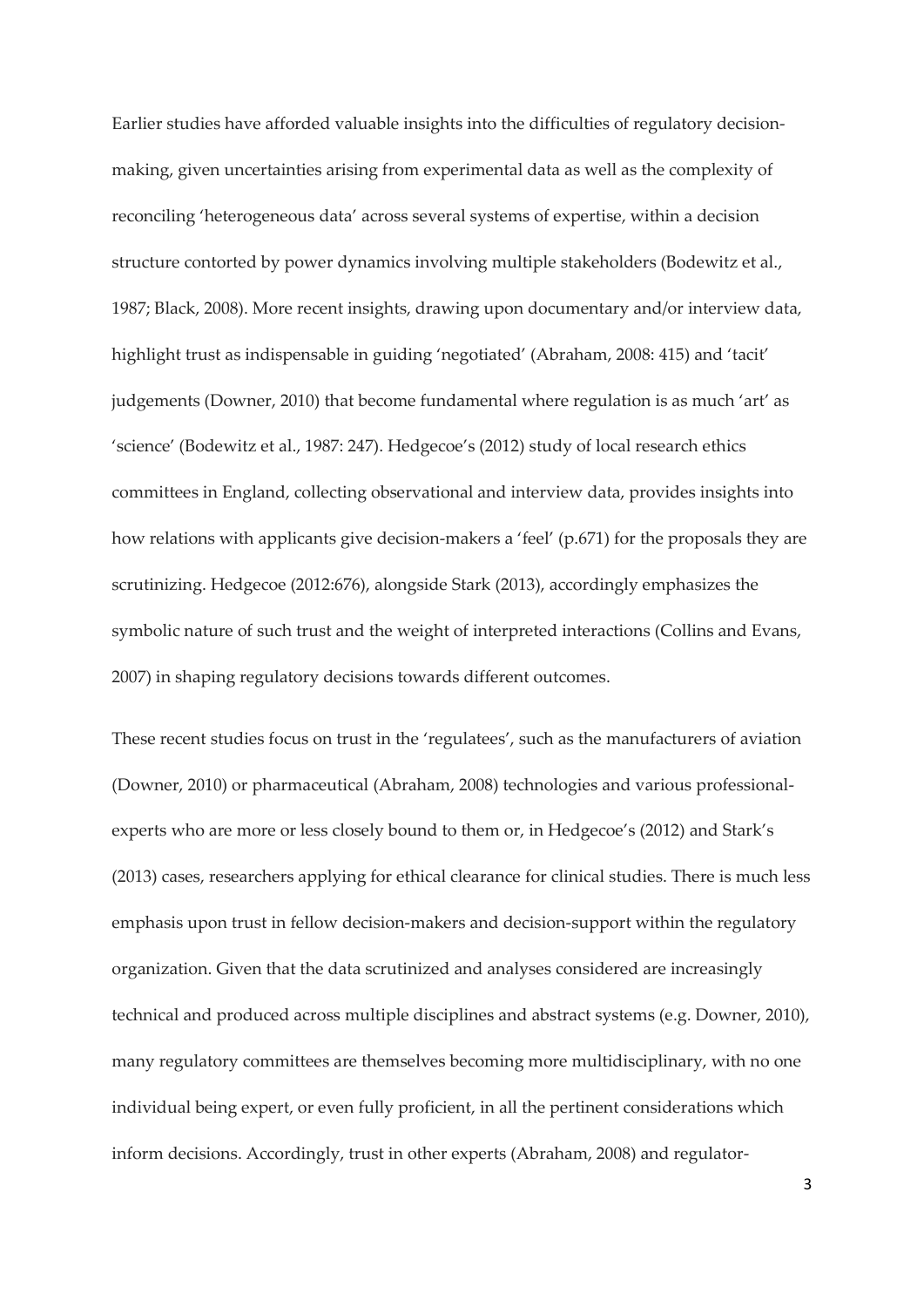colleagues – as well as the interface of these collegial relations with trust in manufacturers and the data they provide about their technologies – may become increasingly salient and requires detailed investigation.

One tension within the emerging literature on trust within regulatory decisions pertains to the analytical connection between trust in individuals and considerations of abstract systems. Hedgecoe (2012) draws on his own data and other empirical studies of regulation (e.g. Collins, 2001) in stressing the importance of interpersonal relationships, developing a corresponding critique of Luhmann's (1988) and Giddens's (1990) emphases on the expanding role of abstract systems. Yet this tale of two contrasting narratives belies more recent sociological approaches to trust (e.g. Möllering, 2005; Brown and Calnan, 2012), that emphasize interwoven systems *and* interpersonal encounters as bases for trust. Indeed, this understanding is present within Giddens's (1990: 83) consideration of face-to-face interactions and commitments at 'access-points' as informing and informed by views of abstract systems, with one feeding back upon the other.

From these latter perspectives, interpersonal trust is reliant upon more or less implicit understandings of the normative frameworks that bind actors (Möllering, 2005), whereby understandings are developed through the application of 'ideal-typical knowledge' (roughly construed generalized understandings) of the prevailing normative structures within particular organizations and settings (Brown and Calnan, 2012). These latter theorizations indicate the need for a more complex understanding of trust that considers systemperceptions *and* interactions. Such an approach is implicit within Hedgecoe's (2012: 672) analysis, in the gradual systemization of ethics committees' understandings of particular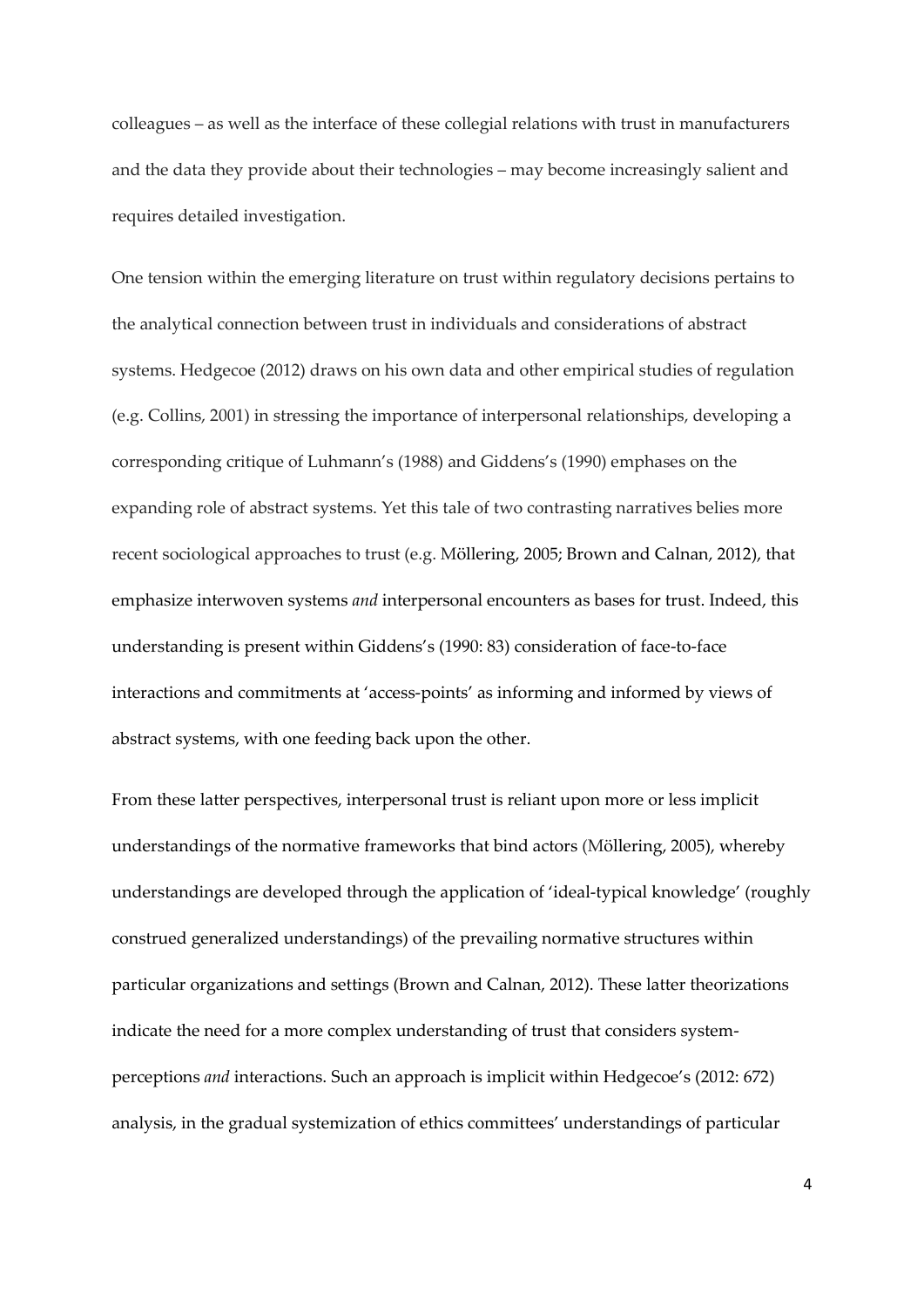research teams as these develop over time (see also Bodewitz et al., 1987: 258), but would benefit from more explicit and detailed analysis – especially where this pertains to regulation involving larger, less familiar and more distant organizations. The transnational context of pharmaceutical manufacturing and testing is one salient example (Petryna, 2009).

Abraham's (e.g. 1995; Davis and Abraham, 2013) expansive research into pharmaceutical regulatory practices has focused on the influence of these large transnational manufacturers, raising concerns about changes in the regulation of medicines safety, particularly the increasing 'capture' of regulatory procedures by industry. Trust is denoted as one route by which such capture may be enacted (Bodewitz et al., 1987; Downer, 2010), with regulators seemingly shifting from a more 'investigative'/sceptical towards a more 'acquiescent'/docile format of trust (Abraham,  $2008$ ) – especially as their resources (not least of which is time) are squeezed by new policies advocating quicker patient access to new products (and quicker manufacturer access to the market).

Abraham's two modes of trust echo distinctions between more critical-conditional and more blind-accepting trust approaches presented elsewhere (Walls et al., 2004; Calnan and Rowe, 2008). However, there is friction between descriptions of increasingly acquiescent tendencies over time (Abraham, 2008) and broader narratives of trust in experts (Giddens, 1990), healthcare organizations (Calnan and Rowe, 2008) and regulators (Wall et al., 2004); all of the latter suggest the increasing salience of a more critical trust in understanding the perspectives of various stakeholders. These two positions are not irreconcilable: none of the latter narratives relate to perspectives of the regulatory bodies themselves, which are the focus of Abraham's study. However, the friction nevertheless indicates the possibility of an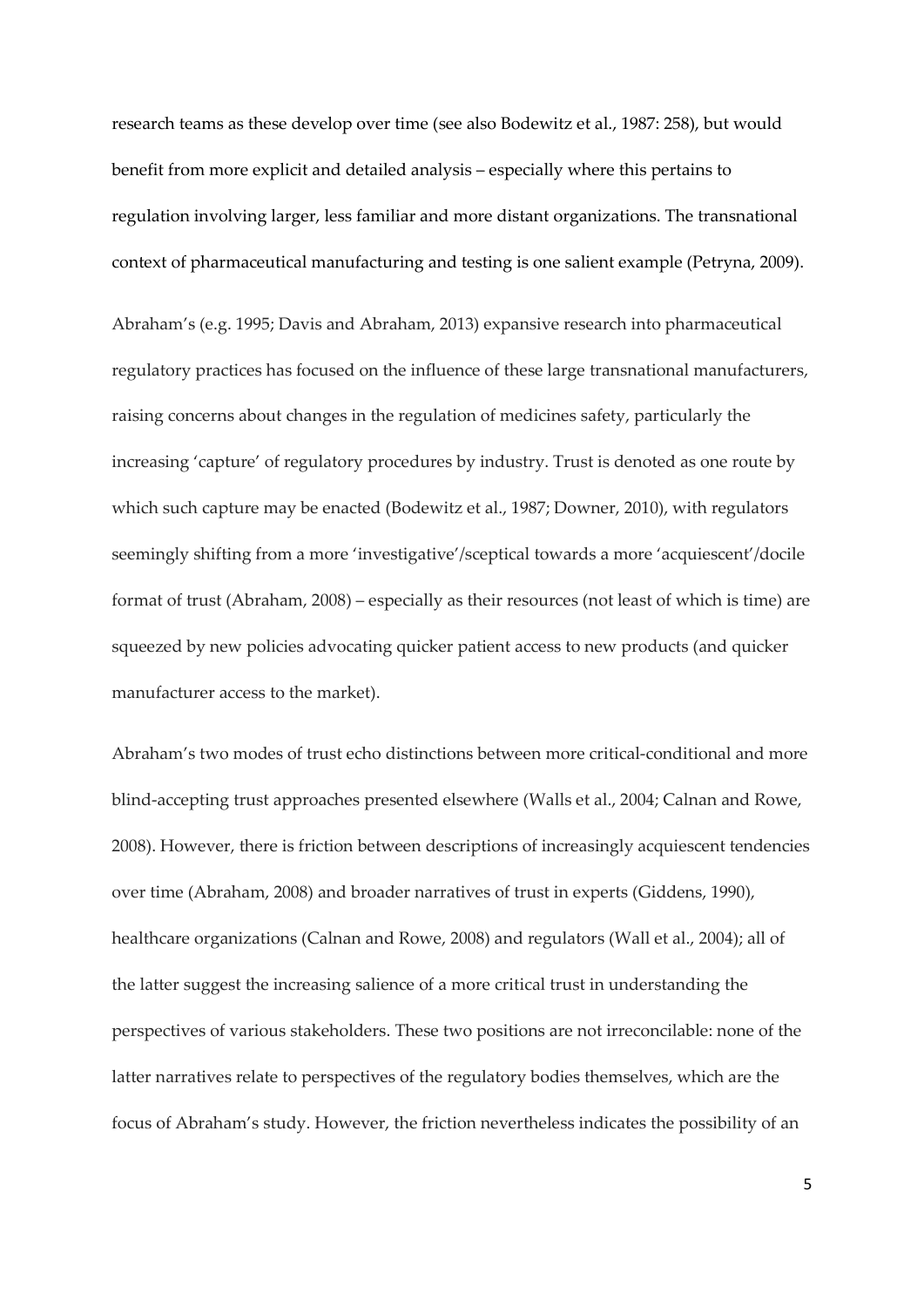approach that considers combinations of Abraham's (2008) starkly contrasted 'investigative' or 'acquiescent' modes.

Such a development would also be in keeping with the phenomenological and neoinstitutional roots of sociological analyses of trust and organizational decision-making with their emphasis on the 'taken-for-granted' (Möllering, 2006). From these perspectives,  $trust - and indeed any decision - is always and necessarily to some degree acquires the error of the corresponding sequence.$ 'docile' (Simon, 1982: 202), especially when faced by manifold complexity (Luhmann 1985). Considering where trust involves the confronting of uncertainty in a more investigativecritical manner and where, within the same regulatory appraisals, trust is assumed in a more acquiescent or blind format can therefore tell us much about the nature of regulatory decisions and the subtle influences of power within these (Stark, 2013).

#### **NICE cost-effectiveness appraisals: Increasingly complex and multidisciplinary**

Trust can be conceptualized as a social process by which uncertainty and complexity are 'bridged over' on the basis of expectations regarding individuals' competence and motives, in light of broader social contexts that support these actors' abilities and constrain their intentions (Möllering, 2001; 2005). Following Khodyakov (2007), amongst others, we understand trust as a process rather than as a single decision. The development of NICE technological appraisals is of special interest in that: a) growing complexity and uncertainty (Moreira, 2011; Syrett, 2006) may be making trust more necessary; b) the imposed reformatting of NICE regulatory decision-making may be shaping the development of trust and distrust in particular directions (Abraham, 2008); and c) abstract systems and institutions, in which (dis)trust is embedded, have developed various relational dynamics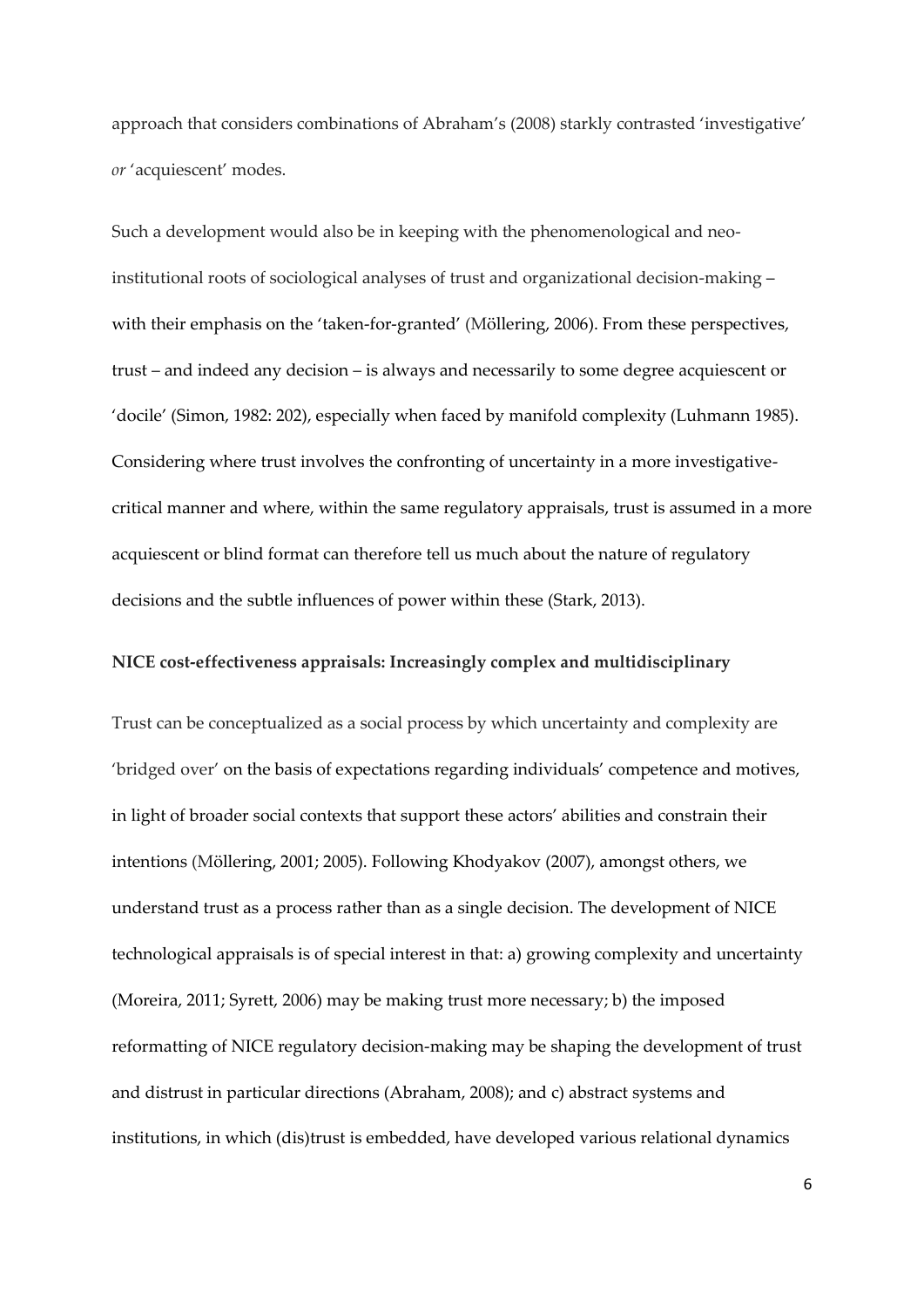around NICE over its regulatory history (Black, 2008). The interweaving of these tendencies becomes apparent in the development of NICE as a regulatory organization, as is briefly explored below.

The decision to nationalize healthcare while leaving the manufacturing of medicines in the commercial sector has led to particular regulatory dynamics developing around the British state's oversight of 'safety, efficacy, cost-effectiveness, profits, pricing and advertising' (Abraham, 2009: 101). Each of these different aspects has attracted varying rules and depths of (self-)regulation, but for many years pricing and cost-effectiveness were balanced between two rather *ad-hoc* and pragmatic systems: the Pharmaceutical Price Regulation Scheme – where manufacturers effectively set their own prices while keeping their profits below an agreed level (see Abraham, 2009); and 'dilution', where National Health Service (NHS) spending decisions were decided locally by senior doctors in keeping with budgetary constraints (see Crinson, 2004).

Although both systems still operate over the bulk of NHS drug purchases, attention to differential patient access to some newer and expensive medicines (criticized as a 'postcode lottery') led to the pursuit of a more nationally-homogenous proceduralism under the auspices of NICE in 1999. The shift from informal, behind closed doors 'club' governance to highly formalized evidence-based decisions was designed to build a system of objective and transparent regulation (Moran, 2003), centralizing and neutralizing decisions over patient access to expensive medicines via the rationality of NICE technological appraisals. NICE was accordingly heralded as a distinctively modern Special Health Authority, epitomizing the evidence-based policy approach espoused by the Labour administration that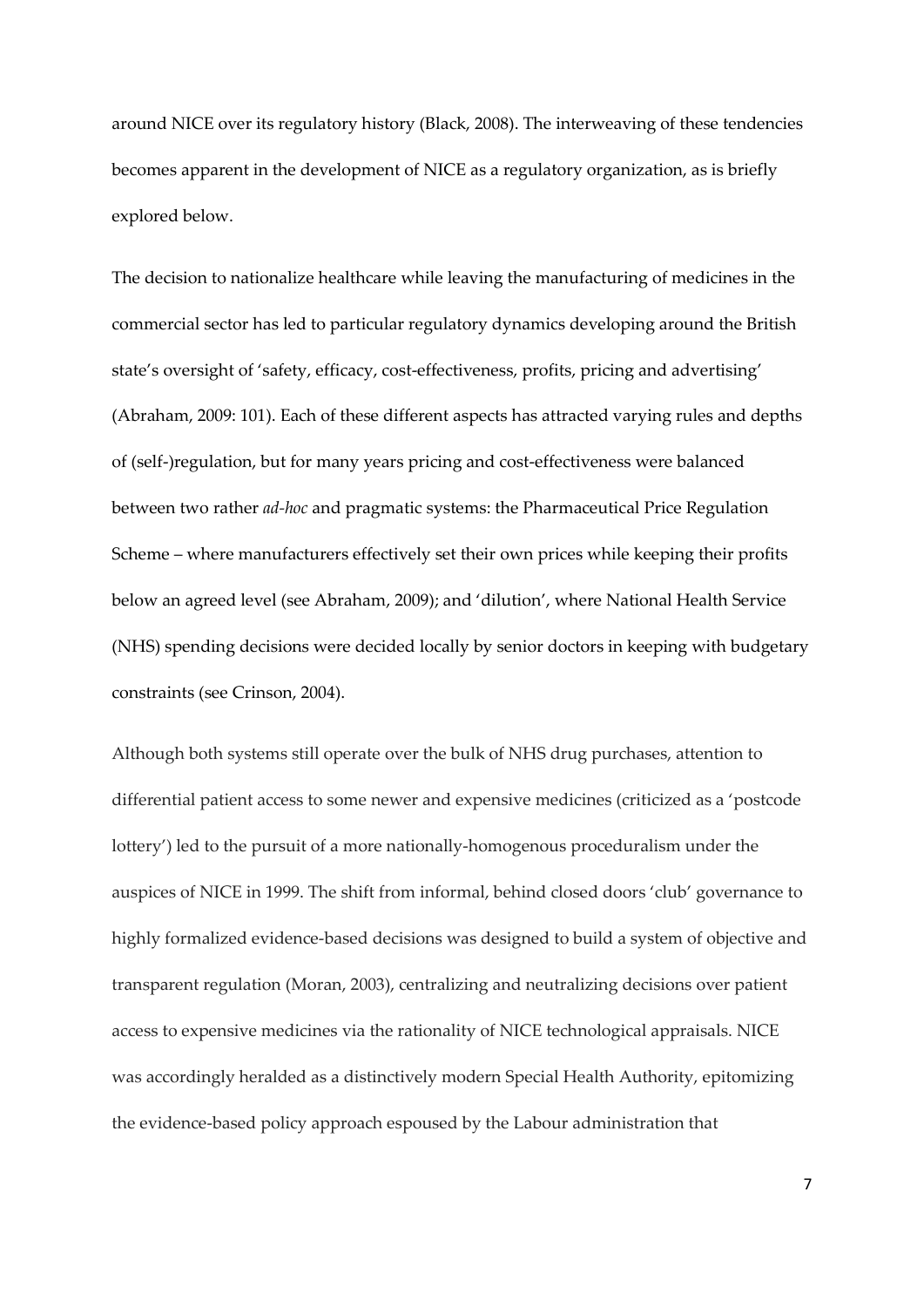inaugurated it. The institute was charged with defusing sensitive rationing decisions and publishing clinical and public health guidelines through systematic appraisals of existing evidence (Crinson, 2004).

Yet the new system, despite clear criteria and rational procedures centring upon the cost per quality adjusted life year (QALY) added by a medicine, has continued to attract high levels of criticism (Littlejohns et al., 2009). From the earliest appraisals, criticisms have been levelled at NICE for not sufficiently including patient and public voices, as well as for hindering and delaying access to medicines (Crinson, 2004). Any system of access to healthcare technologies involves bioethical dimensions configured, at least in part, by dominant governing ideologies of those in power (Thompson, 2013: 19). NICE could be considered to sit somewhat awkwardly between the evidence-based 'culture of the expert' and deliberative democratic ideals of the New Labour administration. These tensions can be seen as having been exploited increasingly by the pharmaceutical industry, which has challenged NICE through legal contestations of decision-making procedures, through the influence of patient groups and media criticism, as well as by making pricing agreements with the Department of Health that have circumvented and thus undermined NICE decisions (Crinson, 2004; Abraham, 2009). The undermining of NICE may have eroded the original zealous spirit with which it was established (Abraham, 2009), though that point is difficult to establish. NICE has only categorically rejected 14 per cent of the technologies it has appraised, with the annual percentage of outright 'no' decisions increasing between 2004 and 2009 (Cerri et al., 2014: 137). The more recent position of NICE has again involved tensions between the much weaker emphasis on evidence-based decision-making of post-2010 Conservative administrations and the need to curtail NHS spending within a climate of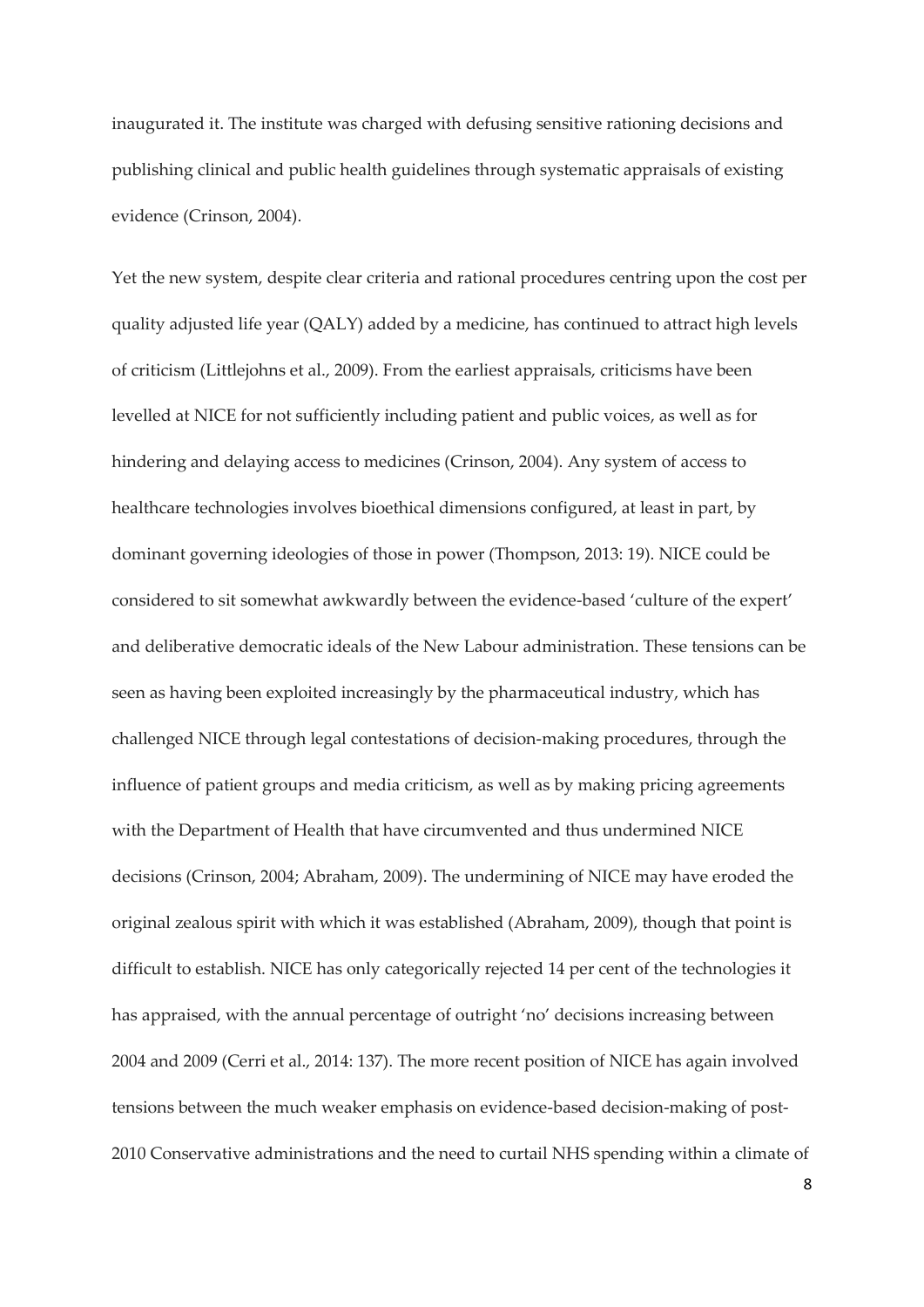austerity and inexorable demand. Constrained finances arguably render NICE's pursuit of value-for-money more important than ever, yet NICE itself is beset with budgetary pressures.

Central to a NICE appraisal of a drug is the modelling of its typical benefit  $-$  usually drawing on emerging data from limited trials with less than perfect quality-of-life outcome measures – in relation to its additional cost (via incremental cost effectiveness ratios or cost per QALY). Multidimensional complexity and uncertainties are already apparent within these projections (Pinch, 1993). The gradual amendments to NICE procedures following various politicized episodes of critique have resulted in further complexity, as further uncertainties have been 'revealed' and the scope of decisions widened (Bodewitz et al., 1987; Crinson, 2004; Moreira, 2011). Procedures to take into account end-of-life impact, technological novelty and equality-of-access issues, alongside a more explicit yet flexible threshold (NICE, 2009), can each be understood as emerging more or less directly in response to various political, media and/or legal challenges to NICE decisions regarding particular drugs.

The introduction and increasing use of Single Technological Appraisals (STAs) since 2005, whereby one new drug is considered against existing standard treatments (rather than against other novel competitors), has simplified processes in some senses. However, this was a response 'to ensure that NICE appraisals can be published as soon after the licensing of new drugs as possible' (Littlejohns et al., 2009:420) and therefore compresses consideration of evidence amidst this 'fast-tracking' of regulatory decisions (Abraham, 2008). STAs thus differ importantly from Multiple Technological Appraisals (MTAs):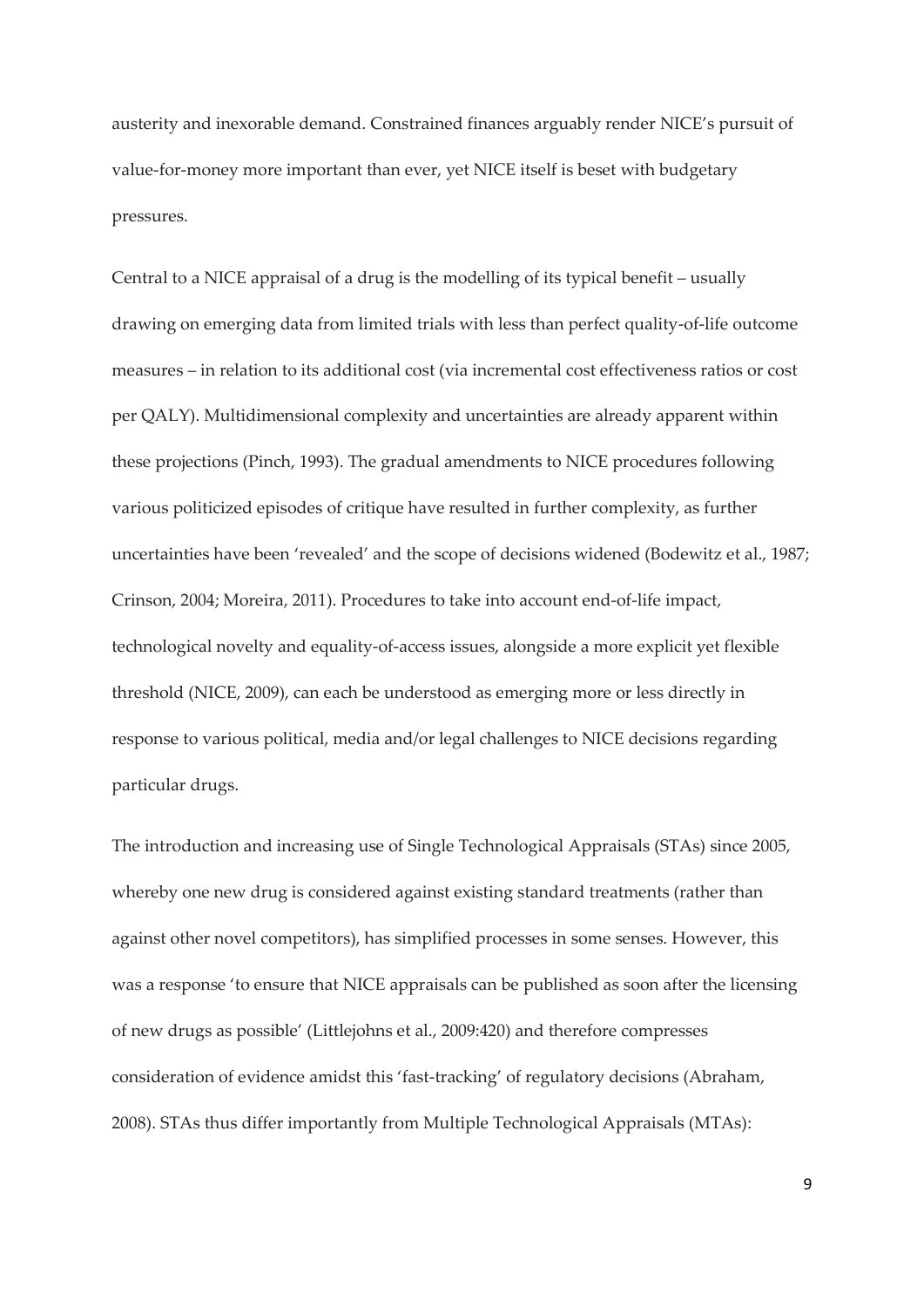whereas in MTAs a number of similar medicines are modelled alongside one another in terms of their relative cost-effectiveness by an independent team, the focal point of STAs is a cost-effectiveness model of a single drug prepared by its manufacturer. This shifts the regulatory context towards the type of setting explored by Downer (2010) where, as with his case study of aviation safety in the United States, regulators come to delegate important aspects of regulatory work to manufacturers.

Further inputs into STA decision-making are multidimensional, ranging from critical remodelling of outcomes measures from clinical trials by independent experts along with considerations of different approaches for extrapolating and modelling quality-of-life, advice from expert clinicians over existing practices and the likely clinical validity of trial data, the advice of patient-experts who may have experience with the new technology, as well as written submissions from other stakeholders. This combination of quantitative analysis, technical or clinical interpretations, qualitative narratives and advice create significant problematics of 'integration' (Brown and Calnan, 2012: 62; Downer, 2010) or 'hybridity' (Moreira, 2011) across disciplines, especially when any one of the key drivers of the cost-effectiveness models may offer up 'vast fractal complexity if probed deep enough' (Downer, 2010: 85). While the NICE technological appraisal committees include a diverse array of clinicians, health economists and 'lay' members, it is very seldom the case that any one member possesses the specific clinical expertise, familiarity with illness-specific qualityof-life economic modelling *and* detailed knowledge of the pharmacology involved. Instead, such assorted decision-makers together 'must collaborate to form judgements based on compromises, best guesses and interpretations of limited evidence' (Downer, 2010:86).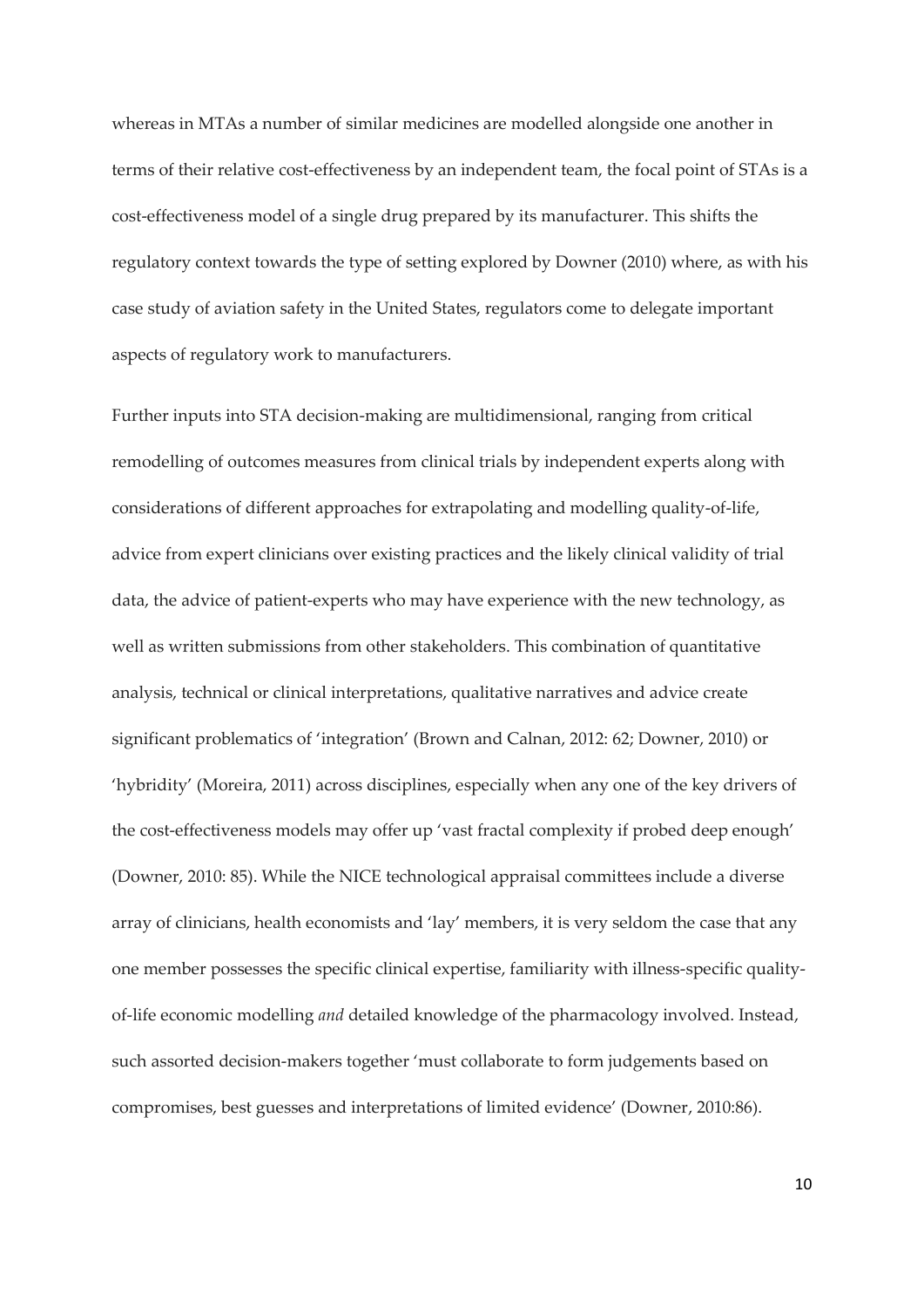Important insights into the asymmetric nature of this 'collaboration' already exist from an earlier study into considerations of evidence within NICE decision-making. Milewa (2006) describes the 'boundary politics' by which the forms of data and kinds of participants are valued differently within the process. Quantitative data and those familiar with statistical analysis were perceived as having more authority, with clinical experts particularly deferred to (Milewa and Barry, 2005; see Syrett, 2006 for a similar description of decision-making elsewhere within NICE). This contrasted with the more limited value given to patient advocates, partly because their experiences were seen as anecdotal but moreover because these views were described as 'always positive' and therefore of less worth (Milewa, 2006: 3108).

The relevance of trust is implicit within such studies, although the authors (Milewa, 2006; Syrett, 2006) do not directly address the concept. Other studies of NICE STAs, or other regulatory processes involving sophisticated technologies (e.g. Downer, 2010), tend not to advance beyond documentary and interview material as far as observing the deliberations and collaborations *in situ*, partly due to the sensitivity of the data discussed (Bodewitz et al., 1987:245). NICE technological appraisal meetings partly take place in an *open* setting, where the general public, media, employees of other pharmaceutical companies and others may observe (though not record) the proceedings. It is in this part of the meeting where manufacturer representatives are invited to offer clarifications in relation to specific queries from committee members and where the experts (clinicians and patients) are also encouraged to speak and answer questions. But it is in the *closed* part of the appraisal meetings - attended only by the committee-members (decision-makers), NICE personnel and the independent health economics advisors-scrutinizers (the Evidence Review Group or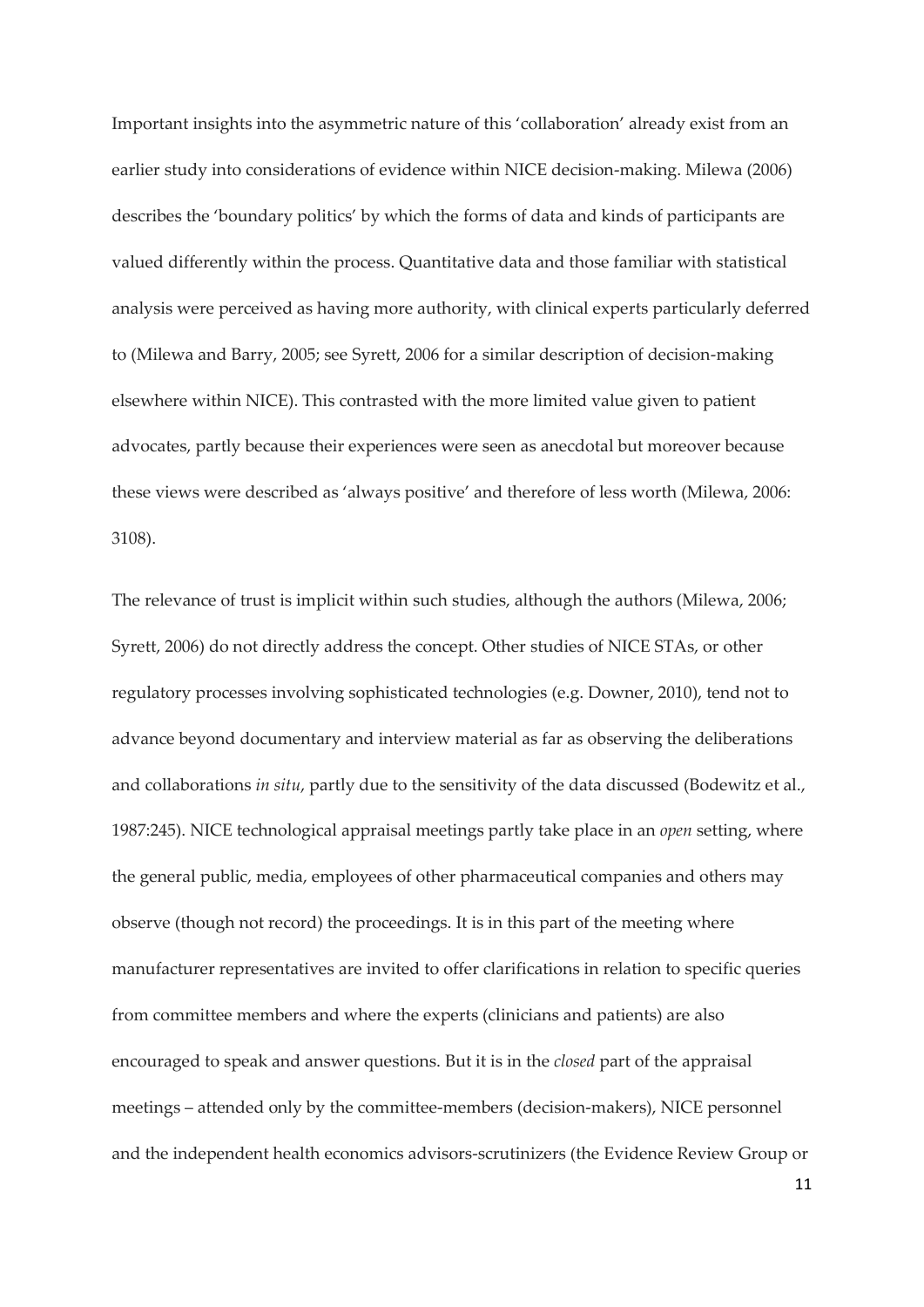ERG) – where appraisals appeared to be 'decided' upon. Our non-participant observations of both open and closed parts of the STA meetings thus granted us an important opportunity to open up the 'messy reality' behind the 'white-boxing' (ostensible transparency) of STA regulatory decision-making (Wynne, 1988; Downer, 2010: 86, 90). We now move to offer a more detailed account of the design and methods of data collection upon which our analysis of the nature and influence of trust relations within NICE STAs was based.

#### **Method and sample**

In order to provide a 'backstage' ethnographic understanding (Hedgecoe, 2012: 666) of how uncertainties are recognized, ignored, grappled with and managed within regulatory decisions, we triangulated documentary and interview data with observations of NICE meetings (both open and closed), following three medicines through the committee stages of the NICE STA process between 2011 and 2014. Based on an initial scoping study and pilot work, three products were chosen on a basis of variation in the socio-cultural resonance of the illnesses they were designed to treat and included: a less 'prominent' but widely prevalent illness; a more high profile type of cancer; and a rare but life-threatening condition. The study was given ethical approval by the relevant university ethics committee.

Across the three cases and in our pilot work we observed twelve decision-meetings (including three pilot observations) using two observers - one focusing on recording content, verbatim quotes and procedure, the other on thick description of the setting, interactions and broader social dynamics of the meetings; we analyzed the official documents produced by NICE at the different stages of the STA process, both those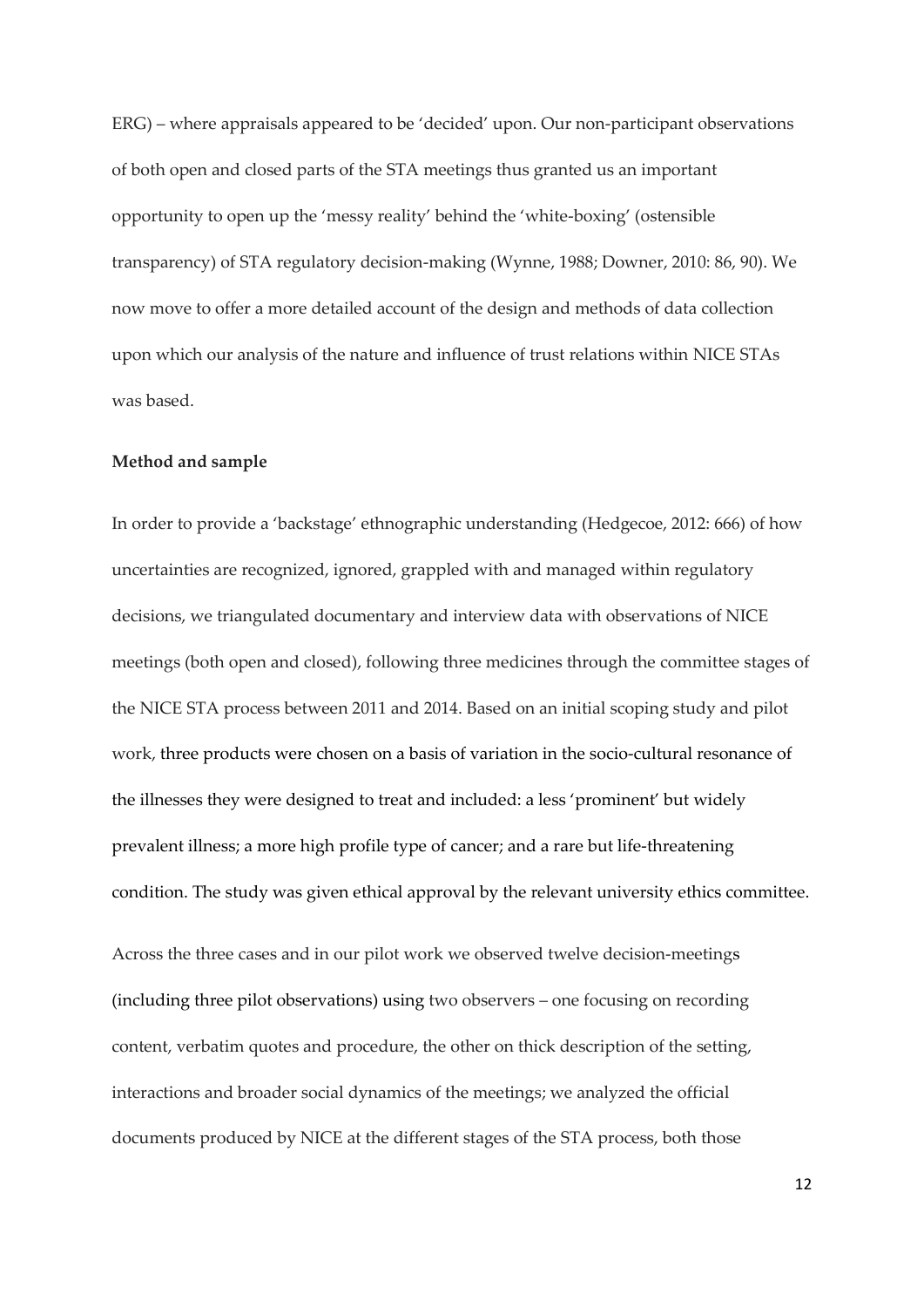available online to the public (Appraisal Consultation Documents and Final Appraisal Determinations) and the documents prepared for those involved in the meetings, such as the detailed review documents prepared by the independent academic advisors (the ERG) alongside the reports by the drug manufacturers; and we interviewed 41 of the stakeholders involved (see table 1 for an overview), including varied members of the relevant appraisal committee and the chair of each committee, members of the ERG, representatives of the pharmaceutical manufacturers who attended the open meetings, expert clinician advisors, and expert patients. We supplemented this appraisal-specific sample by interviewing a range of managers within NICE.

#### **Table 1 about here.**

Interviews were largely based on one overarching format (adjusted slightly after piloting), though questions were partly tailored to the relevant roles and experiences of particular individuals. The interviews aimed to encourage participants to move between the specifics of the case-study appraisal and more general experiences and views of NICE STAs. This was to facilitate a contextual understanding of peculiarities and specificities of our cases in relation to more general norms and patterns and *vice versa*. Interviews lasted between 40 and 90 minutes and explored more general views on the STA(s) regarding considerations of the (likely) decision-recommendation reached and its key drivers, issues of uncertainty and ways in which uncertainty was overcome, other influences on decision-making from within and beyond the committee meetings, and views on NICE and its processes more generally.

The analysis was focused on the central theme of handling uncertainty. Combining the perspectives of different researchers through co-observations and by using different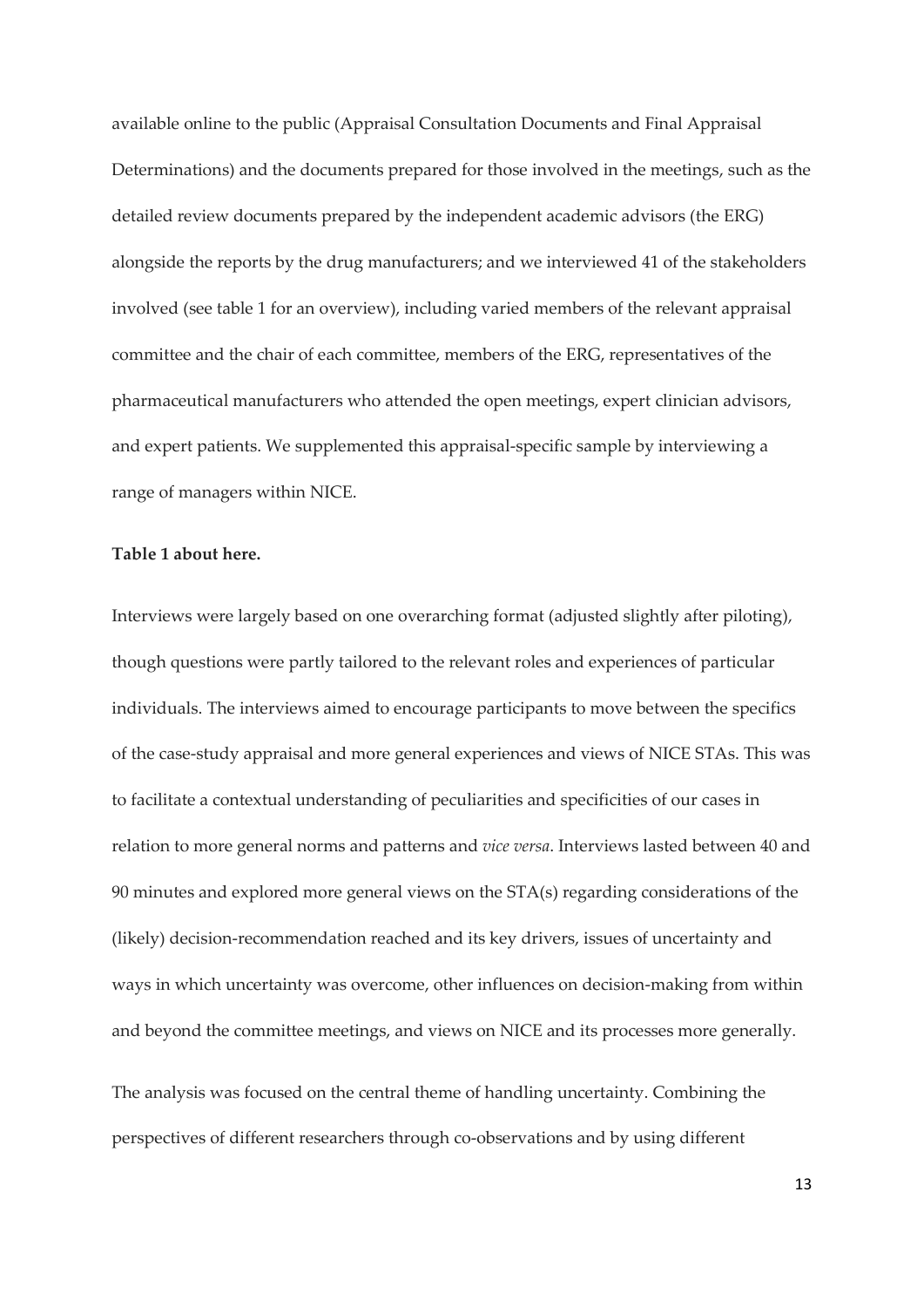interviewers, and considering the insights afforded by the different forms of collected data  $(d$ ocumentary, observation fieldnotes and interview transcripts $)$  – the analysis explored different uncertainties as these were 'revealed' or 'kept closed' (Moreira, 2011) at different points of the STA process. In considering how uncertainty was handled and 'bridged' in order to reach a decision (Möllering, 2001), trust emerged as an important theme. The data coded as relevant to trust were considered critically in light of existing theory, while these theoretical assumptions (along with those present in the literature review above) were also interrogated in light of the data (Meyer and Lunnay, 2013). Salient themes emerging within these analytical processes are outlined below.

#### **Investigative (dis)trust of manufacturers: Combining system and facework insights**

The central basis of the cost-effectiveness appraisals is trial data and the insights these are assumed to 'project' (Pinch, 1993) regarding the impact of the drug upon patients' length and quality of life. As acknowledged, both regarding pharmaceuticals (Will, 2010) and other technology regulation (Downer, 2010), outcomes measures in trials themselves seldom map neatly onto the key considerations of regulatory decision-makers. The main clinical trials that informed the three appraisals had been designed many years earlier and were largely inadequate in generating appropriate data for appraising cost-effectiveness regarding quality of life, more narrowly focussed as they were on clinical effectiveness. Extrapolations from the surrogate endpoints measured in these trials to modelled cost effectiveness for the 'average' patient were accordingly necessary (Abraham, 2008; Will, 2010). These inferences involve many assumptions (MacKenzie, 1990: 354) but should be performed in line with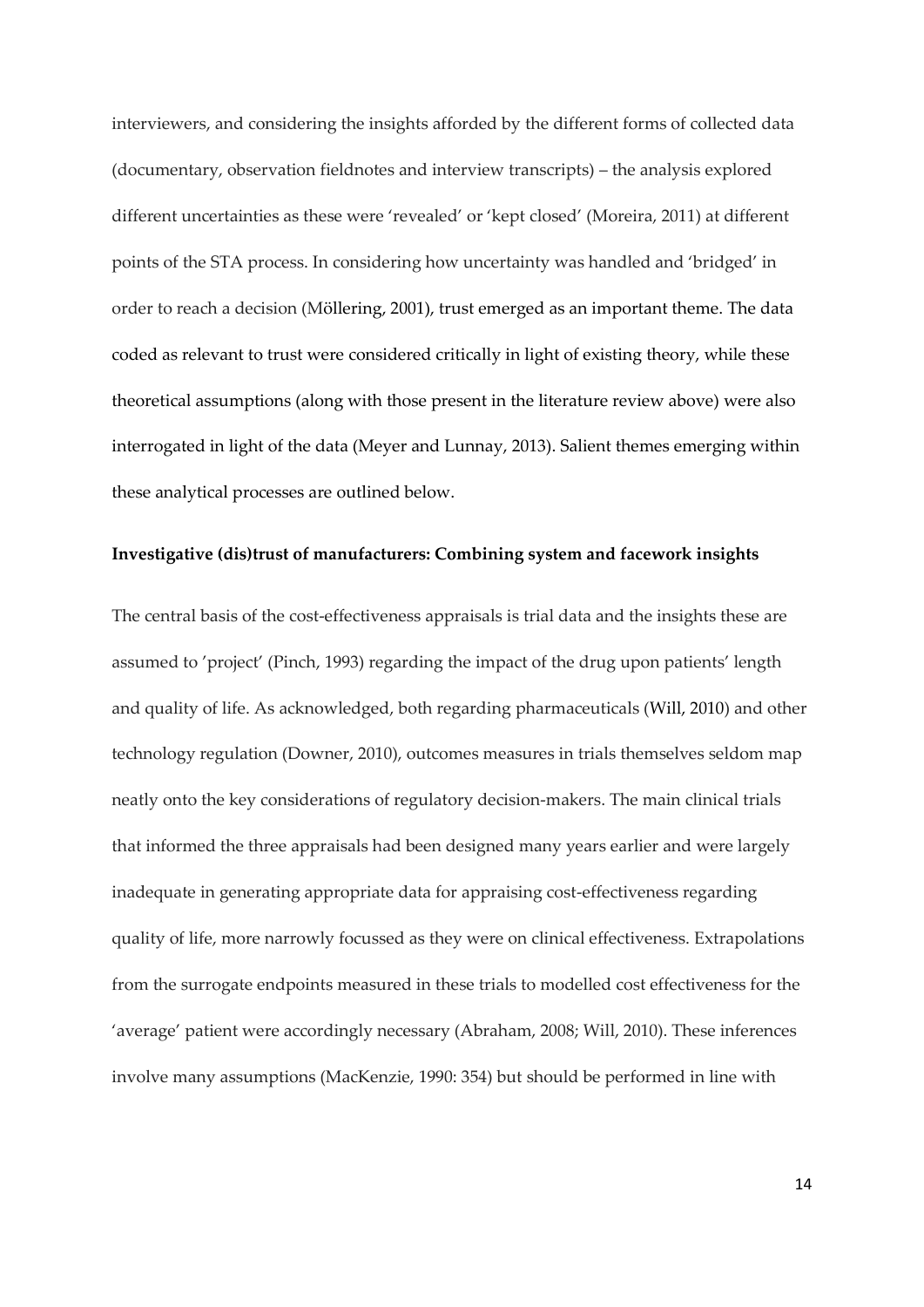prevailing norms within health economics, as a means of developing legitimate incremental cost effectiveness ratios (ICERs) for the appraisal medicine (Philips et al., 2006).

Unlike Multiple Technological Appraisals (MTAs), the cost-effectiveness modelling within STAs is initially developed by the pharmaceutical manufacturer, before being scrutinized by independent academics (the ERG) and the committee. Such delegation to the manufacturer occurs within several forms of technology regulation (Downer, 2010) and, in our STA cases, was the basis of several concerns for committee members:

I think that multiple technology appraisals, when you've an independent assessment group, independent from the company, producing the model ... and presenting the data, you know, you would be more confident that because of their independence, that the outputs are probably more what one may expect. (Case Z-08)<sup>1</sup>

Thus the format of STAs shaped the relative confidence or system-trust (Luhmann, 1979) regarding the modelling of data. Concerns regarding the STA system were regularly related to the instrumental strategies of the pharmaceutical industry, in the form of wariness toward presented data:

Drug manufacturers are, you know, are a bit like second-hand car salesman ... they'll say, 'Oh yeah, it's a lovely runner', you know, 'One ... one careful lady owner only.' But, you know, which may or may not be true but they are basically trying to flog their product  $\ldots$  they're not charities. (Case Y-06)

These less-than-trusting assumptions, based on the market orientation of medicines manufacturing and related perceptions of underlying motivations, were common themes in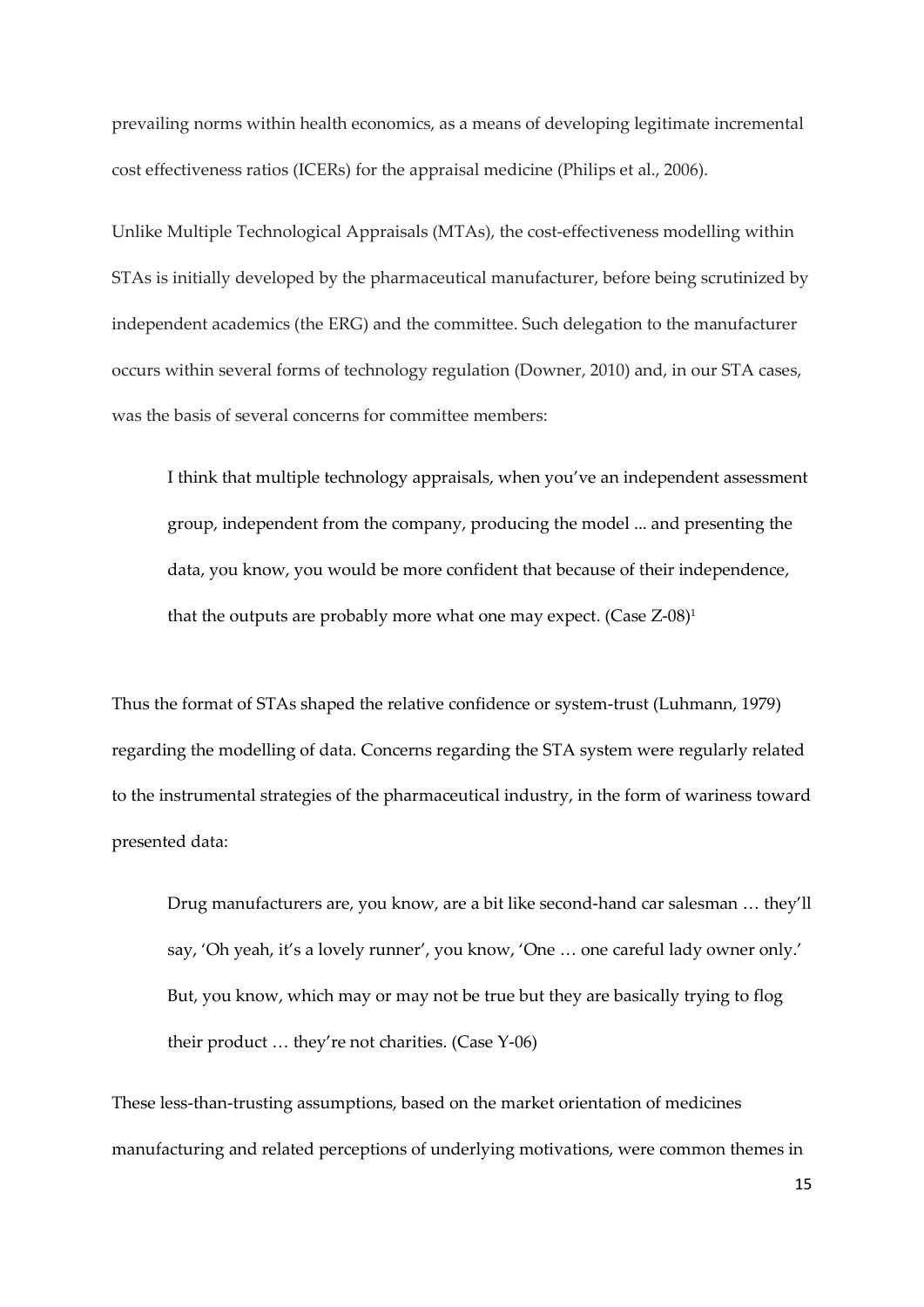the interview accounts of NICE committee members. Various members described how their experiences on the committee had gradually led to perceptions of STA processes as involving two sides playing a game:

While I used to get a little bit frustrated, let's say, when there were glaring omissions or when critical points are buried within hundreds of pages of material that you need to read ... that's just part of this process and, just, it's ... it's just an understanding that ... that's their job. Their job is to try and put their best foot forward in whatever model they have produced, to make their drug look as cost effective as possible and, as long as you understand that and ... then just get on with it and have a good ERG that can critically appraise what they've done, well that's really what it's all about. (Case Z-08)

This interview excerpt captures a rather typical position of the committee members towards manufacturers and their submissions. There was a basic assumption that the manufacturer would seek to illuminate or obscure data in order to cast their technology in as positive light as possible. These perceptions of the pharmaceutical industry system with its particular norms, values and practices (Möllering, 2005) shaped a general default position of scepticism when reading submissions:

I think the committee starts from the position that they don't trust the manufacturer

.... (Case X-05)

Such a tendency was corroborated in our own observations as well as the views of others. One clinical expert described committee members trusting the manufacturers 'as far as they can throw them' (Case X-fieldnotes). Not all committee member participants referred to a distinct distrust, however, with a small number referring to remaining 'open-minded'. But if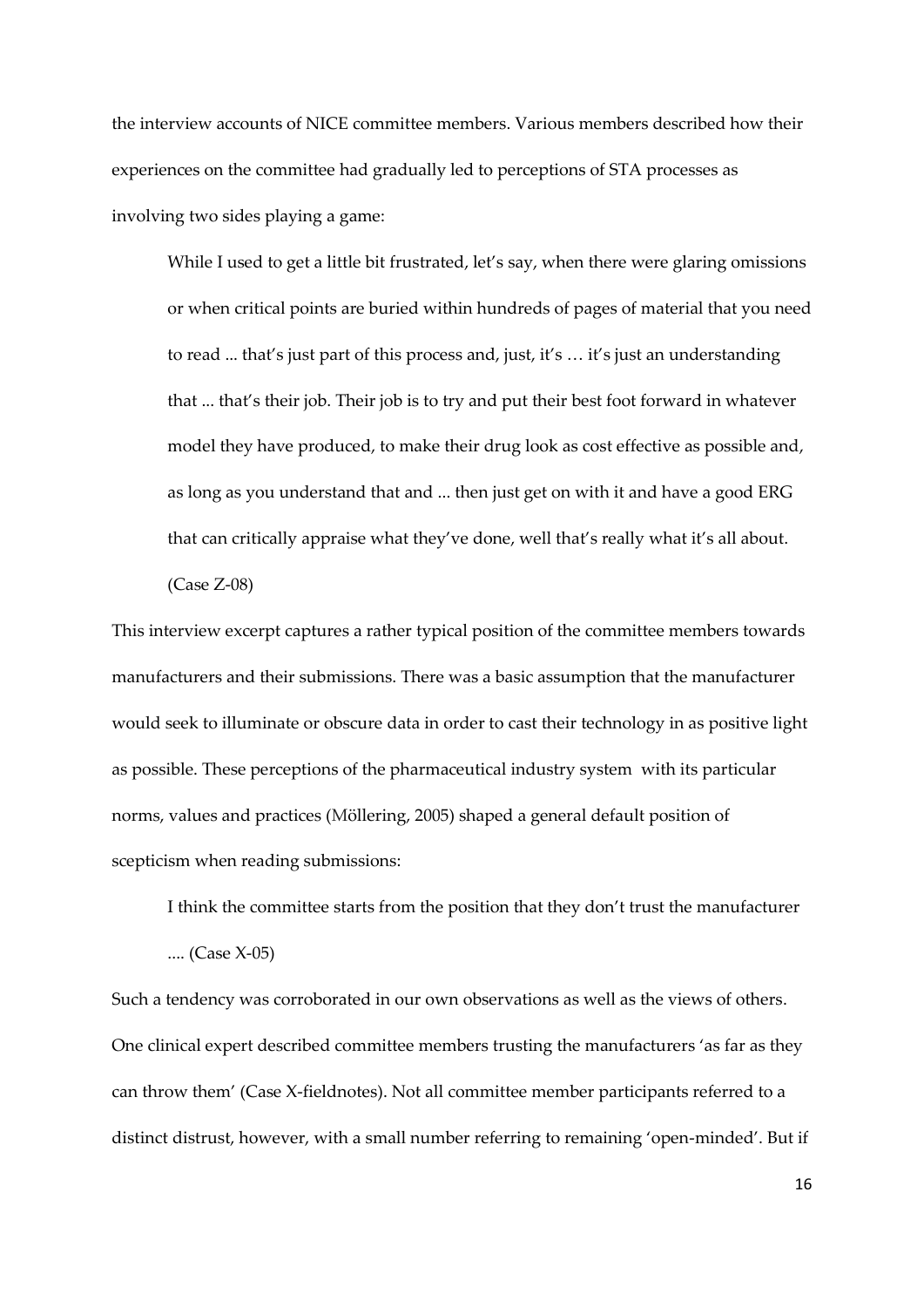committee members generally saw manufacturers as playing a game  $-$  'a game of cat-andmouse' as one put it  $-$  a number of them nevertheless considered this game to be underpinned by some basic assumptions and parameters:

Yes, there is trust ... that they are not deliberately trying to deceive us. (Case Y-05)

I don't know of anything they deliberately hide. They might emphasize the tone of things but I don't think they hide, as far as I'm aware of. (Case  $Z$ -05) Starting from these basic system-understandings, committees quickly developed views regarding specific submissions and the manufacturers behind these in light of the perceived quality and transparency of submitted written documents (Hedgecoe, 2012). As noted already, these submissions could be very long and at times it was suggested that the length of a submission was a deliberate ploy to 'bury' weaknesses amidst complexity. Conversely, clear and transparent submissions were appreciated and elicited positive esteem of the case being made and of the manufacturer:

It's to do with whether or not it looks as though it's hiding stuff and, you know...whether you can follow a sort of audit trail of how the numbers that make up the final calculation have been derived. And sometimes that's straightforward and often it isn't.  $(Case Z-01)$ 

Committee members referred to the quality and legibility of individual reports as very important (Stark, 2013). Ongoing direct experiences with submissions from certain manufacturers over a number of different appraisals could shape more generalized perceptions of specific manufacturers (Giddens, 1990), which nuanced the default position of a lack of 'system-trust' (Luhmann, 1979) in drug manufacturers more generally: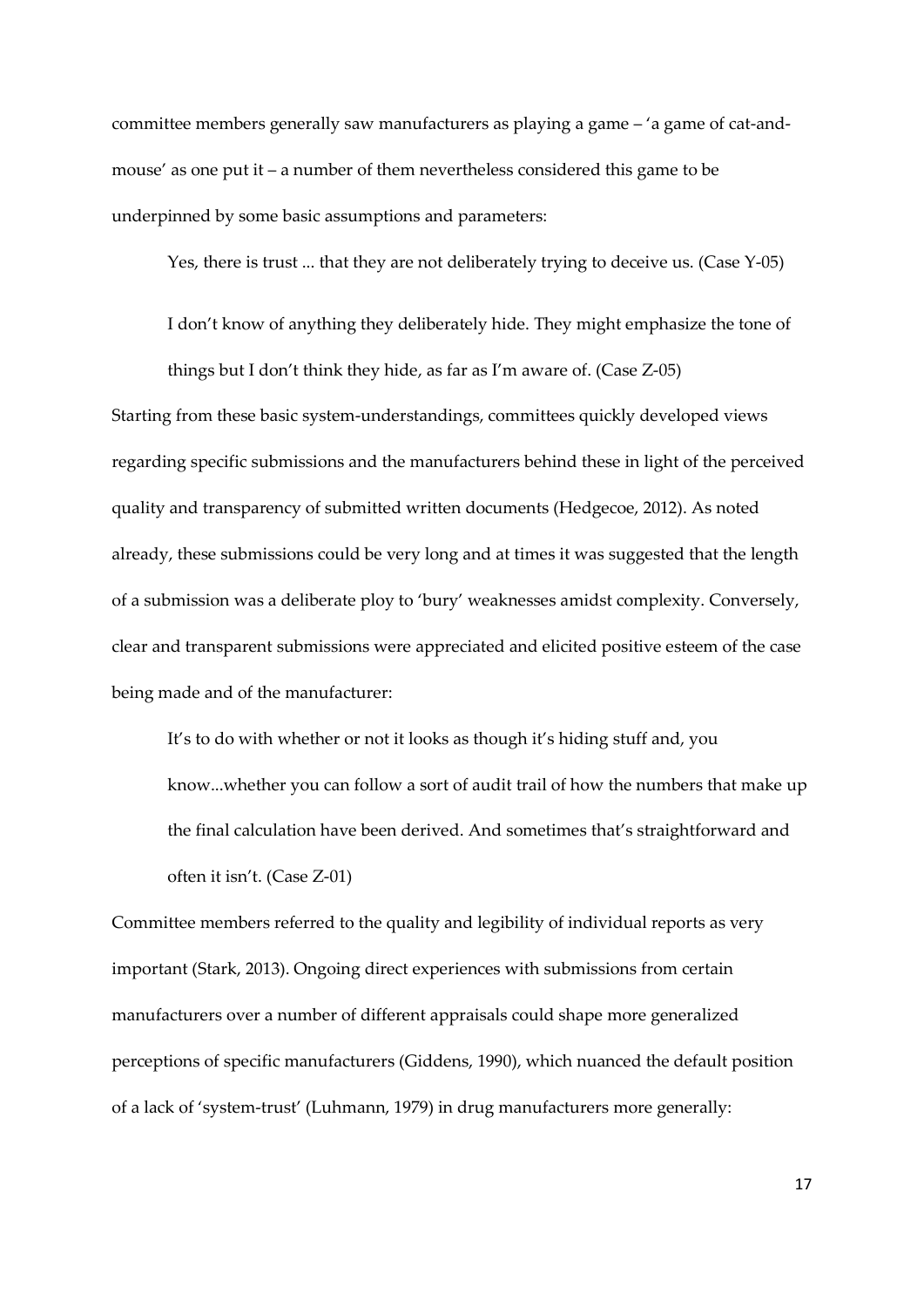I think some of the companies produce much better open and transparent models than others. (Case Z-08)

These could lead to perceptions of specific companies, especially of some larger manufacturers, as being more likely to manipulate data in particular ways:

I guess just informally as well, I sort of...just, certain companies get a reputation. (Case Z-12)

From our interview data it was difficult to evaluate the extent to which these reputations shaped the ways in which individual submissions were read, but general views regarding certain manufacturers were aired by a number of committee members.

Following scrutiny of the initial submission, a dialogue would usually emerge between the ERG and the manufacturer (with communication taking place via NICE) and, later on, between the committee and the manufacturer, whereby the manufacturer would be asked for further clarification or evidence regarding particular aspects of the cost-effectiveness modelling. The response of the manufacturer at this point could be interpreted positively, as a result of its perceived willingness to substantiate the credibility of its product, or more negatively, when the lack of a direct, constructive reply was seen as damaging the credibility of the manufacturer and submission (Hedgecoe, 2012; Stark, 2013).

In all three of our cases, manufacturers' omitting or including certain details in their written submissions and written responses, as well as in their oral 'presentation-of-self' in the appraisal meetings, appeared to damage the view of the committee towards their submission at different moments. These lapses were noted by many committee members as well as by others involved, such as this expert clinician: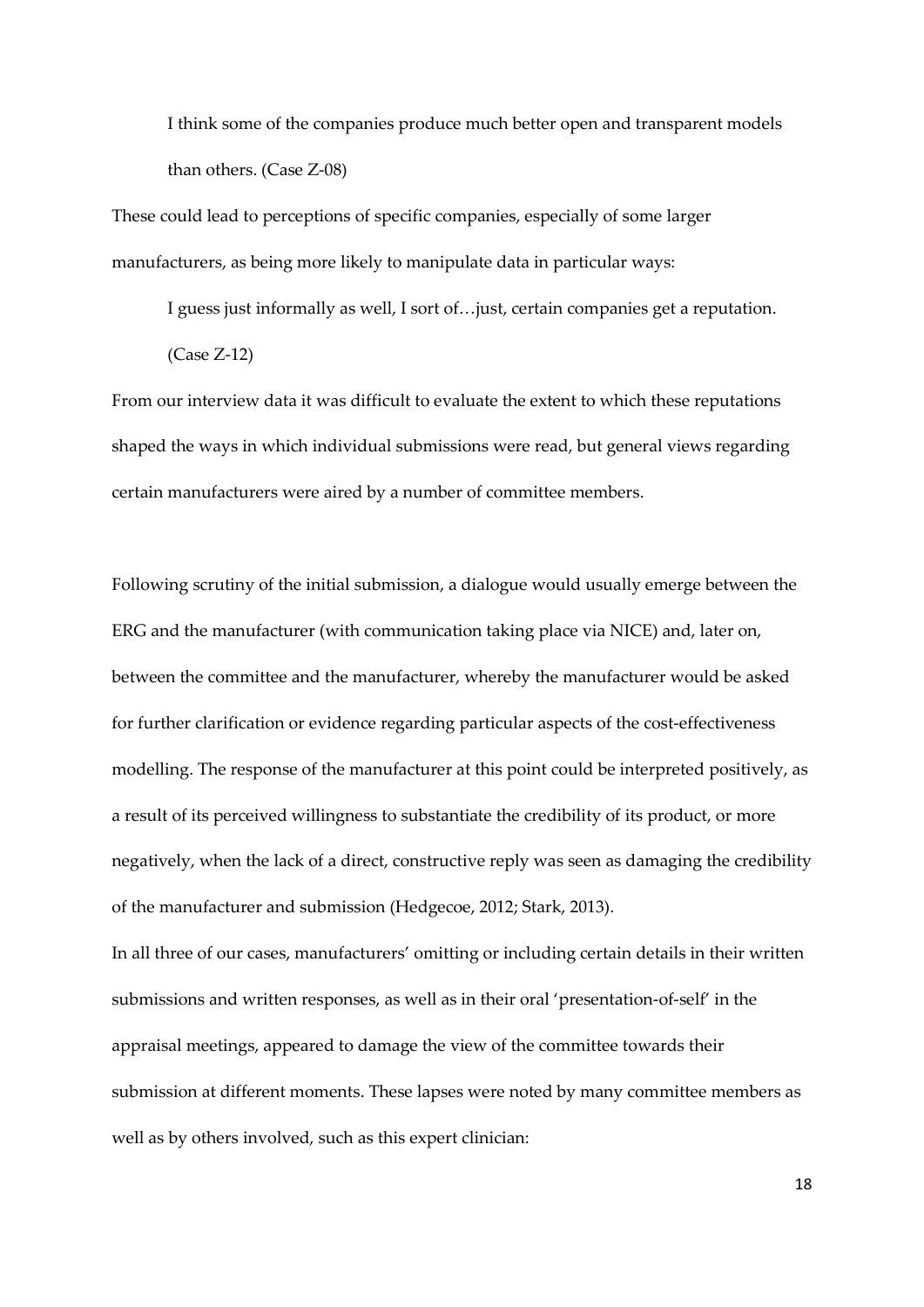You know, I had a [good] reason to give trust to them [but] I have to say I was irritated with [manufacturer] though .... Because I ... I wanted them to step up to the plate a bit more because I wanted the drug to be available .... And I thought they could have done a better job. (Case Y-08)

Indeed, in our fieldnotes of the same case, a poor performance of the manufacturer in the meeting, as well as in the written submission, appeared to do much to undermine credibility:

The manufacturers seemed to lose their credibility as the meeting developed, due to their increasing inability to answer questions of clarification. These included questions that related to the obscurity of the techniques used in the statistical analysis, the reason for the lack of up-to-date references and failures to respond to earlier queries from NICE. (Case Y fieldnotes $2$  – open meeting)

Similarly, in Case X, the credibility of the broader submission was damaged by interpretations of specific aspects of the manufacturer's written and oral presentation-of-self. In the words of one committee member:

I'm a clinician, looking at another clinical trialist ... and going on the fourth of these trials, with [a large number of patients<sup>3</sup> as] incorrect enrolments, I ... I have

immediately serious questions about the quality of these studies. (Case X-01) Alongside the use of problematic trials as evidence in the written submission, those representing the manufacturer in the meeting were unable to clarify various concerns of the committee: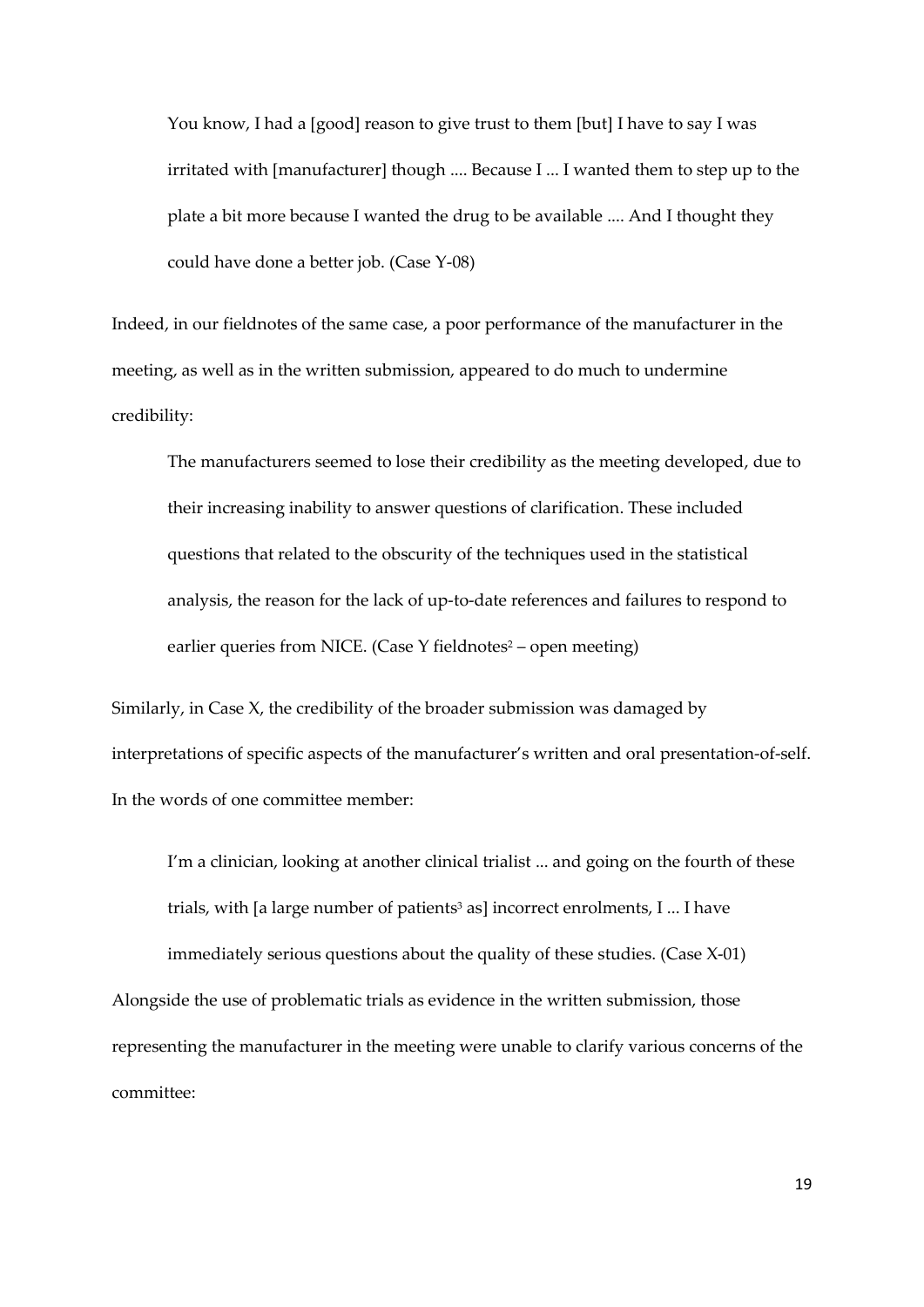And that was somewhat frustrating and you could see that from the committee members, that they were quite frustrated with the manufacturer for not providing the information that they requested. (Case X-08)

Committees' default lack of trust could be overcome through effective and compelling communication, but  $-$  as with the two cases described above  $-$  could also shift towards disdain due to misjudged and/or ill-informed communication. This latter tendency was usefully explained by another committee member who worked for a manufacturer:

[I]t is almost sort of a bit adversarial, 'the enemy', kind of thing and I understand ... some of the reasons for that ... some of that is the fault of the manufacturers and who they send. Sometimes it's not the appropriate people  $\ldots$ . A little bit too marketing rather than clinical or health economics ... I think that gets the ... the Chair's back up a little bit. All the members of the committee get a little bit riled if they hear some

sort of marketing speak when asking a question to the manufacturer. (Case Z-12)

'Marketing speak' – in evasive or simplistically positive accounts of medicines given by nonexperts – not only reinforced negative perceptions of the underlying motives of the manufacturer, but the lack of expertise and ability to bring clarity to a complex process was seen by some as manufacturers 'playing a game of confusion', as one chair suggested during a closed session. The boundary between marketing and knowledge production within pharmaceutical development is blurry (Sismondo, 2008) and, as we have seen, committee members expected and tolerated certain levels of favourable presentation of trial data, to the extent that the drivers and assumptions within such modelling were articulated in a clear and expert way. Where expertise and/or clarity were understood to be lacking, however, this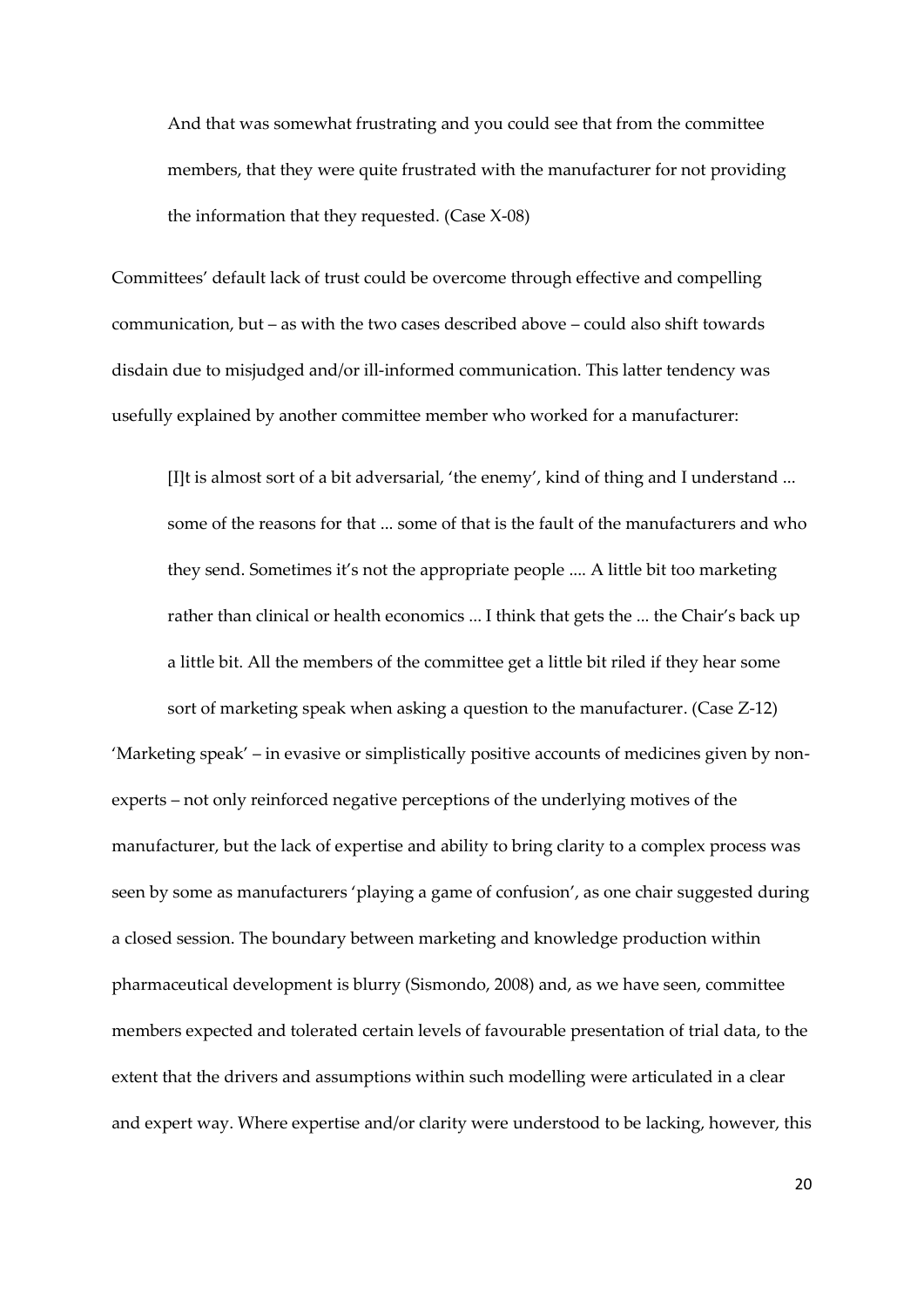was likely to heighten distrust.

#### **Trusting in expert others: The limits of investigative trust**

Rather than routinely displaying acquiescent trust, therefore, committee members often took a highly investigative and at times aggressively contemptuous approach towards manufacturers. One expert-patient noted:

I was glad I wasn't one of the manufacturers because I felt they were mauled ... really ... I was open-mouthed with the ... the aggressive tone that the committee came at them with. (Case X-02)

Yet alongside investigative and non-trusting approaches certain levels of acquiescence were also apparent. For example from one of our pilot observations:

... a newish member of the committee raises significant concerns about basis of the whole model and the width of the confidence intervals which seemed to render a meaningful decision/estimation very problematic. The Chair says (s)he 'hears' him and indeed the committee member 'is preaching to the converted', but that this model from the manufacturer is 'much much better' than the usual standard within this specialism, therefore this is not the case on which to make a stand.<sup>4</sup> (Fieldnotespilot closed meeting)

Thus even where submitted models were deemed to raise large concerns regarding residual uncertainties, these could nevertheless be 'bridged over' in light of understandings of what was 'normal' and thus expected within submissions.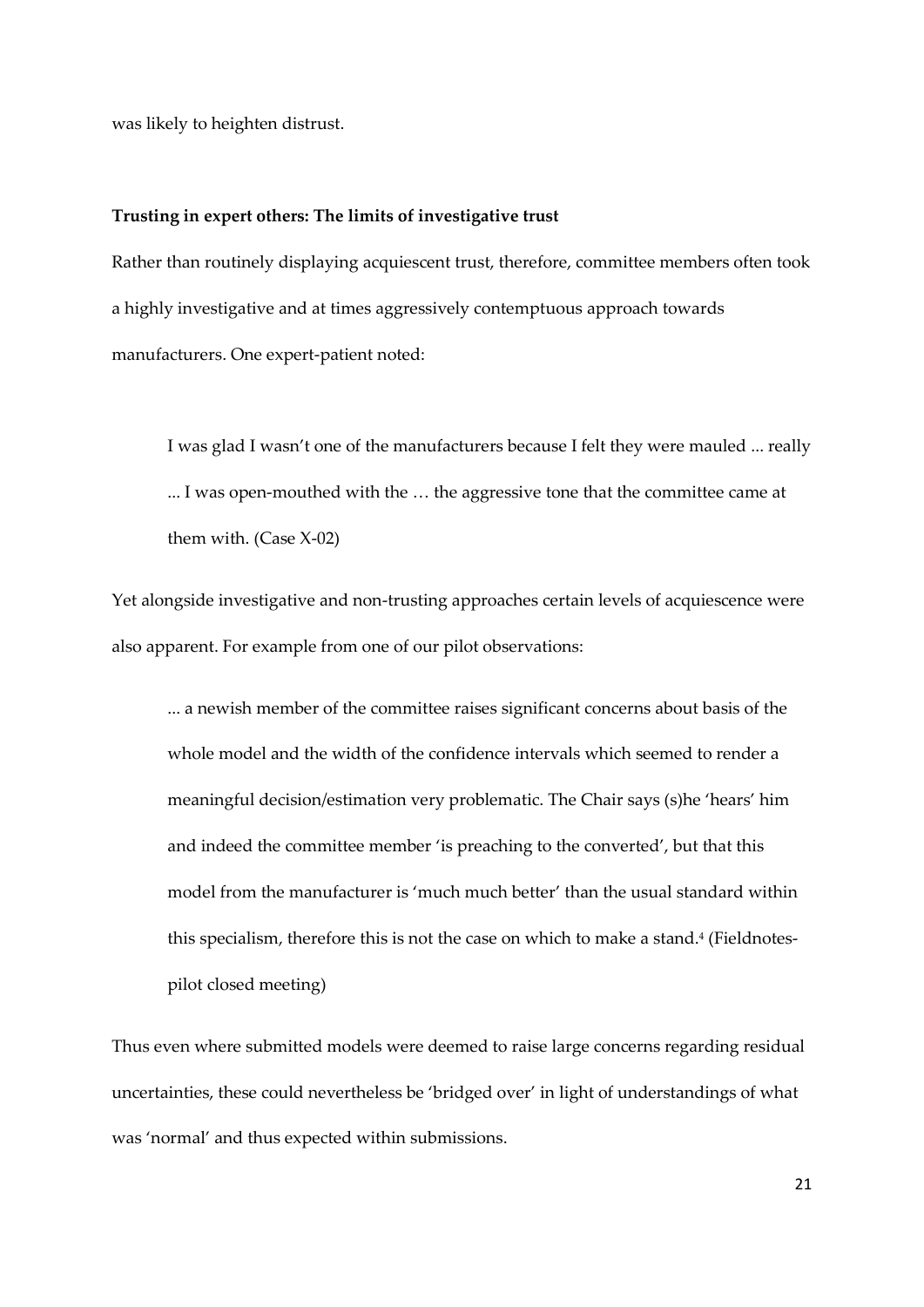Trust certainly appeared to shape decision-making but a lack of trust or even distrust in a submitted model and the manufacturers behind it was, on its own, an insufficient basis for a 'no' decision. In part, this was because 'distrust of manufacturer' would be an inappropriate argument within the framework of rational reasoning and documentation that NICE committees are required to produce, especially given the normalization of a limited trust in manufacturers. In addition, a lack of trust in authors of submissions was, on its own, insufficient for overcoming the myriad complexities and uncertainties surrounding the model (Hedgecoe, 2014: 69). (Dis)trust in manufacturers was thus only one element of a broader web of trust relations and other modes of handling uncertainty.

As noted above, the extrapolation from trial data to quality-of-life for the average patient was central to a submission. Views of the credibility of this modelling were strongly influenced by the clinical experts invited to attend the open part of some of the meetings. Indeed, the accounts given by these experts, often representing a relevant Royal College, could amidst certain conditions appear to be decisive (c.f. Milewa and Barry, 2005). As one committee member described:

[T]he evidence wasn't great ... but the evidence they did have did show improvement and what swayed it actually for me, and for a lot of people, was the expert ... the [specialist] who said that this really was a change of treatment paradigm. Because it was such an expensive drug it ... it got through actually, but it was on the verge of not getting through. (Case X-06)

Yet invited experts could also be seen to have an agenda (see quote from participant Y-08 in the preceding section). These agendas were sometimes described as concrete conflicts of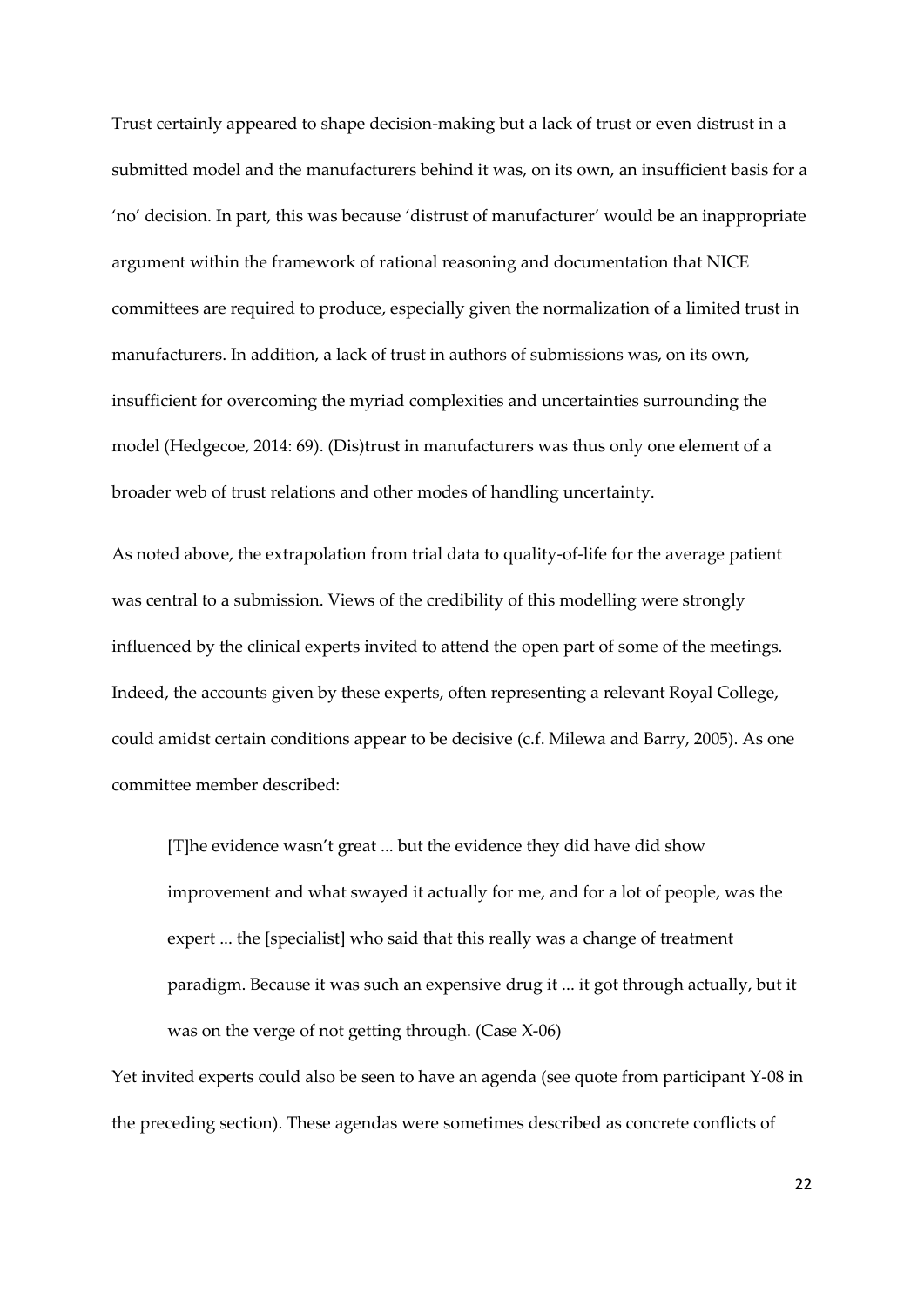interest in terms of working (or having worked) with the manufacturer or the patient group, or in terms of more subtle concerns that these clinicians wanted the drug for patients in their specialism. The committee member (Case X-06) quoted directly above described this same decisive expert as 'an advocate, obviously, of the drug'. Thus there seemed to be tensions between the lauded expertise of these clinicians and the motives that rendered them less trustworthy. Committee members described different ways of overcoming this aspect of uncertainty, and some distinguished between 'good' experts and others who were less credible:

Because they were ... they were ... they actually did answer good questions, they were good .... And they gave a good analysis, you know. They're not always .... Those two were good. (Case Y-07)

How 'good' experts were to be distinguished from others was not easy to elucidate. For example, whereas our fieldnotes for one of the meetings for case Z recorded:

The expert clinician appeared to have a bit of an agenda; more so than other appraisals we have observed. He seemed keen to keep emphasizing the importance of [the key feature of the submission], almost whatever the topic ... which could well be valid but fitted nicely with the case of the manufacturer. There were quite a lot of discussions between this expert and manufacturers before the meeting. (Fieldnotes  $case Z$  – open meeting)

Later in the closed meeting a committee member said:

I was quite impressed about how clear [name of expert clinician] was, and he was quite objective ... he seemed quite convinced ... [about the extrapolation as a] predictor of survival.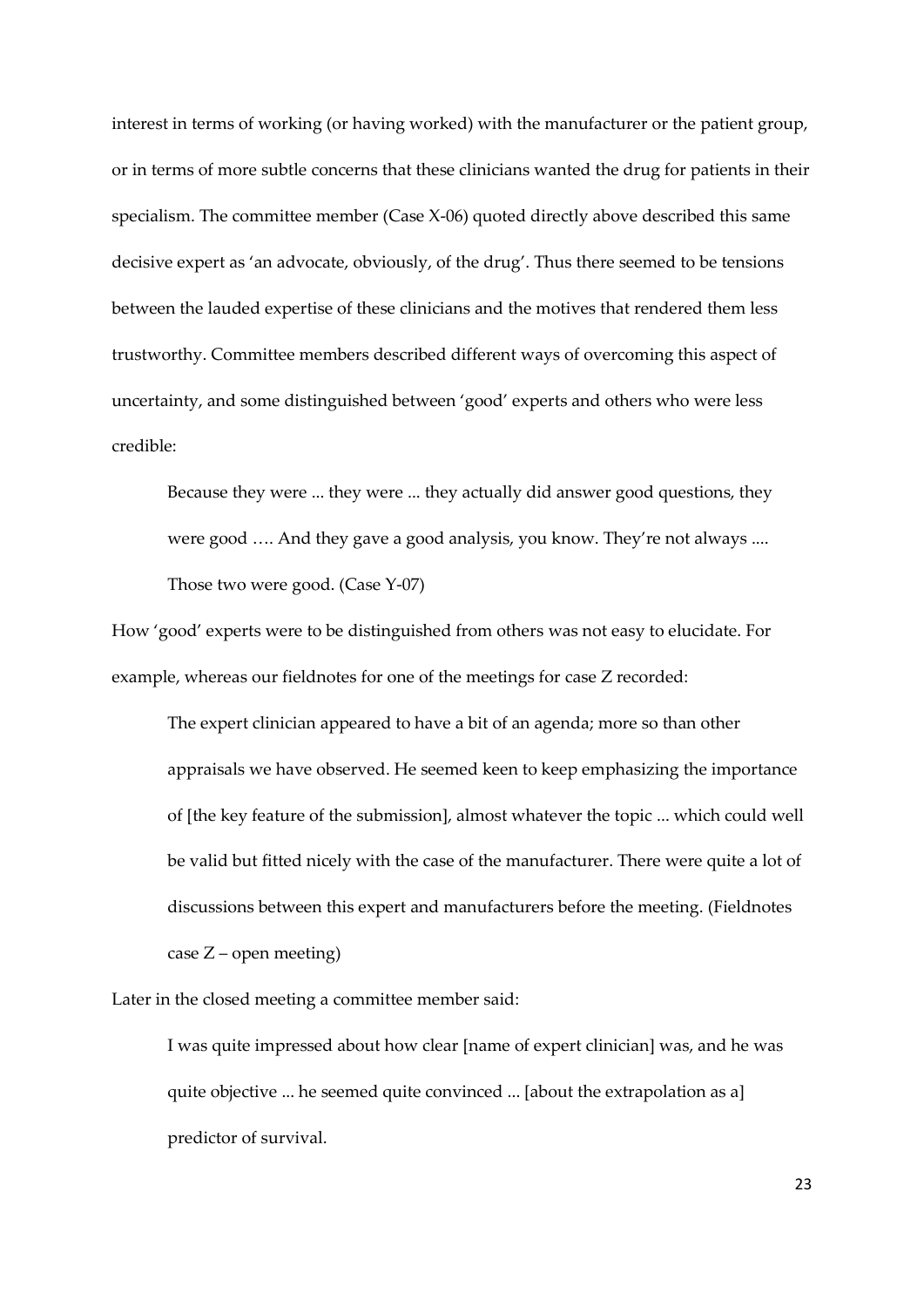The chair agreed, saying:

he was objective and he was sensible ... [the case] is contorted but there is something in it .... (Fieldnotes Case  $Z$  – closed meeting)

Other committee members referred to trying 'keep in their minds' that the individual who carried such great expertise could also have a biased agenda:

You know, if a treatment really isn't particularly effective, I try and keep that at the front of my mind, despite when the [expert] doctors are saying, 'Oh we need this treatment', or the patients are saying, you know, 'We ... we would really like to have this treatment'; because sometimes I think they do miss the fact that this is not a new wonder drug. (Case Y-10)

As this last excerpt touches on, committee members also had to consider the views of patient-experts. The role of patient-experts has increased since NICE appraisals were inaugurated, in an attempt to enhance legitimacy by extending societal input into decisionmaking (Moreira, 2011). The accounts of patient-experts were described by some as useful in understanding the impact of the technology on 'real' patients (outside of clinical trials) and in bringing a human face into the deliberations:

I think we have a lot of compassion .... And when they tell us about the ... you know, sometimes how they have to live, there is a lot of compassion there and I think we do trust that they are telling us how it feels. (Case X-07)

Yet this willingness to listen and to understand the patient perspective sat rather uncomfortably alongside a broader recognition that patients were keen to access the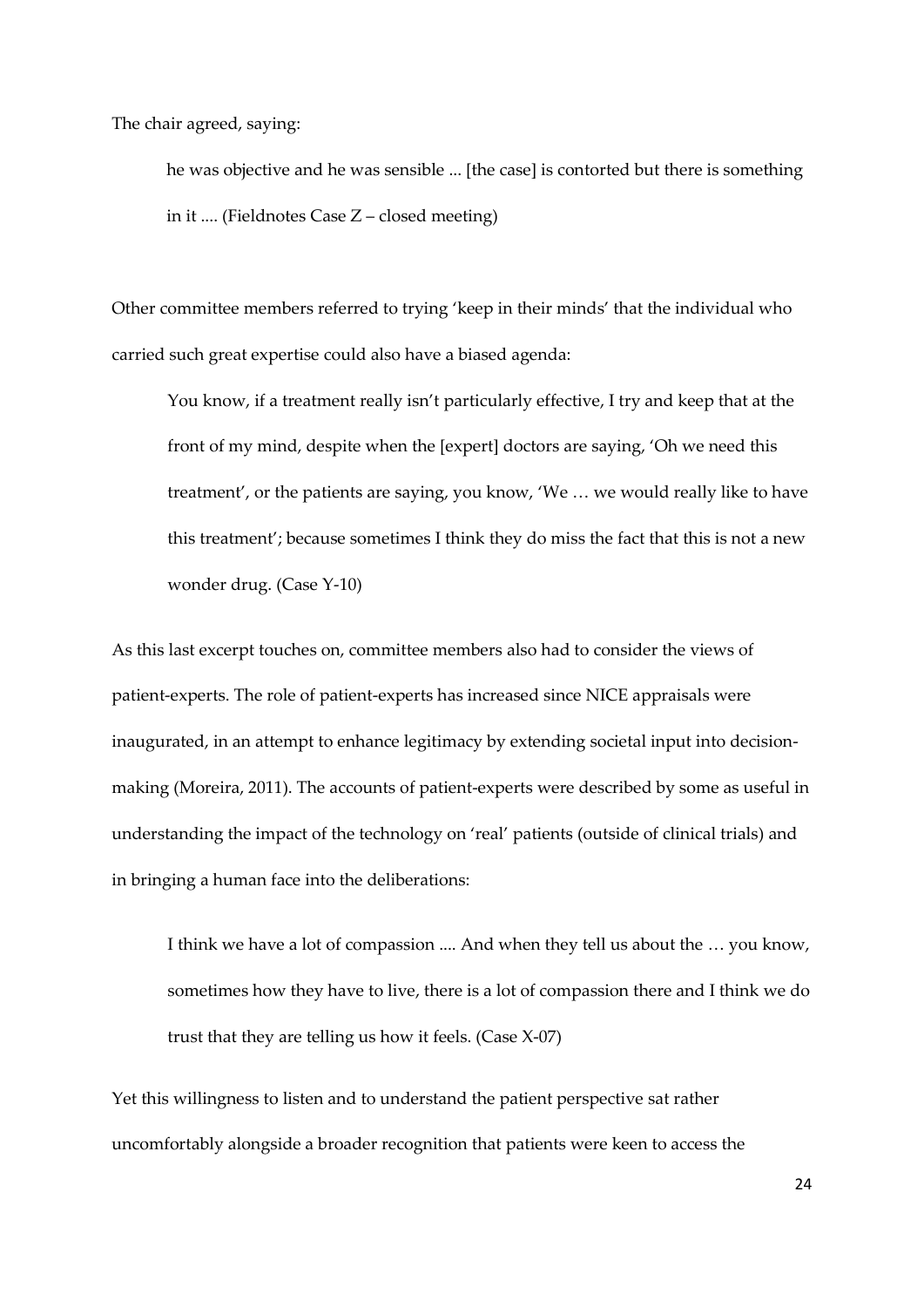medication and that in many cases had links to the relevant patient organizations:

There's no patient expert that'll ever come along and kind of  $\ldots$  attempt to talk you out of it ... I think they're usually very carefully selected. My experience is that they tend to be heavily involved in self-help groups or patient support groups and that's a kind of a self-selecting. (Case Z-09)

Despite concerns regarding self-selection and other biases, alongside the difficulty of integrating individual qualitative narratives within quantitative econometric models, these expert-patient accounts did influence decisions. In Case Z, for example, the committee remembered the compelling account given by the expert-patient and referred to it in subsequent meetings. This was influential later in the decision-making when the committee Chair gave 'the benefit of the doubt' to the submitting manufacturer's 'less conservative' basis of modelling quality of life in order to acknowledge the impact of the medicine on patients' lived experiences. The accounts of the patient-expert and clinical-expert were referred to in reasoning this endorsement.

Giving the benefit of the doubt to this component of the model also implicitly gave the benefit of the doubt to the clinical and patient-experts. Despite close links with the patient organization, as seemed to be common, these accounts could not simply be discounted through distrust. Indeed, such views, especially those of the clinicians, were vital for the committee to cut through the manifold clinical uncertainties referred to elsewhere. The need to come to a decision and the reliance of the committee on these experts rendered some level of trust in experts' accounts a 'forced option' (Barbalet, 2009). With manufacturers'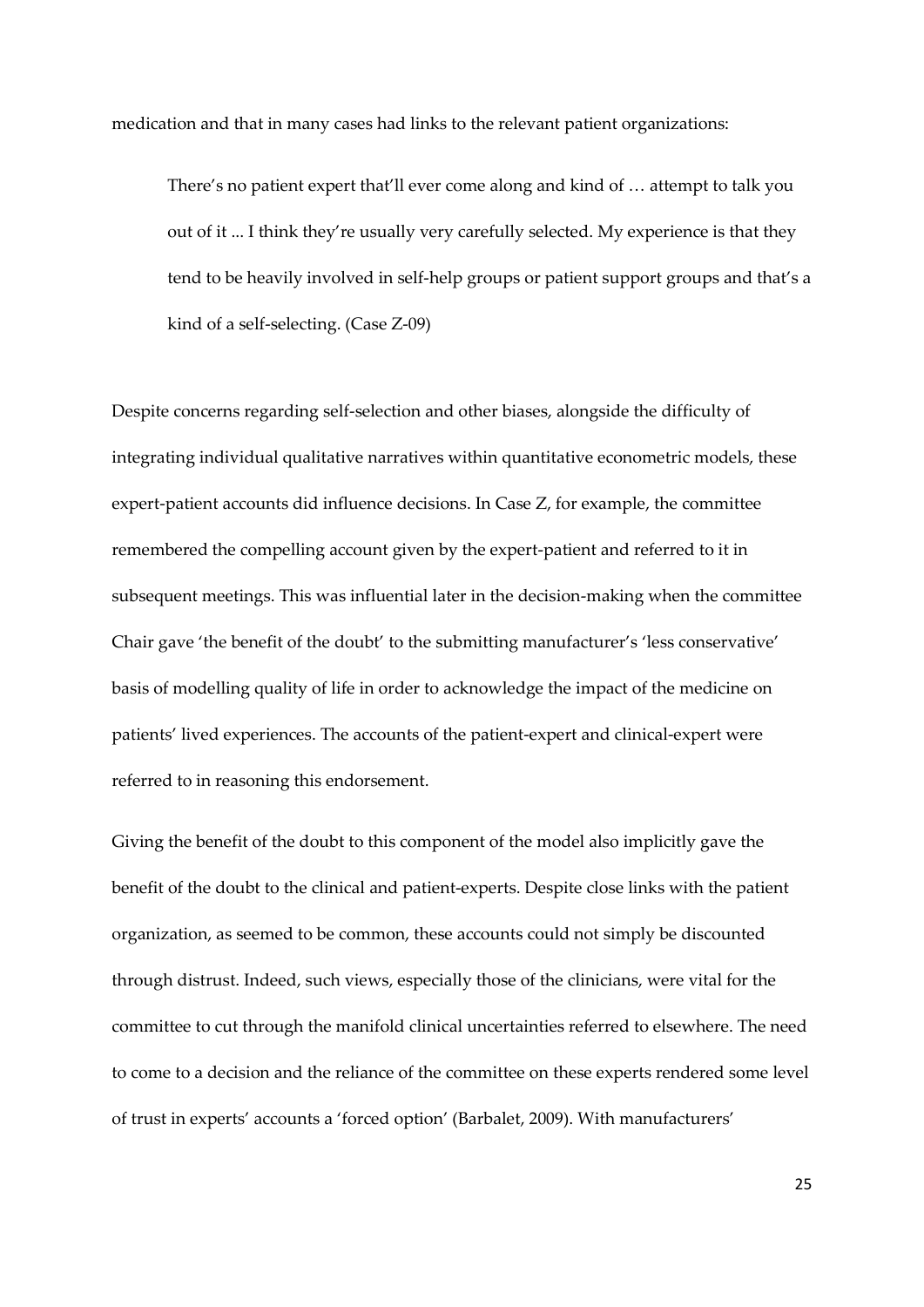modelling and experts, we saw a nuanced relationship between investigative and acquiescent trust, with the two held together in tension becoming an indispensable basis of regulatory decision-making.

#### **Trust in committee colleagues and the ERG: Bridging expert-systems and uncertainties**

Thus far we have drawn attention to the multiple relationships that were fundamental in shaping the decision-making within our three NICE STA cases, as well as the different forms of (dis)trust that characterized those relationships. As was noted by one committee member quoted in the second data section, 'having a good ERG' was seen as the solution to the limited trust in the manufacturers' submission. The format of the STA means that these independent experts bear a great weight of the uncertainty involving the content and construction of the cost-effectiveness modelling, yet as one ERG expert noted this depended somewhat on the nature of the decision problem:

If ... the decision relies very heavily on the economic model, I would think the committee relies very heavily on the ERG. (Case Z-07)

Whereas more clinically oriented uncertainties were dealt with by listening to clinical experts and the clinician members of the committee, health economic considerations were deferred to the ERG to a large degree. But each committee also included at least one health economist and the views of these committee members regarding the ERG's assessments could be important in shaping how accepting or critical members were toward these assessment. One committee had only one health economist and accordingly the view of this committee member was referred to as being quite influential. In another committee, where there were a few health economists, a more discursive approach could emerge in debates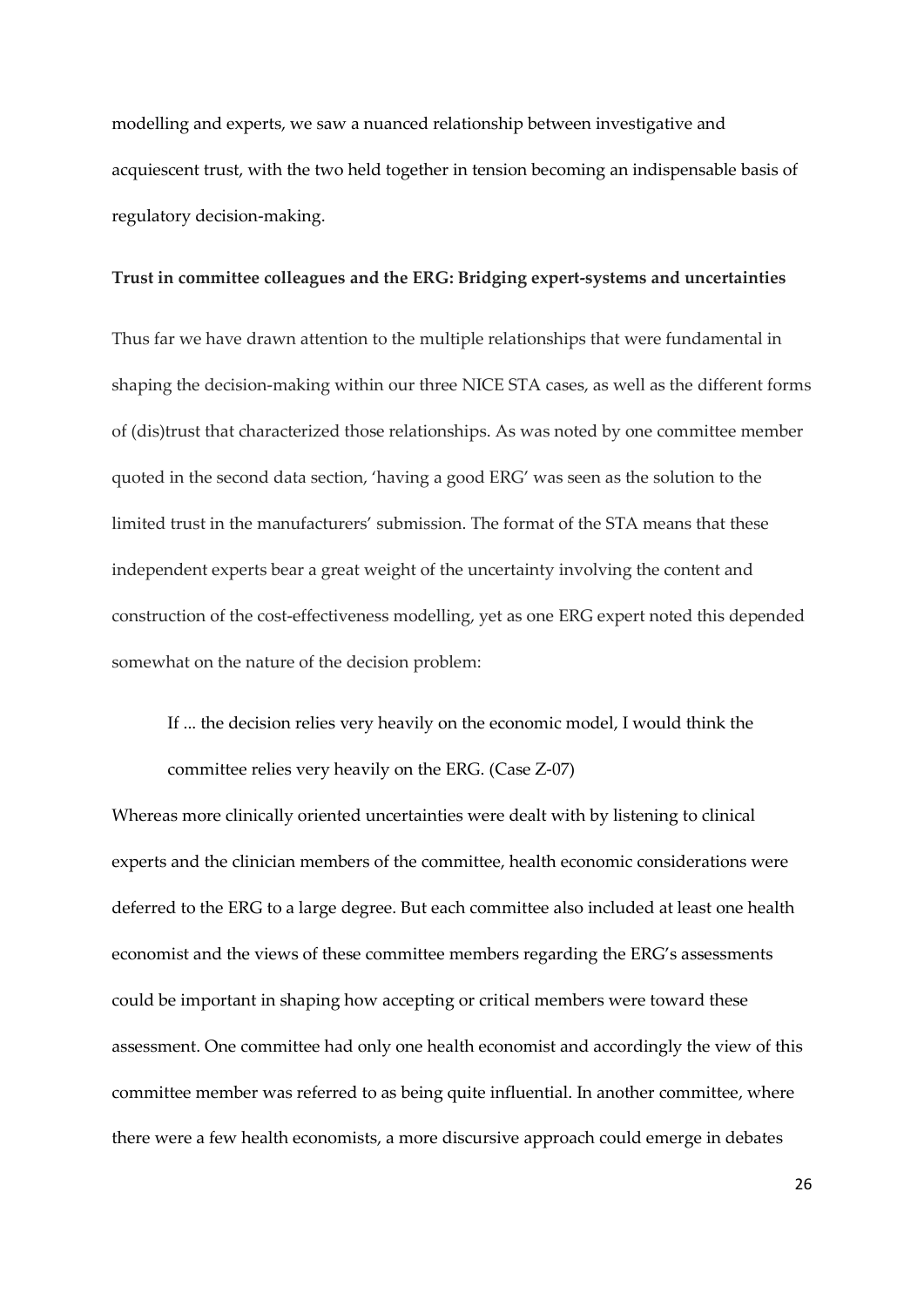about the relative merits of the ERG's analysis, the possibilities for modelling added value and the assumptions implicit in each of these.

In either case, existing relations (either direct or more abstract) between health economist committee members and their ERG colleagues seemingly influenced the way the ERG's report was considered:

I mean there's a lot of mutual respect going on there as well and [health technology assessment] is a small field and we know each others' publications long before we ever met so .... I think that also, for instance, among health economists, simply the scientific publications are an important factor in who do you trust but  $-$  of course when it comes to the doctors you don't know what kind of research they do, I have no idea about their quality as a researcher .... (Case Z-02)

This view of one ERG expert suggested that their reports and the key arguments therein were evaluated not only on the merit of their content but in relation to the ERG personnel. Also a member of an appraisal committee, this participant referred to this relatively rich basis on which to consider the views of other health economists, in contrast to a weaker, less system-related knowledge of clinicians.

These concerns highlight the difficulty faced by 'experts' working on problems that span across multiple systems of knowledge (Moreira, 2011). In such contexts, where no one committee member was an expert in all aspects of the discussion, committee members described how they came to rely upon the views of particular expert colleagues on the committee. These trusted colleagues included especially the Chair and Vice-Chair: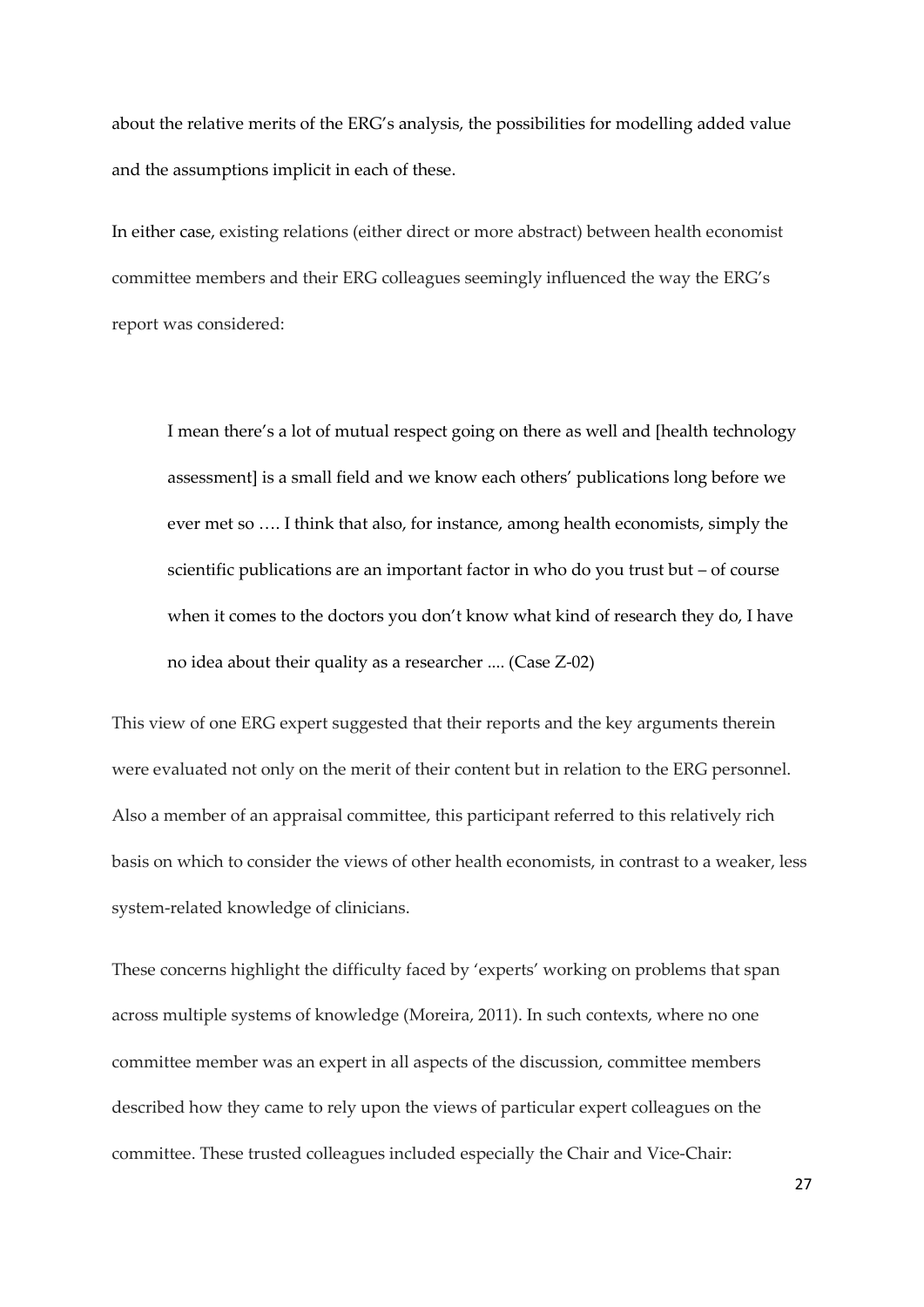I do start from the position of trust for my colleagues .... So, you know, [the Vice-Chair] is there, [the Chair] is obviously very good ... you know, you can't, you can't pull the wool over their eyes .... (Case X-06)

However, the expertise on the committees was described as extending well beyond the chairs to include various other pivotal members or 'super brains':

I've thought about this quite a bit over the years and I suppose what in my own mind was kind of a two  $\ldots$  a two-tier model of what goes on round the committee and there's the committee at large and then there's ... within the committee there are  $\ldots$  it's not a hierarchy – what is it? I'd probably term them 'super brains' ..., Yeah, ... I could follow eighty per cent, I would say, of the discussion and then there are times when I have to look to the super brains to clarify the issues; to, you know, explain them to me. (Case Y-06)

This participant framed deference to some colleagues in light of their strong abilities, but also as necessitated by personal limits in understanding. These limitations were a common theme, especially concerning the more 'lay' members of the committee:

 [NICE] aims to give [committee members] enough, if you like, generalist, technical training ... to be able to understand the principles of which the modelling is carried out. And there is a one-day meeting to do that. Having said that, I still feel that a lot of the discussion is of a highly technical nature ... [it] is difficult, I think, for the generalist members to fully understand those nuances and I think [they] must therefore rely on the expert members of the committee to paraphrase and to explain. (Case Z-10)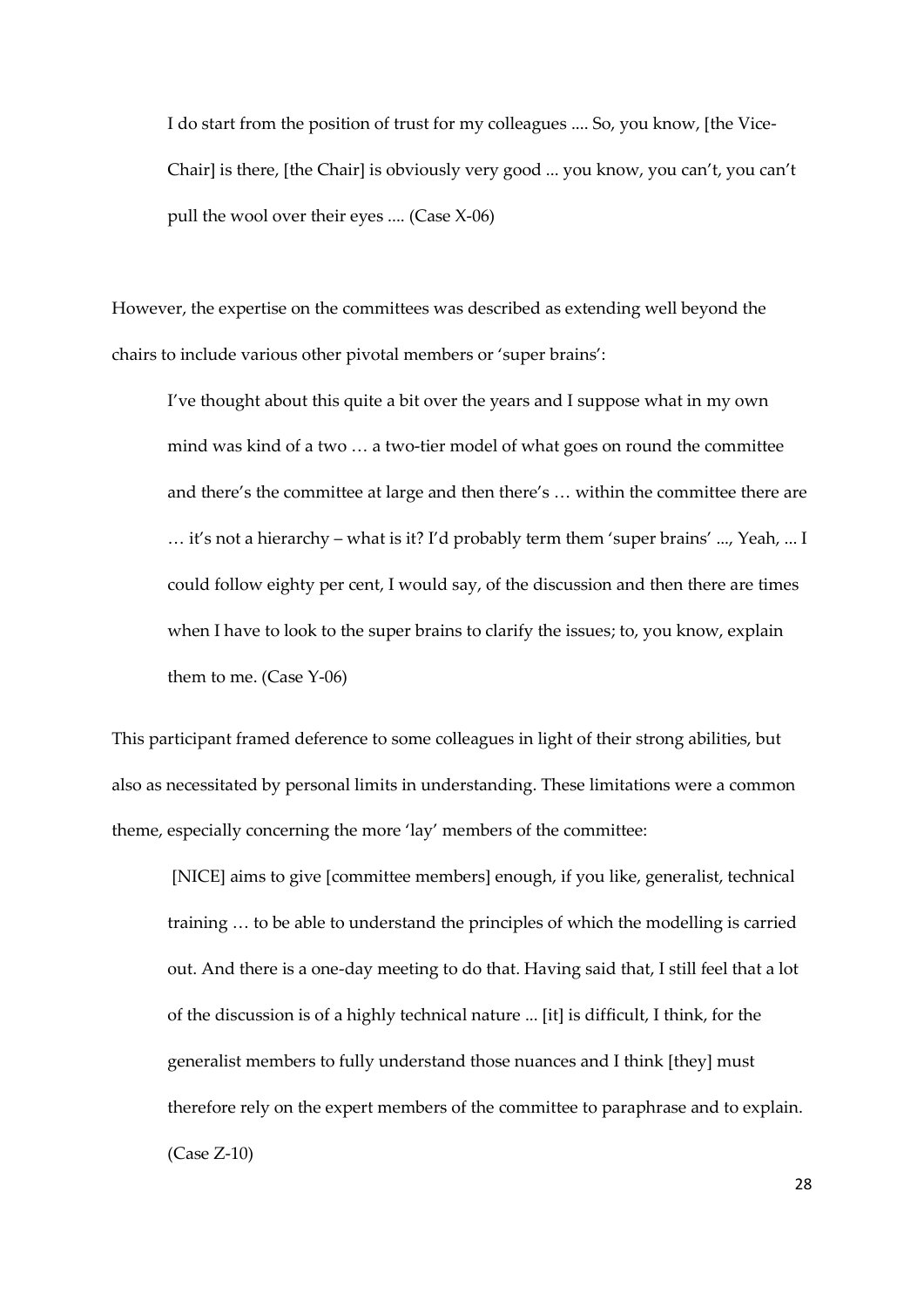Although in various ways a forced dependence, relying on experts was nevertheless referred to as embedded within a trust and esteem for these expert committee colleagues:

There's the existing committee members whose views are ... or whose ways of expressing themselves  $-$  if that's a way of putting it  $-$  I've learnt to respect. And I know they have particular expertise but when they open their mouths you think 'I'll listen to you' and I'll pay very close attention. So yes, trust and that builds up over time and I'm also more aware of it with new committee members where I listen to them in a different kind of way. It's not that I don't trust them but I haven't learned yet what to make of them. (Case Y-11)

The above statement captures a recurring theme regarding how trust in fellow committee members built up overtime. This trust was not purely based on expertise but also on a history of views expressed and presentations-of-self (Calnan and Rowe, 2008; Hedgecoe, 2012).

The status of certain key experts within the committees was also apparent within our observations, especially in the closed meetings. Not only did some committee members present a particularly confident and articulate self, but the way the views of these individuals were heeded and thus shaped discussions suggested a particular level of esteem and trust across the committee. In case Z, for example, much of the closed part of one meeting was shaped by the concerns and opinions expressed by one committee member, who was a consultant-specialist in the domain in which the medicine would be used. This clinician's opinion on certain matters was further requested at various points by the chair, for example in resolving queries aired by another committee member. This other member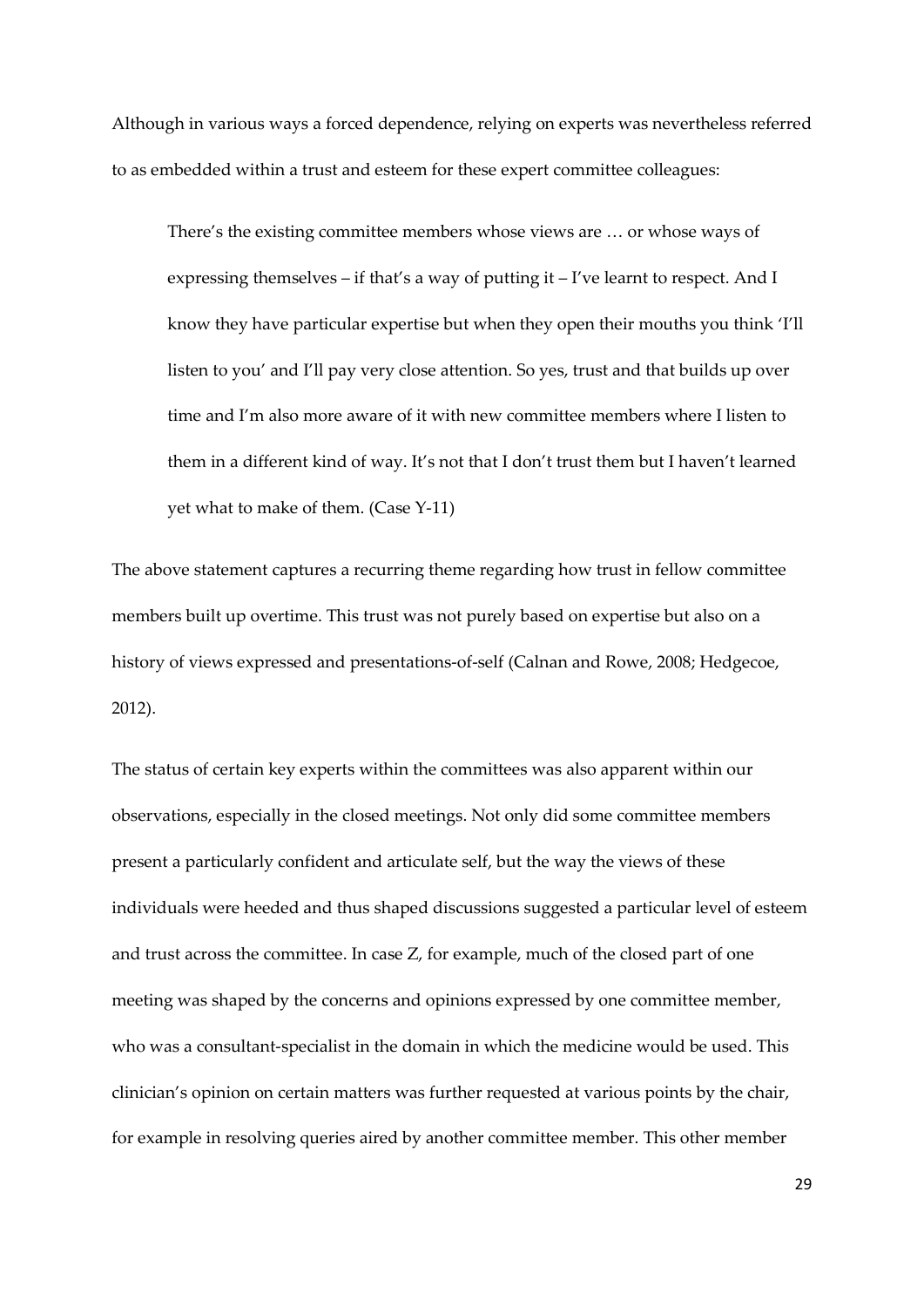went on to affirm: 'I am satisfied by the answer of my learned colleague' (Case  $Z$  – closed meeting, fieldnotes).

Trust in key experts or 'super-brains' could therefore play a significant role in directing the discussion and atmosphere of the closed sessions wherein decisions were reached:

We've got Chairs, Vice-Chairs, there's eminent clinicians and professors so, you know, that's the whole makeup of the committee. I think what you would find is if certain individuals aren't in the room for [the meeting] one month there will be a very ... there will be a different atmosphere of debate than there would be if they were in. (Case-Y-04)

Nevertheless, in pointing to this influence, it is key to acknowledge that expert committee members did not wholly define or direct the decision-making. Various committee members suggested that while they respected and listened to particular experts, their concerns and uncertainties were not necessarily resolved:

And, you know, so I really had to go along with my more learned colleagues on ... on those aspects of it but I still think, even now, I'm not one hundred per cent sure of whether we reached the right decision. (Case-X-07 )

But although uncertainty continued to linger, 'going along' with a particular decision on the basis of trust was an important and not uncommon mode of reaching a decision, as explored in the final data section below*.* 

Acquiescing to the Chair as a 'forced option': Trust as one tool amongst many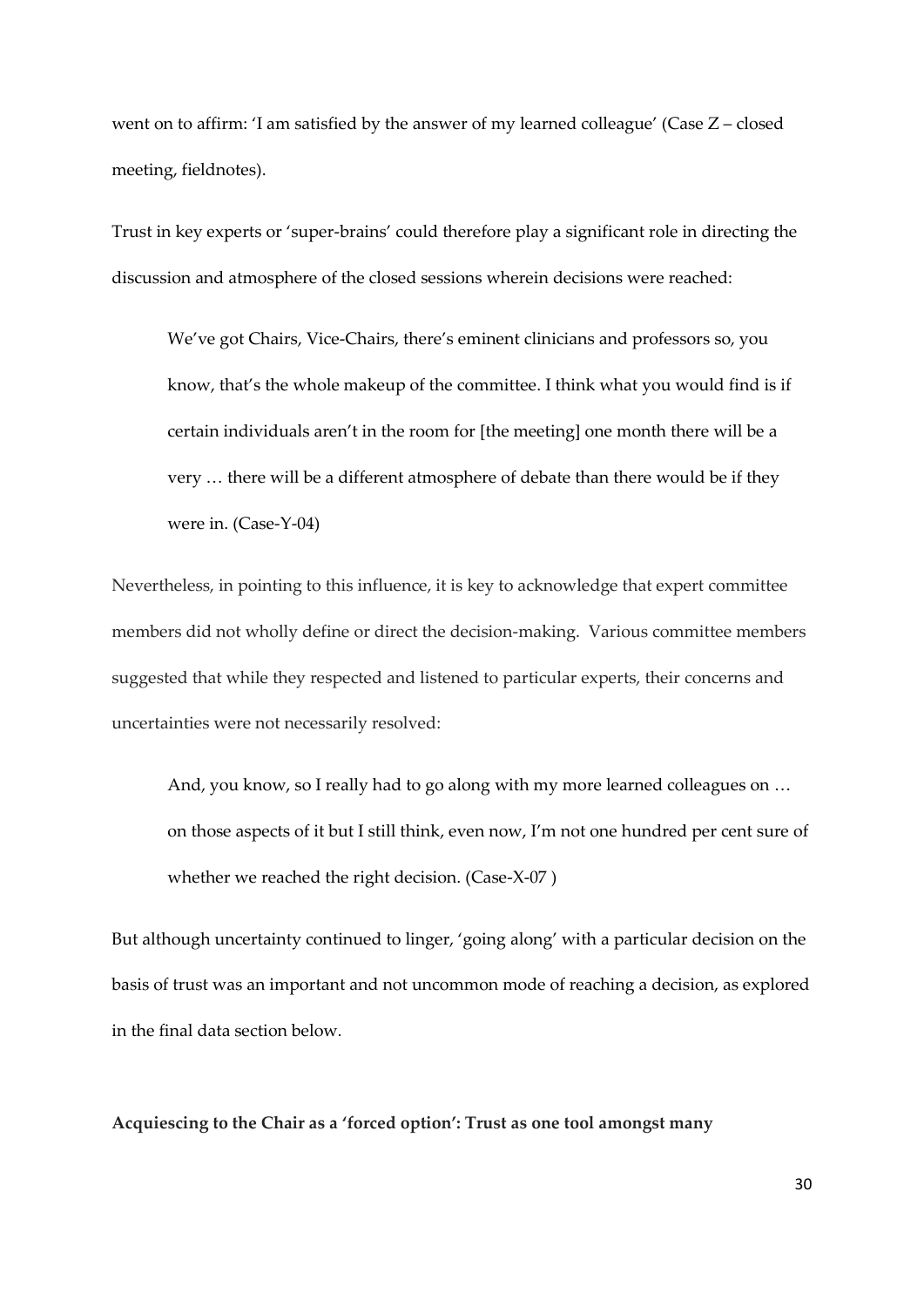As identified at various points above, trust was certainly not the only mechanism by which complexity and uncertainty were handled within STAs. Procedures - by referring to explicit rules or more implicit norms – were amongst several common approaches invoked to 'absorb' complexity and uncertainty (Habermas, 1976). In the fieldnotes below, we describe how two considerations within one STA decision – whether to adjust the cost-effectiveness assessment in light of the drug's impact on patients with less than two years to live, or because the drug was especially innovative – were 'resolved':

One of the main patient groups has made a case within its submission that the committee should be more flexible than usual with the cost-effectiveness threshold, due to the short life-expectancy of the patient population (STA 'end-of-life' rule). Data were provided as a means of verifying that the patient group met the necessary criteria for such a consideration. The chair talks through a PowerPoint presentation that includes a slide making apparent that the patient group did not, after all, fit all the necessary criteria, as previously confirmed by the clinical expert.

The discussion moved on to consider the extent of innovation. The chair felt the drug was not innovative in terms of the official criteria, although referred to the need to mention that one of the charities saw it as ground breaking, as another committee member did not want to be accused of not taking the patient-experts seriously. One committee member argued for its innovativeness and that, while it was not a new drug, it might be used in a different way. Others were not convinced it worked at all. One further committee member then commented on struggling to understand some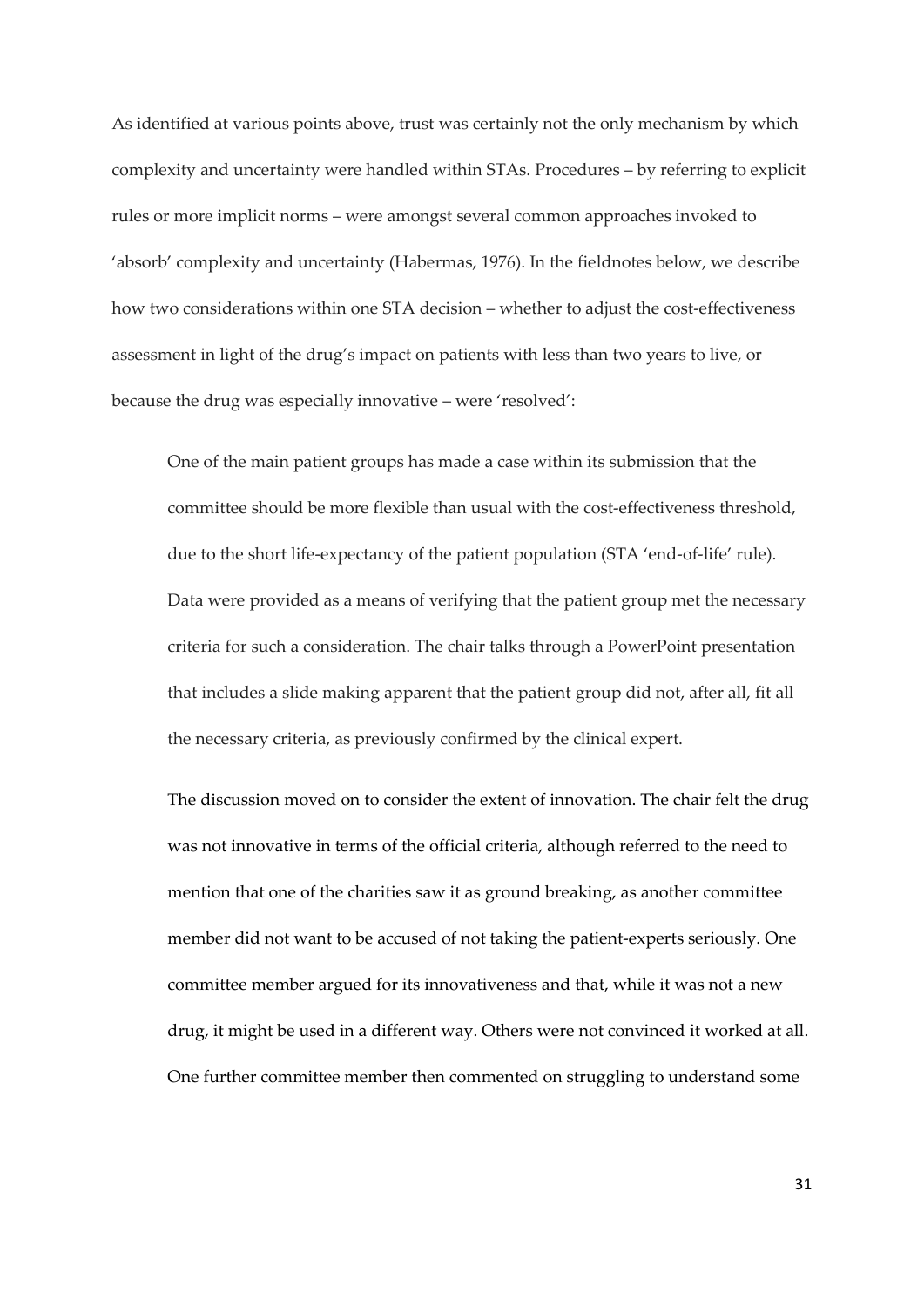of the statistical analyses...The meeting was fairly abruptly drawn to a close. (Case-Y fieldnotes – closed meeting)

These two forms of consideration – impact on 'end-of-life' for those with limited life expectancy; innovativeness - have been introduced more recently within NICE technological appraisals, in response to external pressure, and have added further layers of complexity in reaching decisions. Nevertheless these concerns were overcome relatively straightforwardly in this case, by referring collated data (on the relevant patients and on the drug respectively) to the stipulations within the NICE 'methods guide'. This rulebook, partly a codification of the tacit norms that have gradually emerged across appraisal committees over the years, expressed specific and clear criteria that assisted decisionmaking.

Yet the data still required interpretation in line with these rules. Sometimes this was done explicitly, as with end-of-life criteria in case Y, when two different accounts of the typical patient's life expectancy (in different studies in the literature) were considered and the clinical expert helped to assess which of the studies were more clinically relevant. Regarding some other concerns, as with the innovativeness of this case Y technology, the Chair skirted past considerations more quickly (meeting sessions were often closed abruptly, without a clear announcement of the decision outcome), providing the impression that the issue was straightforward. However, as apparent in our fieldnotes above, various committee members perceived a much more 'messy' picture.

Thus the procedural aspects of STAs, such as norms and rules, were able to absorb, shift, reconfigure and even reduce complexity, but not to resolve it (Downer, 2010; Luhmann,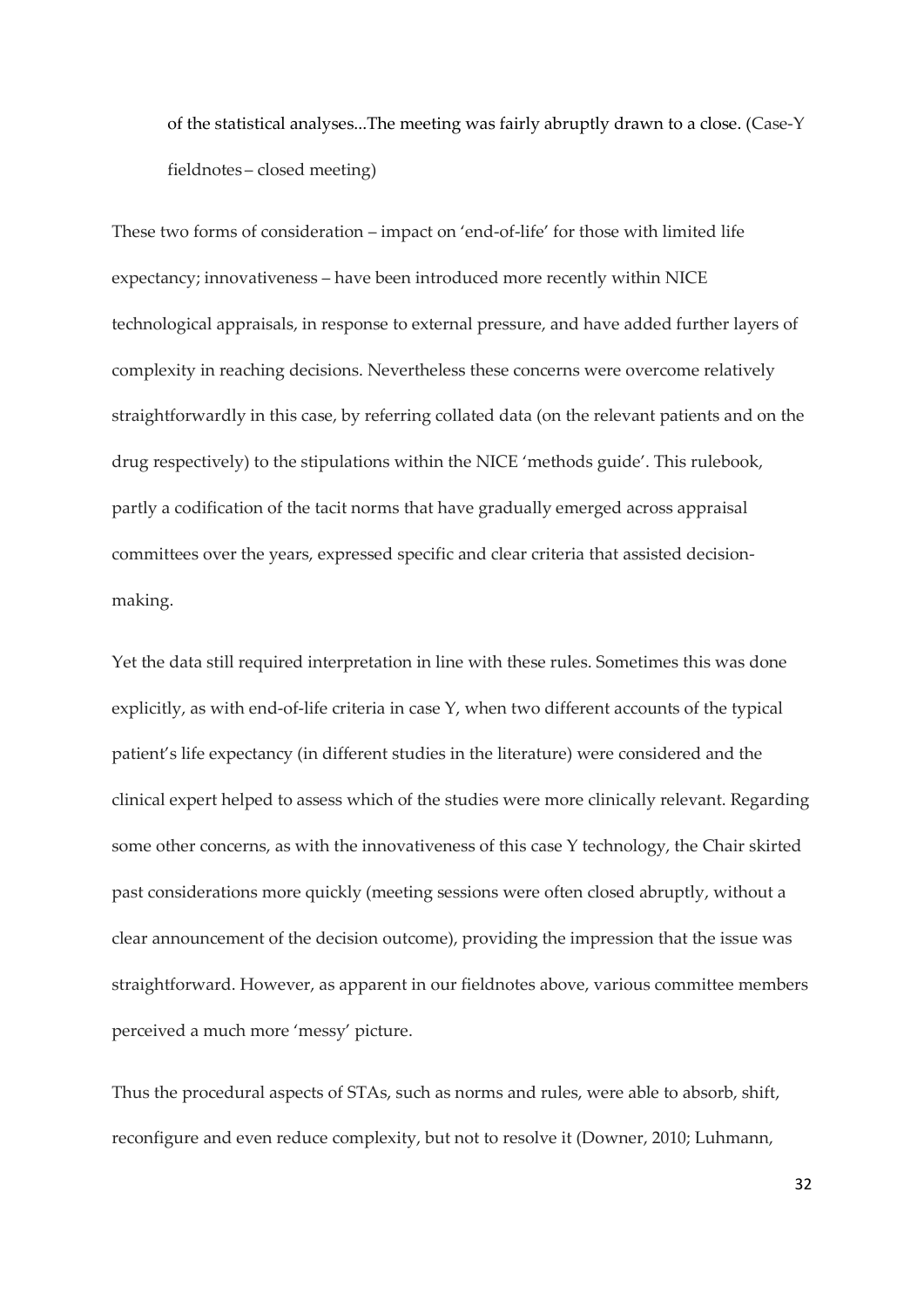1979). Much uncertainty, which Renn and colleagues (2011) conceptualize as residual (unsolved) complexity, lingered on and could ultimately be resolved only by trusted individuals – the clinical expert and the Chair, in these two examples (Bodewitz et al., 1987; Downer, 2010; Luhmann, 1979: 93).

The way the Chair skirted around various concerns voiced by committee members, as seen in the example above, was seemingly facilitated by the high level of trust in this Chair, as expressed by a number of the committee members:

You know, we have a superb Chair on our committee .... I think (s)he's incredible actually. (S)he can pick up on any disease and (s)he understands it all. (Case Y-07) Critics of such an interpretation within our analysis could point to other explanations as to how the Chair was able to 'drive to an efficient decision' (Case Z-12), such as a resigned deference of committee members who could be seen as having been purposefully disregarded. Across our interviews, though, there was a consensus that part of the Chair's role was to reach a decision despite lingering uncertainty. In an interview regarding this Case Y appraisal, it was described that:

I think [the Chair] kind of presented to the committee that ... that, 'This is a fudge factor [an imperfect resolution of uncertainty] you're just going to have to live with. We're not going to be able to ...' you know, 'deal with this.' (Case Y-08)

The impossibility of discussing or resolving every issue was held to render a degree of acquiescence (Abraham, 2008) or docility as highly necessary (Simon, 1982). Several members across the different STA committees underlined the levels of complexity and uncertainty, accepting the guidance of the chair as indispensable: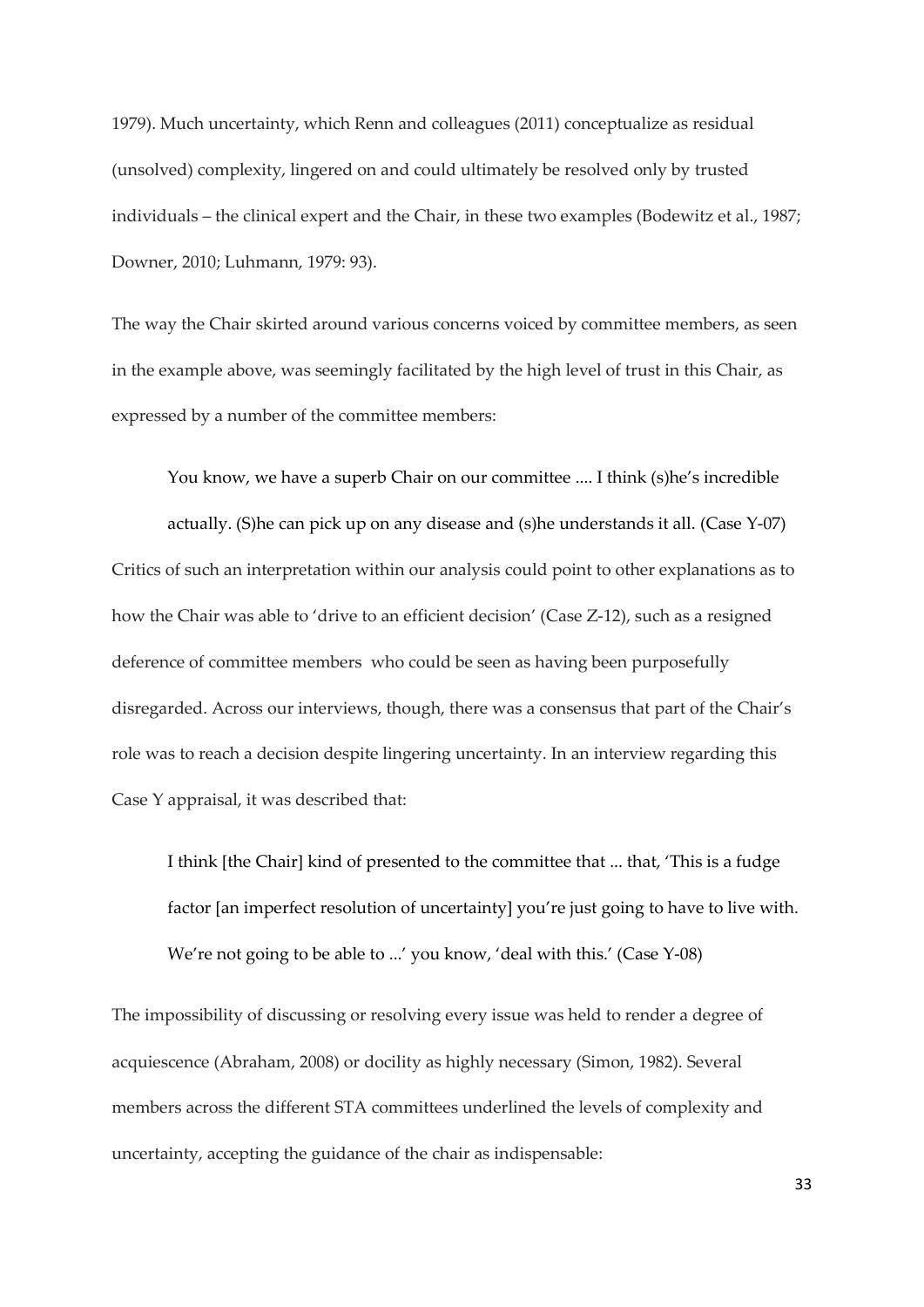I mean clearly it's a very uncertain decision-making process anyway and I think, you know, by  $\ldots$  by [the chair] not guiding these things carefully what you end up doing is ... is just layering on, you know ... convoluted levels of uncertainty and so people ultimately, you know, find it very difficult to know one way or the other. (Case X-03)

Committee members' acceptance -contented rather than begrudging - of various concerns and uncertainties being bridged over by the Chair was seemingly fostered through a general understanding that their voice could and would be heard if they had outstanding concerns:

I think the current chair is very much more facilitative and tries to get everyone to say what they think and so on. (Case Y-11)

Such views, that this Chair was generally inclusive, therefore assisted an acquiescent trust of the Chair when a more 'driving' approach was being pursued.

As already discussed, acquiescence was also based on knowledge asymmetries and the Chair's understanding and familiarity with the specifics of the appraisal. Whereas part of the Chairs' working week was paid for (or 'bought out') by NICE, in order to prepare for meetings, the other committee members had to prepare in their free time:

So I mean the impression that I get is very often very few people read the whole submission. The health economists will read the health economist part. And clinical ... the clinician will read that bit .... Very few people actually try and get the whole thing in and try and understand where it's coming from. And it does feel a bit frustrating that you put all this effort. I think [one document for a meeting] was 900 pages! (Case-X-11)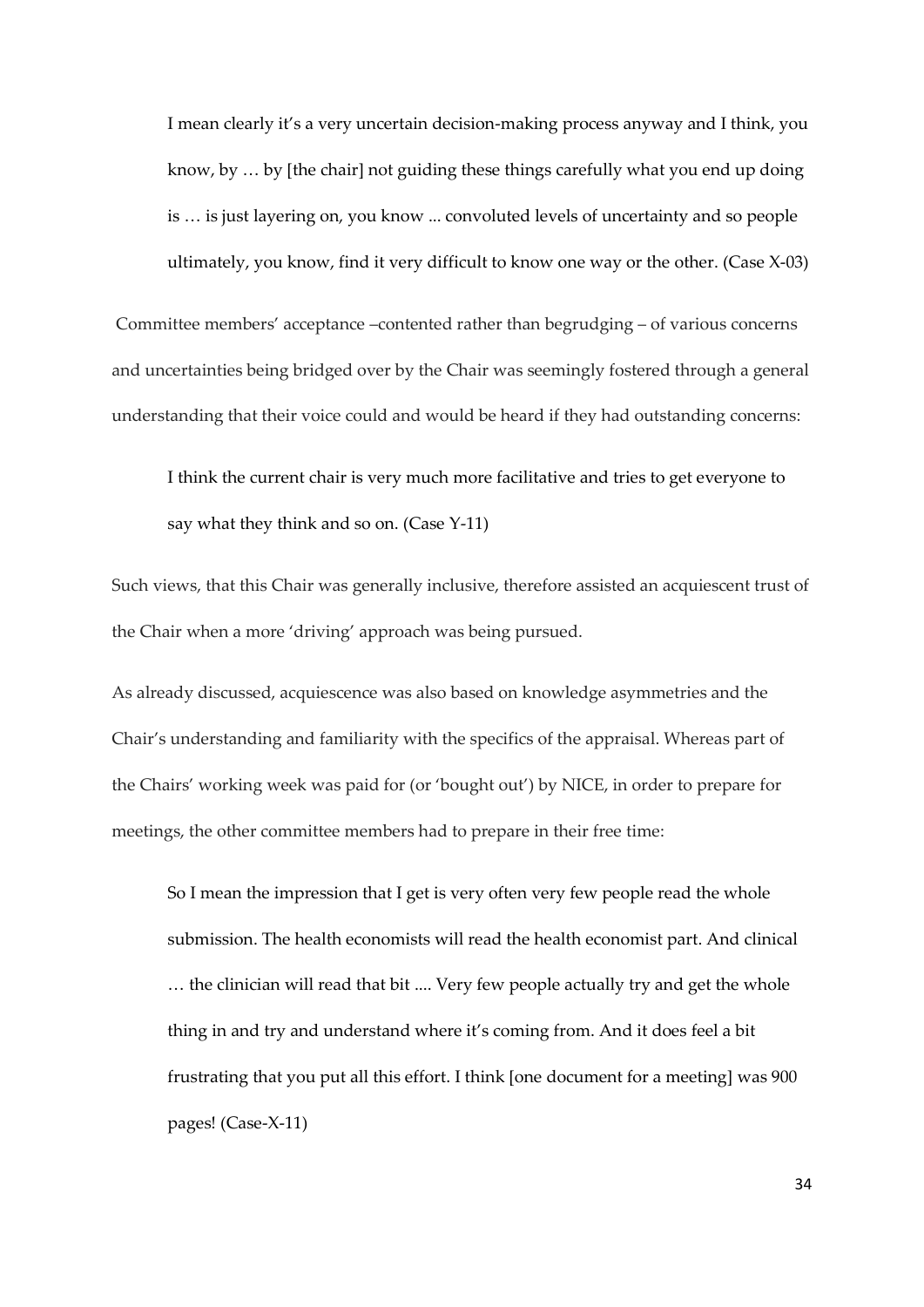This 'impression' was largely confirmed in our other interviews across many NICE committee members. Some had far more time than others to prepare, due to varying professional and other commitments, though most admitted that the volume of documentation prohibited a full reading of all the STA materials and related empirical studies. In contrast with many members who described struggling to deal with the volume of information, and/or to follow all the analysis as voiced by one member in the appraisal meeting (noted above), the Chairs were seemingly in control and well versed in the STA:

And the Chair, I ... I was, you know, sort of full of admiration both [for Chair and Vice-Chair] ... because they knew exactly what they were talking about and they knew what pages all these things had happened on .... (Case X-02)

A picture therefore emerged wherein the authority of the Chairs to bypass uncertainties was importantly explained by trust, based on views of their expertise, controlled handling of complex material, the necessity of driving towards a decision, and Chairs' (pragmatically) inclusive agendas. This acquiescent trust was, however, also based on the investigative qualities of the Chairs - as typified by the earlier quoted assertion that 'you can't pull the wool over their eyes'.

#### **Conclusion**

Bodewitz and colleagues (1987: 251) argued that trust shapes science around medicines far more than science directs trust in medicines. This article has built on more recent work in this tradition (Abraham, 2008; Downer, 2010; Hedgecoe, 2012; Stark, 2013) to describe ways in which value-for-money regulation of expensive new medicines is importantly grounded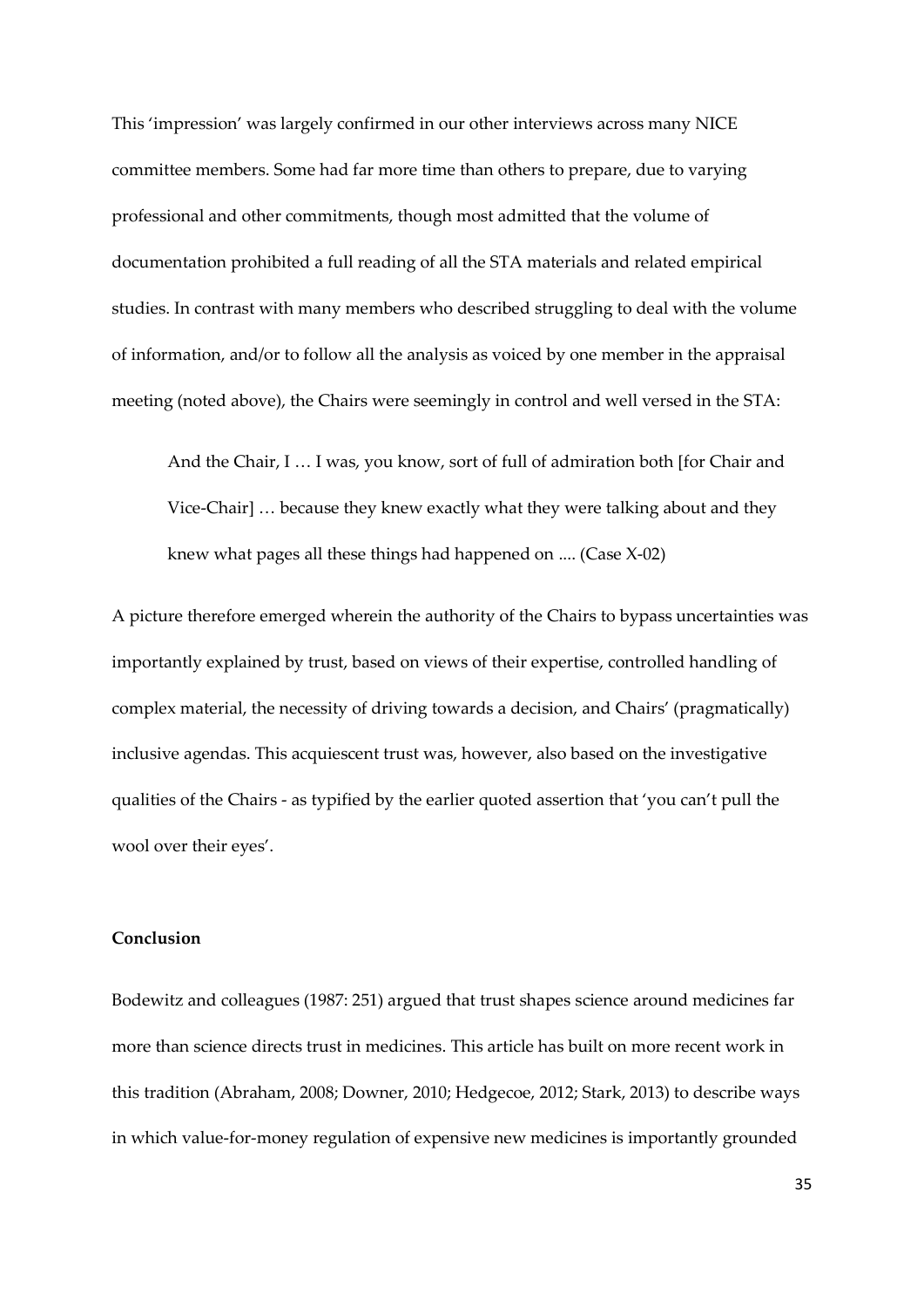in relations of trust and distrust. Existing research has suggested that 'regulators contend with an intractable technical problem by turning it into a more tractable social problem, such that, despite appearances to the contrary, the [regulators] quietly assess the people who build [technologies] in lieu of assessing actual [technologies]' (Downer, 2010: 84; see also Hedgecoe, 2012). This assessment requires at least two important qualifications, at least in respect to our case study.

First, it must be recognized that the manifold and intractable uncertainties within NICE technological appraisals may be handled through an array of different mechanisms for managing uncertainty, including many calculative-probabilistic approaches, heuristics, emotions, norms and procedures  $(Zinn, 2008)$  – alongside trust. However, we agree with Downer (2010) insofar as many of these other decision-making tools nevertheless require interpretation and judgement, whereby it is ultimately only the judgements of fellow humans who can solve these reworked uncertainties (Luhmann, 1979). Thus trust or distrust in these fellows become highly salient for, if not defining of, analyses of outcomes of regulatory decision-making.

Second, past studies have tended to focus on trust in the regulatee (researchers, manufacturers, researchers linked to manufacturers and the like), whereas our study has noted the multiple and interwoven trust relations that shape NICE STA decisions. What emerged were complex networks (Tilly, 2005; Stark, 2013) or *chains* of trust and distrust (Brown and Calnan, 2016), for example: a lack of trust in manufacturers was countered by the expert scrutiny of the ERG and expert clinicians; the ERG report and other expert insights were, in turn, trusted to a greater or lesser degree based on a range of factors that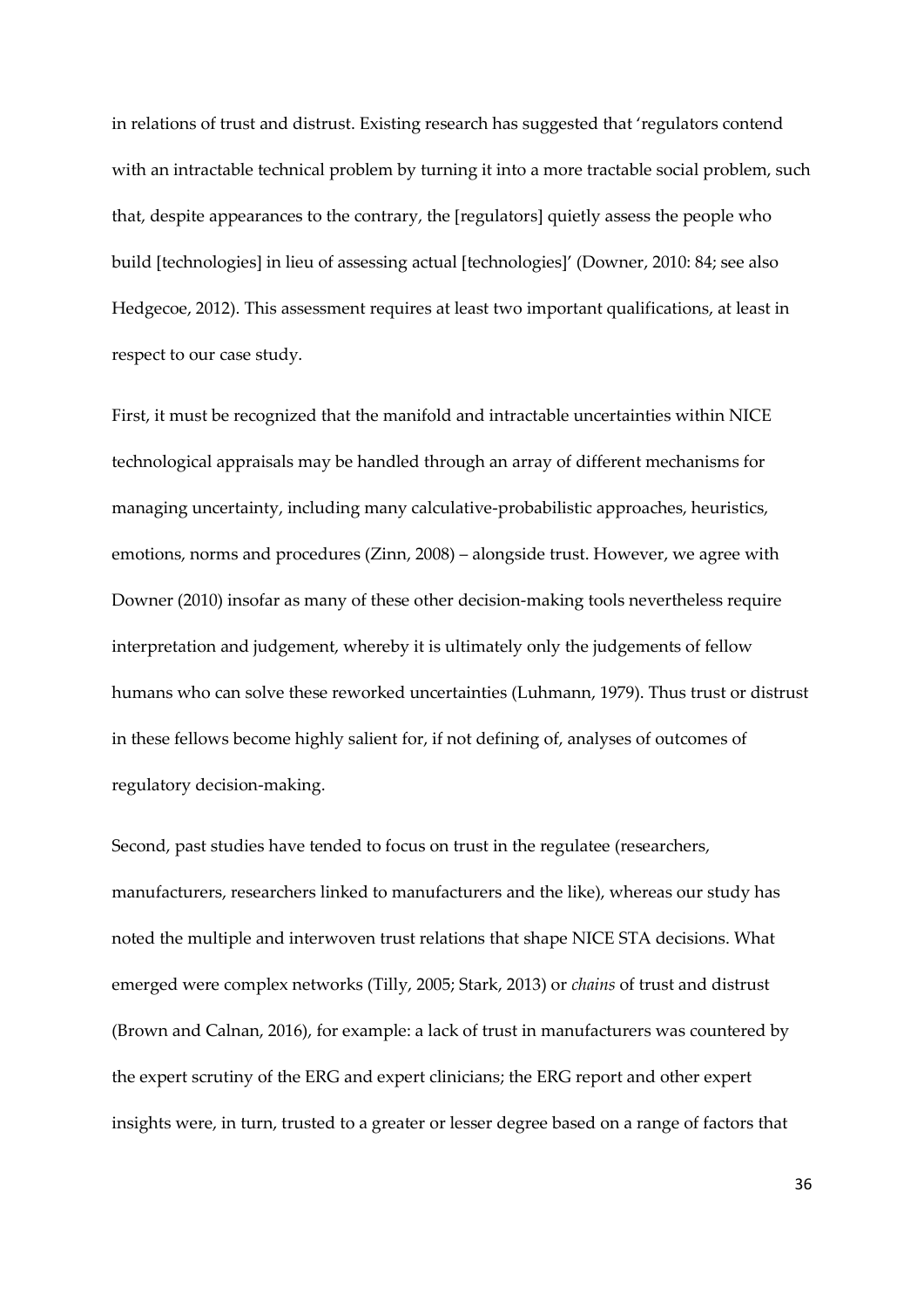included the estimation of these experts by a few key committee members; these latter key 'super brains' were often trusted to a high degree by fellow members, which influenced the content and 'atmosphere' of discussions; and these deliberations were directed by a Chair whose ability to drive towards a decision was also grounded in trust.

What we have seen within these complex chains of relations are examples of more blindacquiescent trust, more critical-investigative trust and*,* at times, pronounced distrust. While the last of these was reserved for the manufacturer, any of the relationships listed in the preceding paragraph could be seen to include more critical *and* more taken-for-granted aspects (c.f. Abraham,  $2008$ ) – in that trust always requires some leap of faith (Möllering, 2001). Investigative trust on its own can be seen as making decisions impossible (Hedgecoe, 2014). Uncertainty was so ubiquitous within STA appraisals that decision-makers became tolerant of unknowns, using trust in key colleagues, the chair, the ERG or expert clinicians to help bypass lingering uncertainties.

The need to reach a decision, within a *reasonable* timeframe and with other limited resources, could be seen to impose more acquiescent forms of trust as 'forced options' (Barbalet, 2009; see also Abraham, 2008). Whether it was deferring to experts outside or within the committee because of a lack of expertise or time to prepare, because of an underlying need to rely on the manufacturer's model to some degree, or to allow the chair to drive to a decision due to limited time and overwhelming complexity – committee members could be seen to give 'the benefit of the doubt' as a way of reaching a decision.

Above all, this decision-making pragmatism would seem influenced by acquiescence to and demand for expertise, as embedded within the broader culture and identity of NICE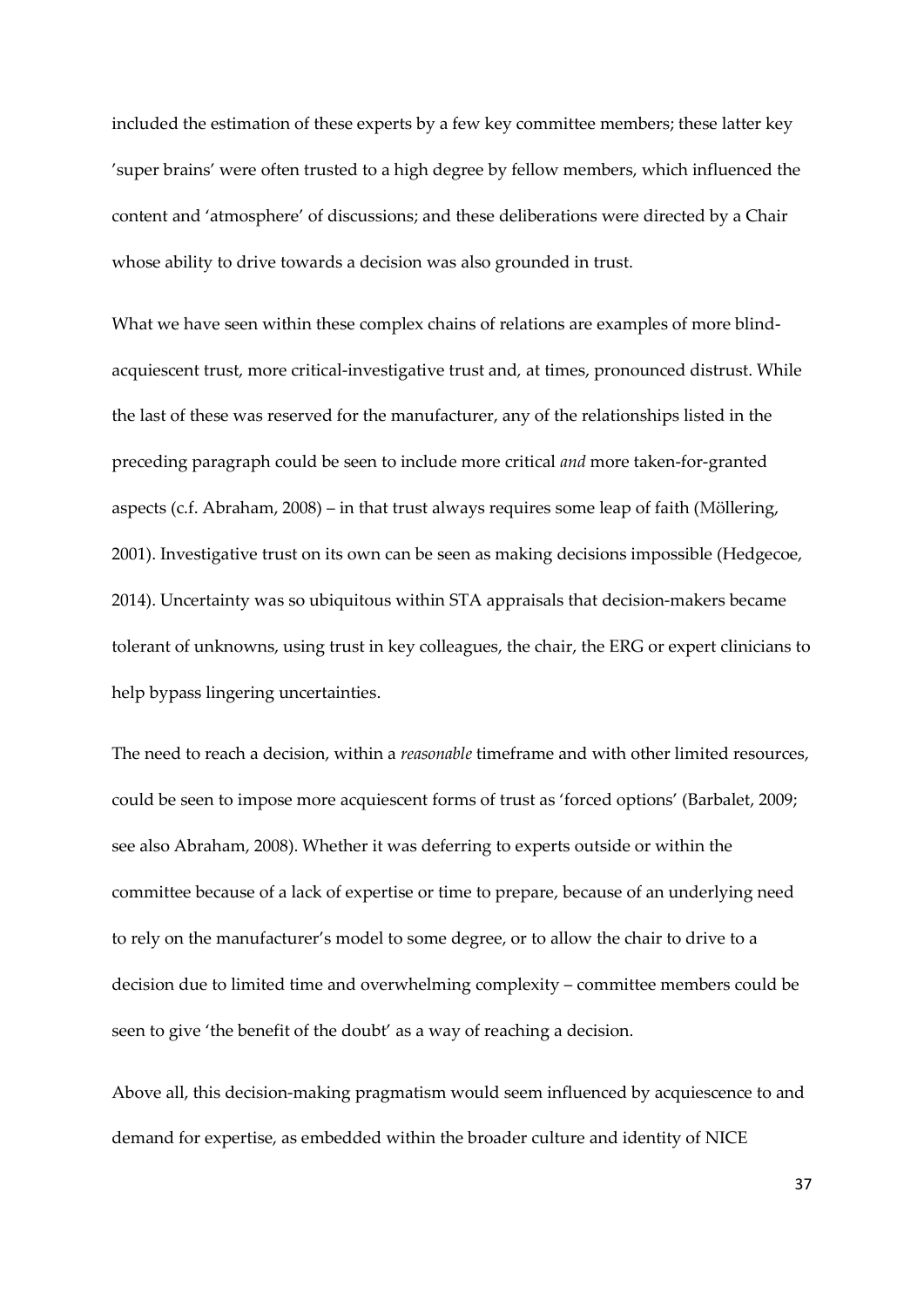committees and their evidence-based decision-making. Trust involves beliefs about a potential trustee's competency *and* motives (Calnan and Rowe, 2008), yet more competent displays by manufacturers or clinical experts were seemingly interpreted as a basis for the (partial) overlooking of their compromised motives. Where external clinical experts elicited special regard they could in some cases then be extended special influence and included within the *de facto* 'workgroup' (Hedgecoe, 2014), whereby uncertainty about their motives and those of others could be accommodated and normalized (Hedgecoe, 2014: 66).

In contrast, the less competent presentations-of-self by manufacturers led to an emphasis being placed on their alternative and suspect (marketing) agendas. Patient-experts were more commonly referred to as having potentially problematic motives than clinical experts, and the enhanced legitimacy and professional status of the latter seemingly rendered their conflicts of interests more likely to be overlooked. Yet the views of both of these types of experts were usually drawn upon to some degree, despite concerns about motives, due to the usefulness of the different forms of knowledge which they imparted in cutting through other aspects of uncertainty (Hedgecoe, 2014).

The contrasting status of clinical and patient-experts, along with the ways in which distrust of manufacturers was described, draws our attention to the salience of abstract systems for trust in specific individuals and their accounts regarding medicine efficacy. In emphasizing the salience of 'local knowledge' and interpersonal trust, Hedgecoe (2012) criticizes the tendency for recent sociological accounts to emphasize trust in abstract systems (e.g. Luhmann, 1979; Giddens, 1990). Our analyses suggest that the development of (dis)trust within NICE technology appraisals was not a case of either/or and instead an intricate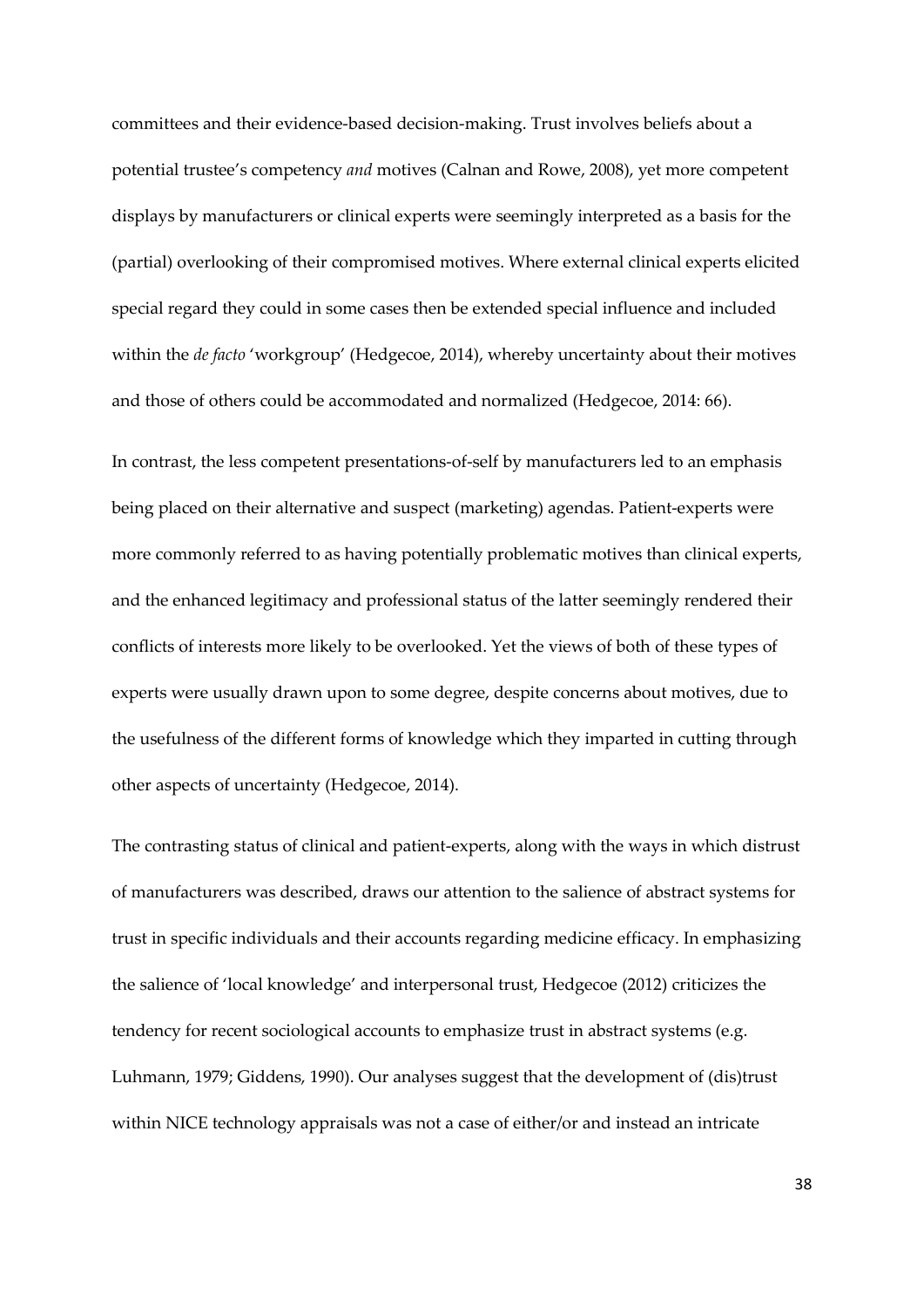intermeshing of knowledge inferred from presentations-of-self with knowledge developed through understandings of social systems.

Understandings of systemic features of the STA format, of the nature of the pharmaceutical industry, of varying trustworthiness of different manufacturers, and so on, were each more explicitly or implicitly drawn upon when considering individual written submissions or the oral responses of manufacturers within appraisal meetings. In turn submissions and interactive 'access points' (Giddens, 1990) within appraisal meetings became important 'proxies' for developing understandings regarding the competency and motives of actors behind the medicine (Stark, 2013). Similarly, the familiarity of clinical experts with certain types of evidence-based medicine and recent research (Milewa and Barry, 2005), not to mention their connections with highly-regarded organizations such as certain Royal Colleges, were fundamental to legitimating inferences regarding their expertise, which informed and were also evaluated in light of presentations-of-self in the meetings.

The salience and visibility of systems-trust (Luhmann, 1979) is likely related to specific characteristics of NICE STAs - in dealing with fairly distant, large, often transnational manufacturers (it was not unusual for manufacturers to be represented at appraisal meetings by staff who had flown in from abroad) – in contrast to the 'local knowledge' of Hedgecoe's (2012) regional research ethics committees (c.f. Petryna, 2009). We must also emphasise that NICE STAs are a very specific type of technological appraisal and, in focusing on three individual technology case-studies, our study cannot represent the breadth of outcomes of broader studies (Cerri et al., 2013). Decision-outcomes across our three cases were less positive than the average. This makes our cases less typical but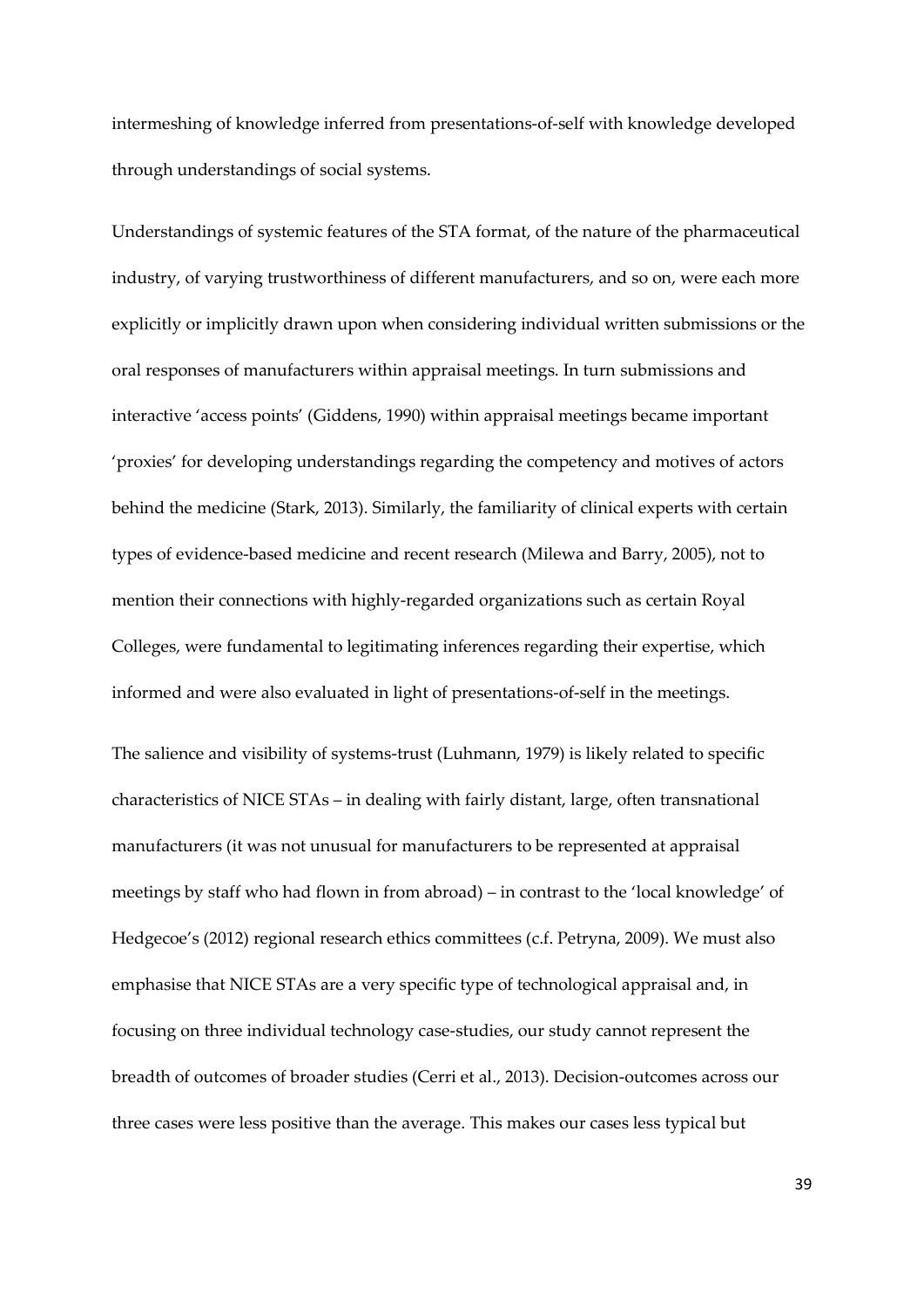potentially more informative, in that it has been argued that organizational studies of trust benefit by studying contexts where trust is lower and, accordingly, where less is taken-forgranted (Bijlsma-Frankema and Klein-Woolthuis, 2005).

By peering inside the regulatory box  $-$  black (Hedgecoe, 2012) or white (Downer, 2010; Wynn, 1988) – our ethnographic study has shed further light on the micro-dynamics of decisions and their structuring through trust. This gives us some detailed if not generalizable insights into possibilities of regulatory capture, a fairly consistent concern when exploring trust amidst regulation (since Bodewitz et al., 1987). Considered from a distance, NICE can be seen as a largely 'investigative' (rather than acquiescent) organization, yet our fine-grained approach has illuminated many aspects of acquiescent trust (Abraham, 2008). The grounding of these less conditional, more taken-for-granted, forms of trust in perspectives regarding social systems helps us understand how these systems shape decision outcomes. Abraham (2008:425) argues that the politics of the regulation of medicines does not only concern the manufacturer and regulator but also the steering role of the medical profession. That clinical-experts' conflicts-of-interests are more often overlooked, in a way that those of manufacturers or patients are not, indicates the institutional power of the profession to shape regulatory outcomes and the potential conjunction of professional interests with those of manufacturers. Moreover, the more acquiescent aspects of trust that involve 'options' forced (Barbalet, 2009) by time, knowledge and resource constraints, alongside an inevitable reliance on manufacturers' modelling work, indicate both the potential for capture as well as possibilities for policy interventions to ensure a more robust basis of regulation.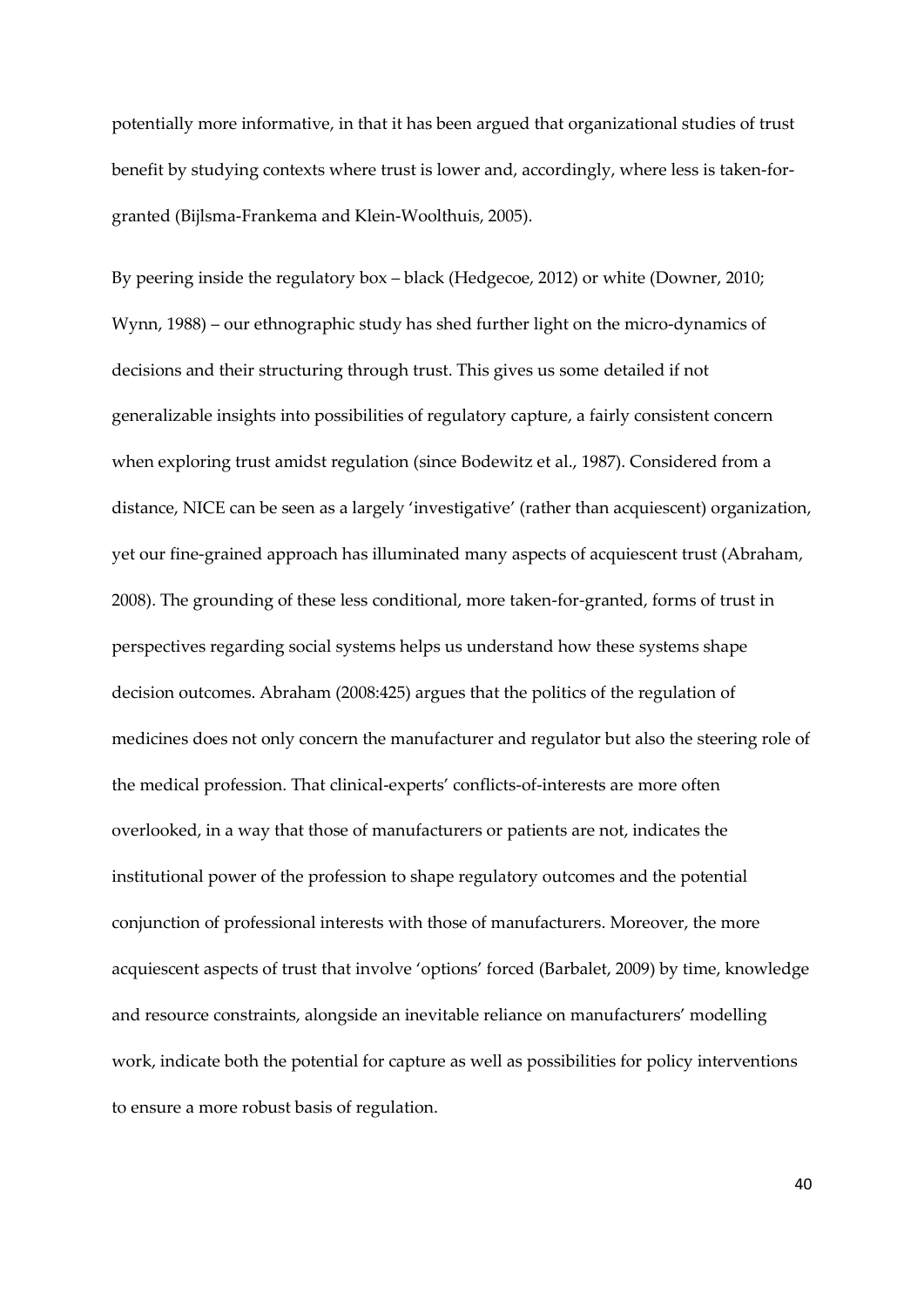#### **Acknowledgements**

This article has benefitted from various sources of generous input, not least from the insightful and constructive comments of the anonymous reviewers. These reviewers, Adam Hedgecoe, Catherine Will and various colleagues in Amsterdam and Östersund shared some very helpful pointers towards relevant literature. Later in the process Sergio Sismondo gave a lot of important suggestions for refining the final version. Above all we are grateful to all those at NICE who cooperated with and assisted us, as well as all those who shared their experiences and perspectives within interviews.

#### **Funding**

This study was funded by a small grant from the UK Economic and Social Research Council - Reference ES/1008810/1

#### **References**

Abraham J (1995) *Science, politics and the pharmaceutical industry: controversy and bias in drug regulation*. London: UCL Press.

Abraham J (2008) The politics and bio-ethics of regulatory trust: case studies of pharmaceuticals. *Medicine, Healthcare & Philosophy* 11(4): 415-246.

Abraham J (2009) The pharmaceutical industry, the state and the NHS. In: Gabe J and Calnan M (eds) *The New Sociology of the Health Service*. London: Routledge, pp. 99-120.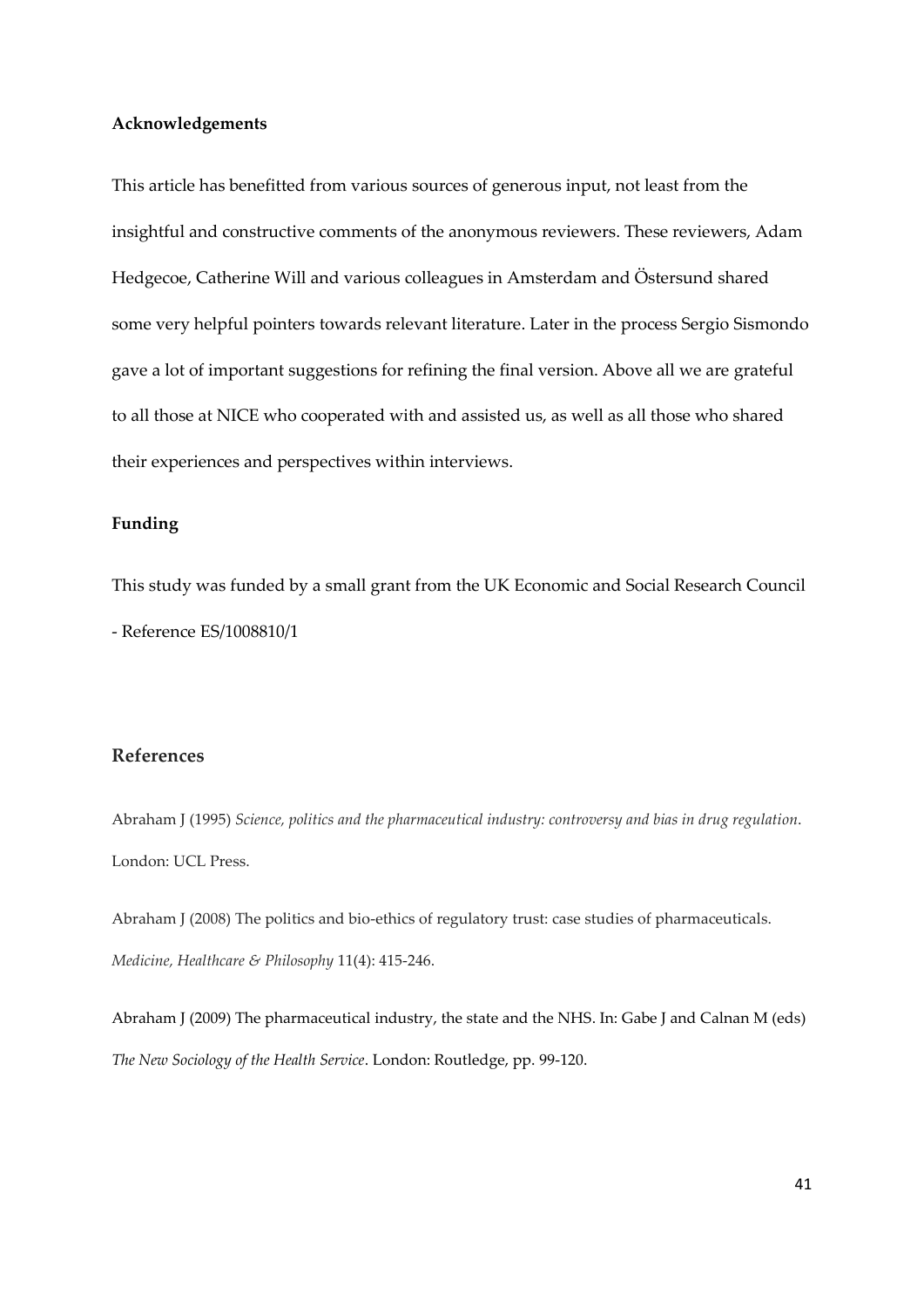Barbalet J (2009) A characterization of trust, and its consequences. *Theory & Society* 38(4): 367–82.

Bijlsma-Frankema K and Klein-Woolthuis R (2005) *Trust under pressure: empirical investigations of trust and trust building in uncertain circumstances*. Cheltenham: Edward Elgar.

Black J (2008) Constructing and contesting legitimacy and accountability in polycentric regulatory regimes. *Regulation & Governance* 2(2): 137-164.

Bodewitz H, Buurma H and de Vries G (1987)Regulatory science and the social management of trust in medicine. In: Bijker W Hughes T and Pinch T (eds) *The Social Construction of Technical Systems: new directions in the sociology and history of technology*. Cambridge, MA: MIT Press, pp.243-259.

Brown P and Calnan M (2012) *Trusting on the Edge: managing uncertainty and vulnerability in the midst of severe mental health problems*. Bristol: Policy Press.

Brown P and Calnan M (2016) Chains of (dis)trust: exploring the underpinnings of knowledge sharing and quality care across mental health services. *Sociology of Health and Illness* 38(2): forthcoming

Calnan M and Rowe R (2008) *Trust Matters in Healthcare*. Basingstoke: Palgrave.

Cerri K, Knapp M and Fernandez J-L (2013) Decision-making by NICE: examining the influences of evidence, process and context. *Health Economics, Policy & Law* 9(2): 119-141.

Collins H (2001) Tacit knowledge, trust and the Q of sapphire. *Social Studies of Science* 31(7): 71-85.

Collins H and Evans R (2007) *Rethinking Expertise*. Chicago, IL: University of Chicago Press

Crinson I (2004) The politics of regulation within the 'Modernized' NHS: the case of beta interferon and the 'Cost-Effective' treatment of multiple sclerosis. Critical Social Policy 24(1) :30-49

Davis C and Abraham J (2013) *Unhealth Pharamceutical Regulation: innovation, politics and promissory science*. Palgrave: Basingstoke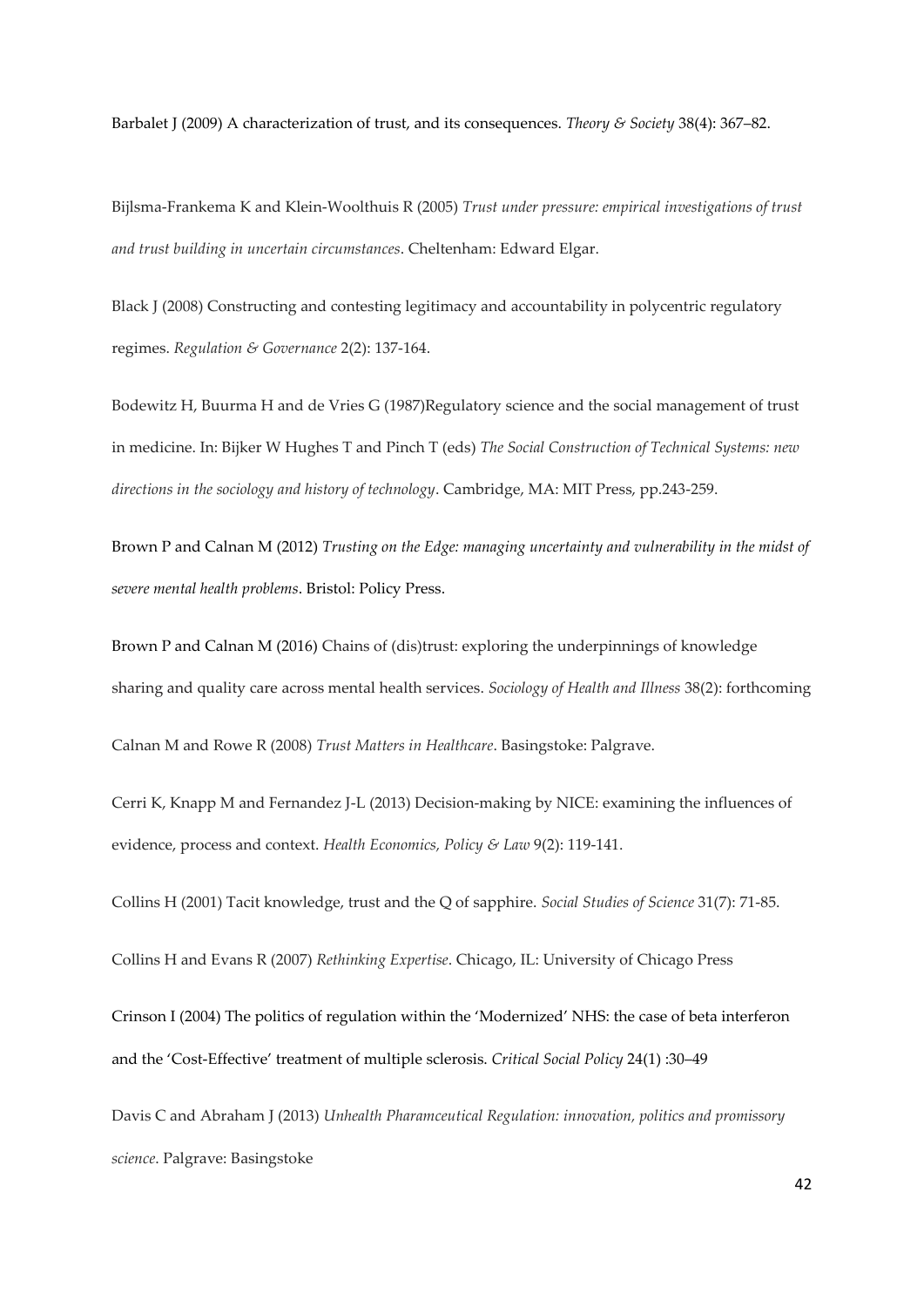Downer J (2010) Trust and technology: the social foundations of aviation regulation. *British Journal of Sociology* 61(1): 83-106.

Giddens A (1990) *The Consequences of Modernity*. Cambridge: Polity.

Habermas J (1976) *Legitimation Crisis*. Cambridge: Polity.

Hedgecoe A (2012) Trust and regulatory organisations: the role of local knowledge and facework in research ethics review. *Social Studies of Science* 42(5): 662-683.

Hedgecoe A (2014) A deviation from standard design? Clincal trials, research ethics committees, and the regulatory co-construction of organizational deviance. *Social Studies of Science* 44(1): 59-81.

Light D and Hughes D (2001) Introduction: A sociological perspective on rationing: power, rhetoric and situated practices. *Sociology of Health & Illness* 23(5): 551-569.

Littlejohns P, Garner S, Doyle N, Macbeth F, Barnett D and Longson C (2009) 10 years of NICE: still growing and still controversial. *Lancet Oncology* 10(4): 417-424.

Luhmann N (1979) *Trust and Power*. Wiley: Chichester.

Luhmann N (1985) *A Sociological Theory of Law*. London: Routledge & Kegan Paul.

Luhmann N (1988) Familiarity, Confidence, Trust: Problems and Alternatives. In: Gambetta D (ed) *Trust: Making and Breaking Cooperative Relations*. New York: Basil Blackwell, pp.94-107.

MacKenzie G (1990) *Inventing Accuracy: a historical sociology of nuclear missile guidance*. Cambridge, MA: MIT Press.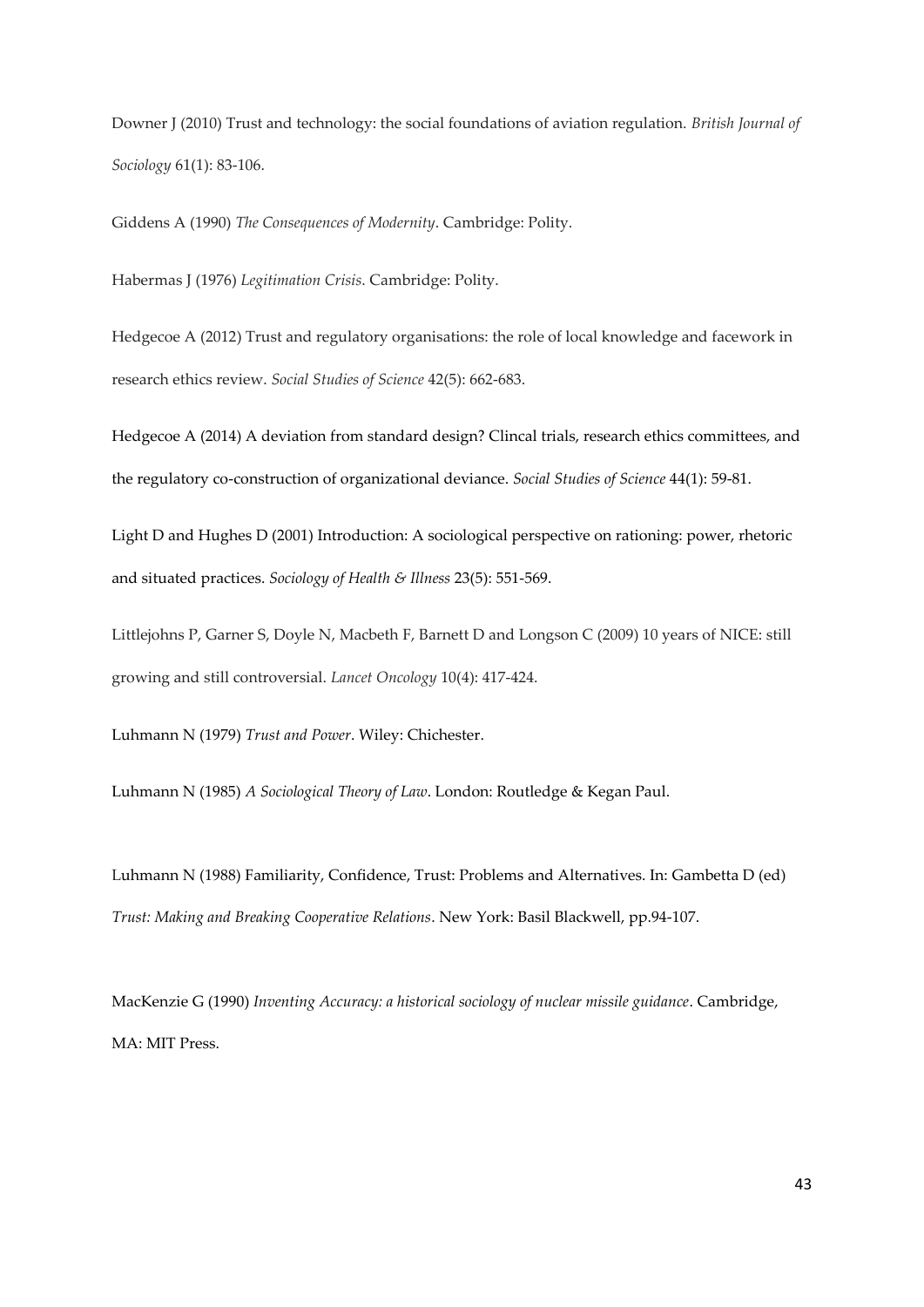Meyer S and Lunnay B (2013) The Application of Abductive and Retroductive Inference for the Design and Analysis of Theory-Driven Sociological Research. *Sociological Research Online* 18(1).

Milewa T (2006) Health technology adoption and the politics of governance in the UK. *Social Science & Medicine* 63(12): 3102-3112.

Milewa T and Barry C (2005) Health policy and the politics of evidence. *Social Policy & Administration* 39(5): 498-512.

Möllering G (2001) The nature of trust: from Georg Simmel to a theory of expectation, interpretation and suspension. *Sociology* 35(2): 403-20.

Möllering G (2005) The trust/control duality: an integrative perspective on positive expectations for others. *International Sociology* 20(3): 283-305.

Mˆllering G (2006) *Trust: reason, routine and reflexivity*. Oxford: Elsevier.

Moreira T (2011) Health care rationing in an age of uncertainty: a conceptual model. *Social Science &Medicine* 72(8): 1333-1341.

Moran M (2003) *The British Regulatory State: high modernism and hyper-innovation*. Oxford: Oxford University Press

NICE (2009) Report of threshold workshop. Website:

http://www.nice.org.uk/media/835/99/ITEM8ThresholdWorkshopReport.pdf (accessed 4th August 2009)

Petryna A (2009) When experiments travel: clinical trials and the global search for human subjects. Princeton, NJ: Princeton University Press.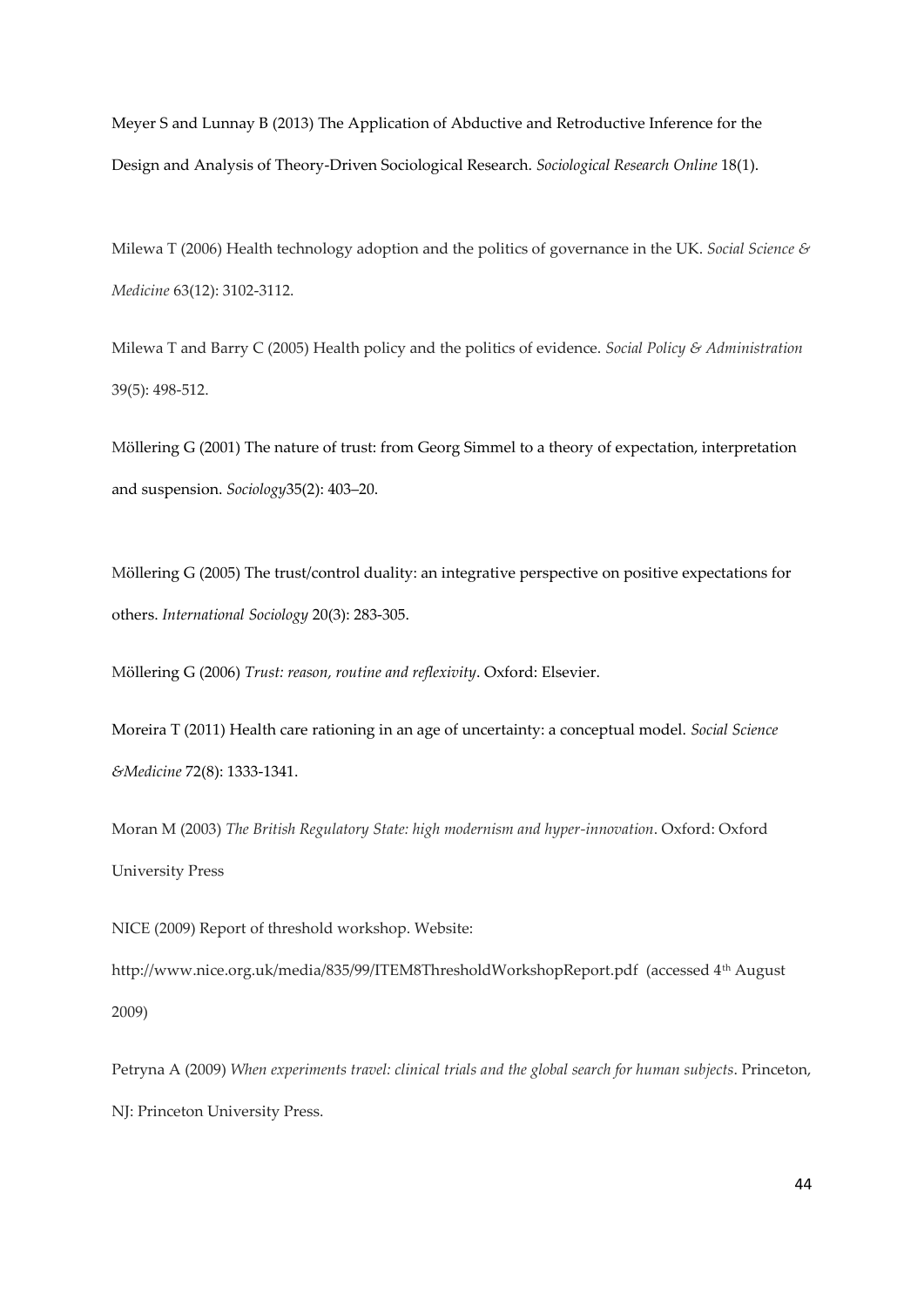Pinch T (1993) "Testing-One, Two, Three... Testing!": Toward a sociology of testing. Science, *Technology & Human Values* 18(1): 24-41.

Renn O, Klinke A and van Asselt M (2011) Coping with complexity, uncertainty and ambiguity in risk governance. *AMBIO* 40(2): 231-246

Shapin S (1995) Trust, honesty and the authority of science. In: Bulger R Bobby E and Fineberg H (eds) Society's Choices: Social and Ethical Decision-making in Biomedicine. Washington DC: National Academy Press, pp.388-408.

Simon H (1982) *Models of Bounded Rationality: Vol. 1*. Cambridge, MA: MIT Press.

Sismondo S (2008) How pharmaceutical industry funding affects trial outcomes: Causal structures and responses. *Social Science & Medicine* 66(9): 1909-1914.

Stark L (2013) Reading trust between the lines: 'housekeeping work' and inequality in human-subjects review. *Cambridge Quarterly of Healthcare Ethics* 22(4): 391-99.

Syrett K (2006) Deconstructing deliberation in the appraisal of medical technologies: NICEly does it? *Modern Law Review* 69(6): 869-894.

Tilly C (2005) *Trust and Rule*. Cambridge: Cambridge University Press.

Thompson C (2013) *Good Science: the ethical choreography of stem cell research*. Cambridge, MA: MIT Press.

Walls J, Pidgeon N, Weyman A and Horlick-Jones T (2004) Critical trust: understanding lay perceptions of health and safety risk regulation. *Health, Risk & Society* 6(2): 133-50.

Will C (2010) Addressing the commercial context: the collective critique of clinical trials. In: Will C and Moreira T (eds.) *Medical Proofs, Social Experiments: clinical trials in shifting contexts*. Farnham: Ashgate, pp.67-84.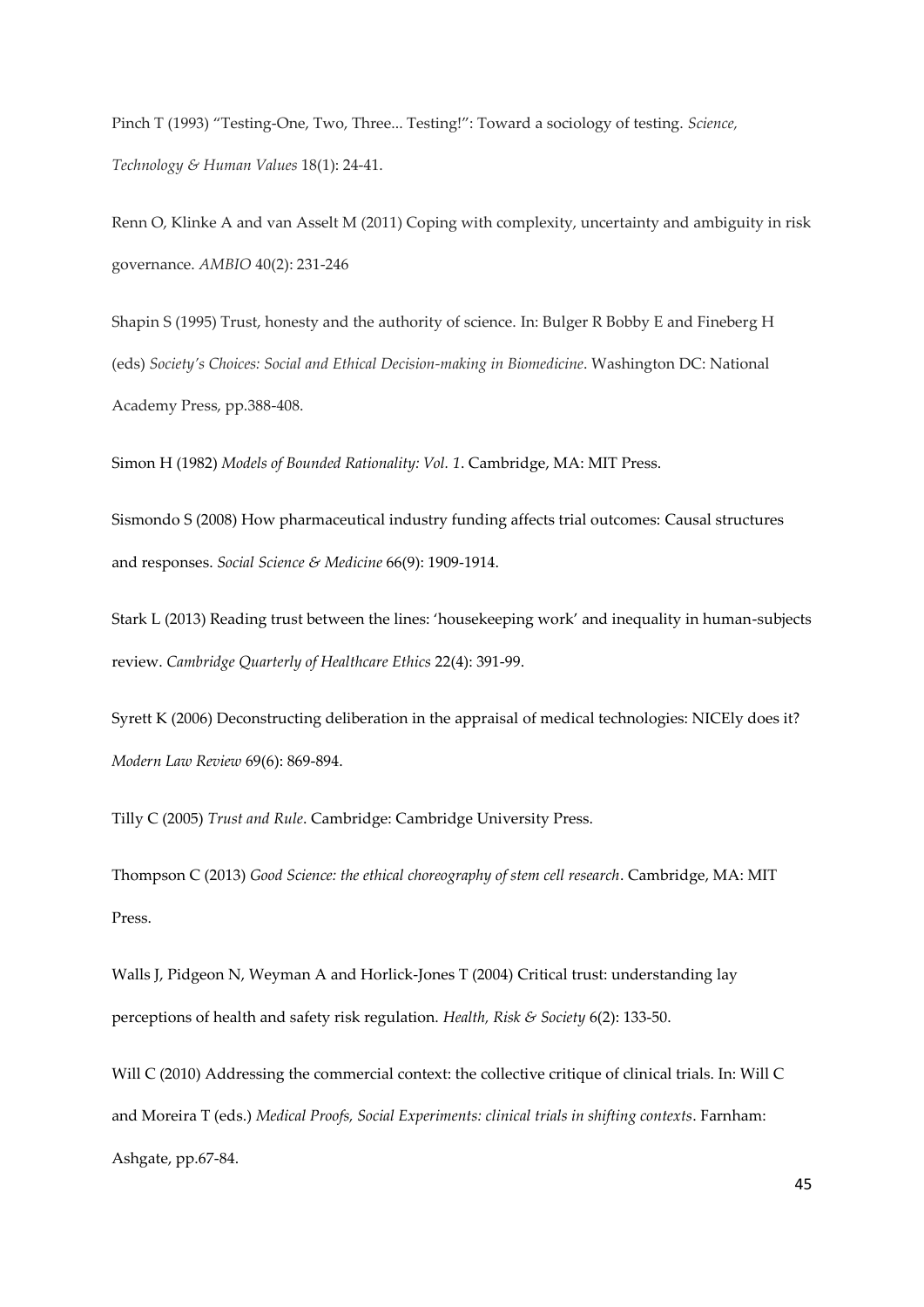Wynne B (1988) Unruly technology: practical rules, impractical discourses and public understanding. *Social Studies of Science* 18(1): 147-167.

Zinn J (2008) Heading into the unknown: everyday strategies for managing risk and uncertainty.

*Health, Risk and Society 10(5): 439-50.* 

#### **Table 1: Type of informants interviewed**

| Committee members including chairs <sup>(a)</sup> | $N = 23$       |
|---------------------------------------------------|----------------|
| <b>Managers from NICE</b>                         | $N = 3$        |
| Patient organizations                             | $N = 3$        |
| Drug manufacturers                                | $N = 5$        |
| Experts from assessment group/clinical experts    | $N = 7$        |
| <b>Overall Sample</b>                             | $N = 41^{(b)}$ |

(a) Includes statisticians, health economists, clinicians, public health epidemiologists and lay members.

(b) Three were with NICE staff, 14 were in case study X , 12 in case study Y and 12 in case study Z. There were 15 face-to-face and 26 telephone interviews.

#### Notes

<u>.</u>

<sup>1</sup> All quoted participants are STA committee-members unless otherwise stated.

<sup>2</sup> These fieldnotes have been adjusted in order to maintain the anonymity of the appraisal and those involved. Further details have been added to reflect the documentary analysis.

<sup>3</sup> Precise numbers were given by this participant but these are omitted for anonymity reasons.

<sup>4</sup> We have obscured the sex of Chairs and some other individuals for anonymity reasons.